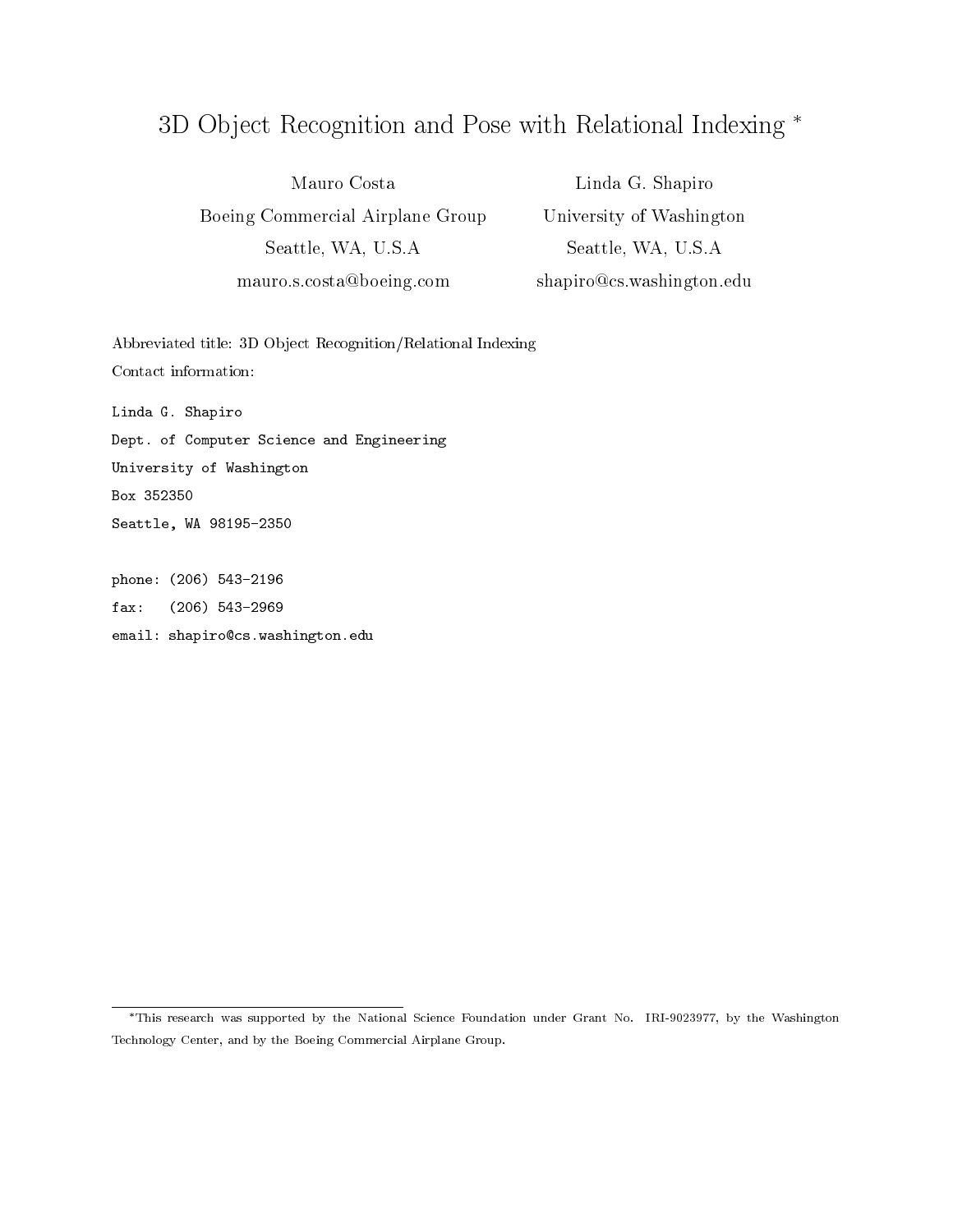# Abstract

This paper addresses the problem of recognizing 3D objects from 2D intensity images. It describes the object recognition system named RIO (Relational Indexing of Objects), which contains a number of new techniques. RIO begins with an edge image obtained from a pair of intensity images taken with a single camera and two different lightings. From the edge image, a set of new high-level features and relationships are extracted, and a technique called *relational indexing* is used to efficiently recall 2D view-class object models that have similar relational descriptions from a potentially large database of models. Once a model has been hypothesized, pairs of 2D-3D corresponding features, including point pairs, line-segment pairs, and ellipsecircle pairs are used in a new linear pose estimation framework to produce a hypothesized transformation from a 3D mesh model of the object to the image. The transformation is either accepted or rejected by a verification procedure that projects the 3D model wireframe to the image and computes a Hausdorff-like distance measure between the projected model and the edge image. The resultant object recognition system is able to recognize 3D objects having planar, cylindrical, and threaded surfaces in complex, multi-object scenes.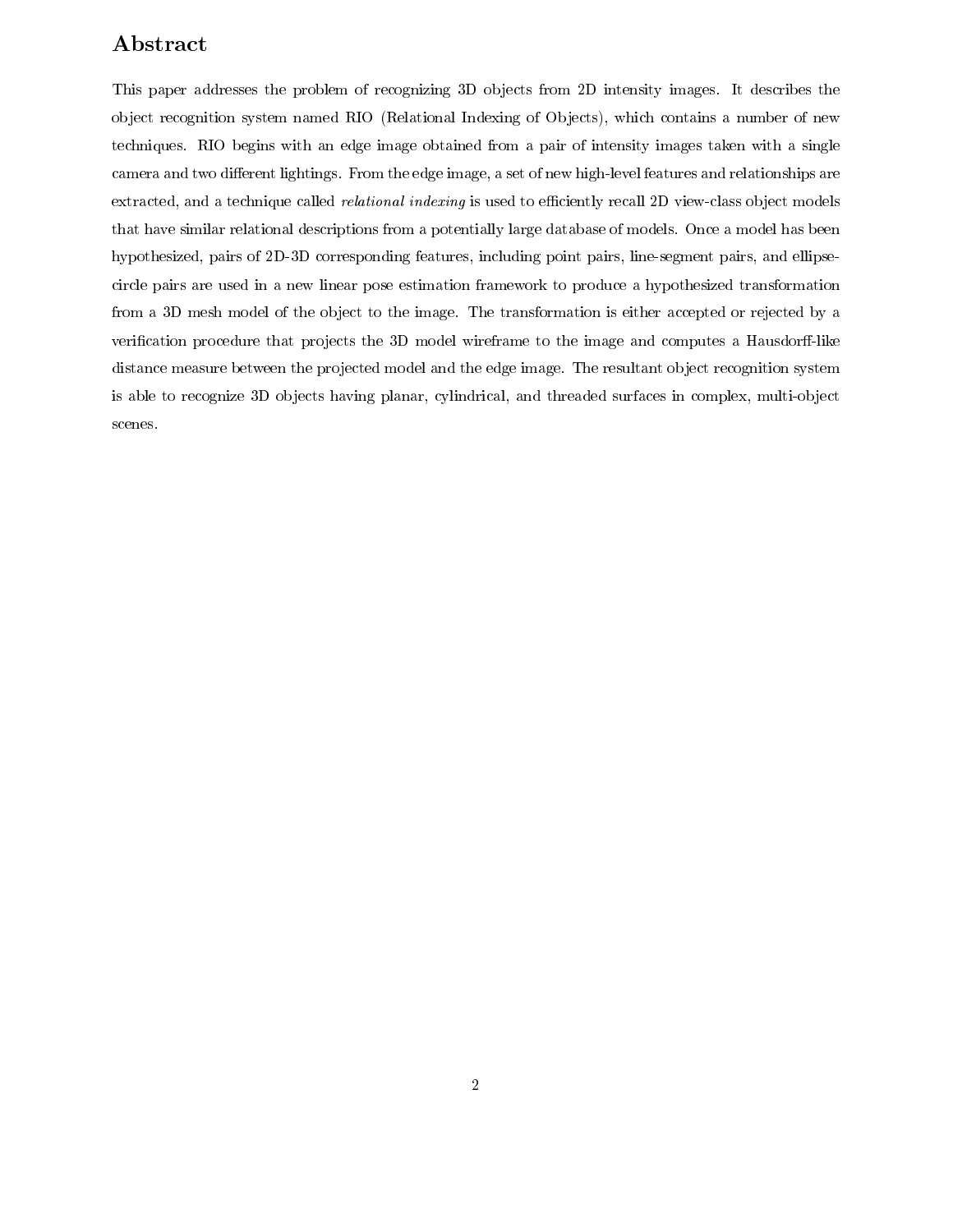



(a) Polyhedral object (b) Non-polyhedral object

Figure 1: a) Image of a polyhedral object whose junctions and line segments make useful features for recognition and pose estimation. b) Image of a nonpolyhedral object for which line segments and junctions alone are virtually useless as recognition features.

# 1 Introduction

Three-dimensional ob ject recognition has seen a great deal of activity in the last decade, as has been pointed out in recent surveys ( [3], [6], [13], [46], [53] ). Most systems fall into three main categories: 1) systems that use intensity data alone ([1], [7], [9], [11], [35], [42], [43], [48], [59]), 2) systems that use range data alone ([5], [10], [24], [26] , [27], [38], [30], [37], [40] [50]), and 3) systems that use both range and intensity (sometimes including color) data ([31], [34], [52]).

In intensity-image-based systems, points and straight line segments are still the most commonly-used features. In fact, the recent popularity of the alignment method [36] has led to a signicant number of systems that blindly match triples of points or line segments from the image to similar triples from the model, using little or no contextual information. These algorithms all make the assumptions that a) the points or line segments are reasonably reliable features of the class of objects to be recognized or located and b) the pose of the object can be uniquely determined from a small set of these features. These assumptions are only true for polyhedral ob jects or those with a number of sharp, straight edges. They fall apart for most curved-surface objects. Figure 1(a) shows a polyhedral object where points and line segments make good features, and Figure 1(b) shows another simple object with both curved and planar surfaces where they are not very useful. Our system can recognize ob jects that have planar, cylindrical, and threaded surfaces, and it is designed to handle occlusion.

In range-image-based systems, primitive surfaces (usually planar or quadric) are the most common features, but 3D line segments and points are also used. Because surfaces from range data are more reliable than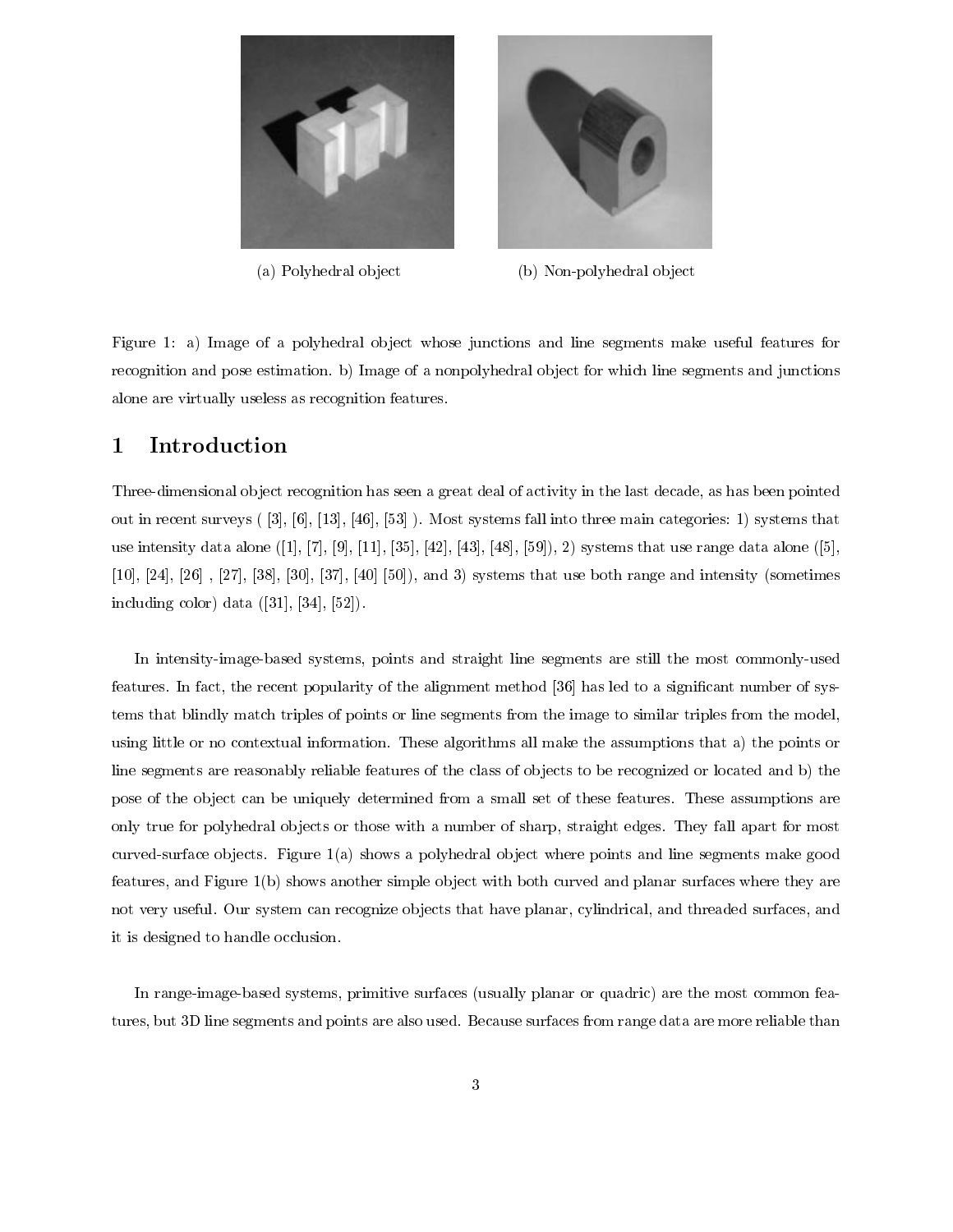surface regions from greyscale, a number of systems use the properties of and relationships among surfaces in matching algorithms. This type of approach has worked well for simple objects with a small number of simple surfaces. Systems that work with more complex, free-form surfaces generally look for interest points and perform point matching. Again, the reliable detection of feature points is crucial to success. The recent work of Johnson and Hebert [40] provides a new and powerful way to hypothesize point correspondences.

This work addresses the problem of recognizing 3D objects from 2D intensity images. It describes the ob ject recognition system named RIO (Relational Indexing of Ob jects), which performs feature-based alignment and contains a number of new techniques. RIO begins with an edge image obtained from a pair of intensity images taken with a single camera and two different lightings. From the edge image, a set of new high-level features and relationships are extracted, and a technique called *relational indexing* is used to efficiently recall 2D view-class ob ject models that have similar relational descriptions from a potentially large database of models. Once a model has been hypothesized, pairs of 2D-3D corresponding features, including point pairs, line-segment pairs, and ellipse-circle pairs are simultaneously used in a new linear pose estimation framework to produce a hypothesized transformation from a 3D mesh model of the object to the image. The transformation is optimized (and subsequently accepted or rejected) by a verication procedure that projects the 3D model wireframe onto the image and minimizes a Hausdorff-like distance measure between the projected model and the image edges. The resultant object recognition system is able to recognize 3D ob jects having planar, cylindrical, and threaded surfaces in complex, multi-ob ject scenes.

This paper describes the major research contributions of the RIO system. Section 2 discusses the related literature. Section 3 defines the features and relations used for recognition. Section 4 gives the relational indexing algorithm and some initial experiments. Section 5 describes the new pose-estimation algorithm, and Section 6 discusses the full experiments and results.

## 2 Related Work

This section briefly describes a few existing systems which are closely related to the system developed in this work. Whenever possible, an attempt has been made to compare or relate characteristics of the system being described to the philosophical aspects of the work described in this paper.

Features can be predicted analytically or by applying graphics software to CAD models ([29], [56], [30], [9]). In [30], Gremban and Ikeuchi use the term appearance-based vision to refer to methods in which the recognition system analyzes and predicts the appearances of the object models based on CAD data and on physical sensor models. The prediction can be either analytical or based on synthesized images of the ob jects in the model database. The predicted appearance is the set of features that are visible under a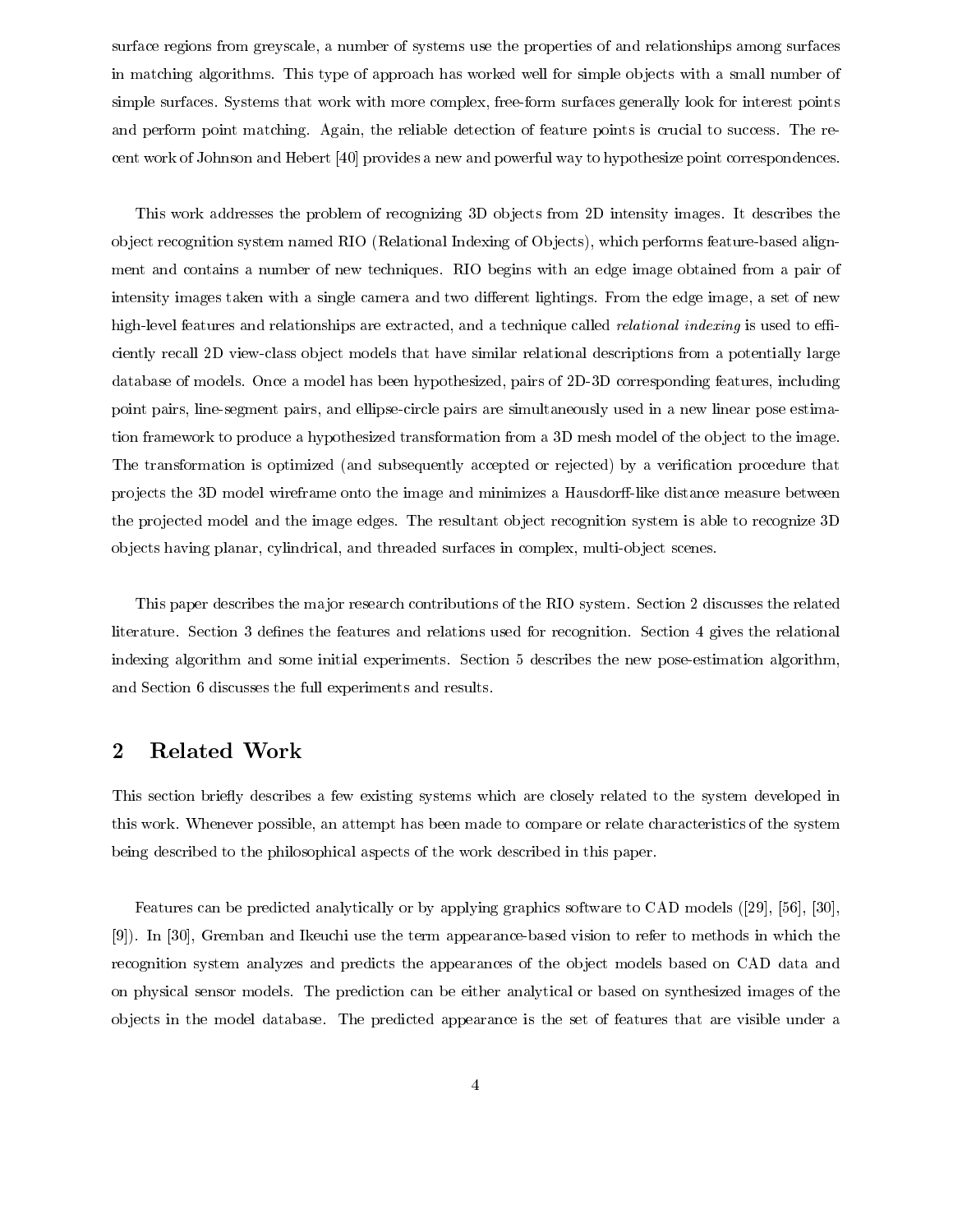specific set of viewing conditions. The analysis of the predicted appearance allows for the generation of an ob ject recognition program, to be used in the online phase of the recognition process. This process is also called VAC (Vision Algorithm Compiler), because it takes a set of object and sensor models and outputs an executable object recognition program. The framework is general in the sense that it does not require any specific type of sensor. Their system has successfully recognized simple objects from range data in a bin-picking environment. However, there are two drawbacks to this approach: 1) analytical prediction is impractical in some domains; and 2) synthetic images are not yet realistic enough for general use. More recently, Dorai and Jain [22] have developed a method of view grouping for free form objects, using range images.

The use of synthetic images also affected the performance of the PREMIO system of Camps et. al. [9]. This system utilizes articially rendered images to predict ob ject appearances under various environmental conditions (sensor, lighting and viewpoint location). The predictions generated by the system did not agree well with the real images acquired under the same set of conditions. In order to improve PREMIO's predictions, Pulli [47] developed the TRIBORS system. He initially attempted to improve the predictions by using a better ray tracer, but that was also insufficient. The solution he found was to bootstrap the prediction process with synthetic images and to train on real images. These new predictions led to better and faster ob ject recognition. The use of real training images seems to be a step in the right direction. In this paper, the "predictions" are derived exclusively from real images of the objects. These predictions are described in detail in Section 2.

Despite the fact that it only deals with two-dimensional ob jects, Bolles and Cain's Local-Feature-Focus Method [4] is very relevant to the work herein. Their method automatically analyzes the object models and selects the best features for recognition. Typical features include holes and corners. The basic principle is to locate one relatively reliable feature and use it to partially define a coordinate system within which a group of other key features is located. If enough of these secondary features are located and if they can uniquely identify the focus feature, then the hypothesized position and orientation of the object (of which this feature is a part) is determined. A verication step that utilizes template matching is then performed to prove or disprove the hypothesis. The system has been proven to efficiently recognize and locate a large class of partially visible two-dimensional objects.

The work of Murase and Nayar [43] also involves appearance of ob jects and the training is performed on real images. They argue that since the appearance of an object is dependent on its shape, its reflectance properties, its pose in the scene, and the illumination conditions, the problem of recognizing ob jects from brightness images is more a problem of appearance matching than of shape matching. They define a compact representation of object appearance that is parameterized by pose and illumination only, since shape and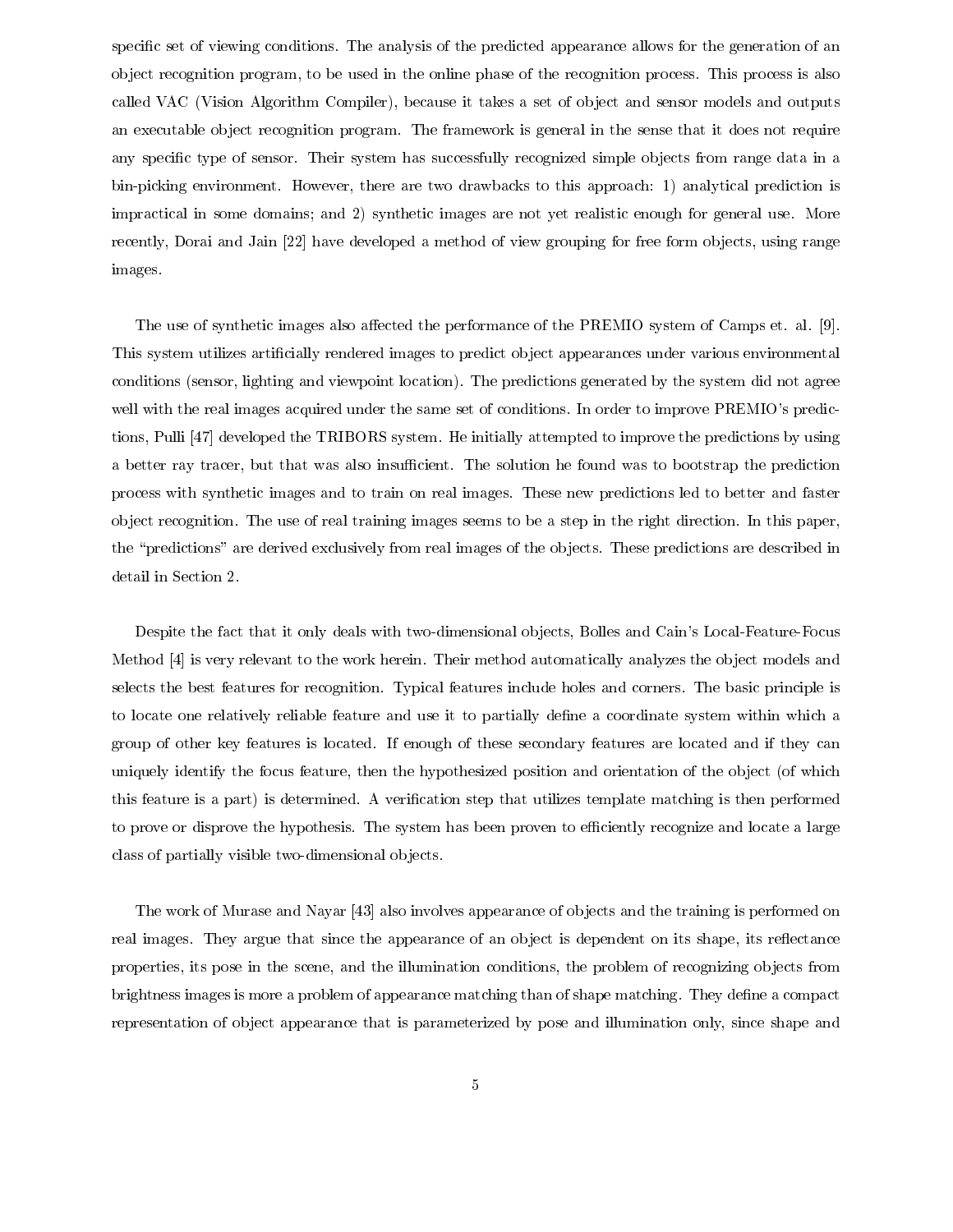reflectance are intrinsic (constant) properties. This representation is obtained by acquiring a large set of real images of the objects under different lighting and pose configurations, and then compressing the set into an eigenspace. A hypersurface in this space represents a particular object. At recognition time, the image of an ob ject is pro jected onto a point in the eigenspace and the ob ject is recognized based on the hypersurface on which it lies. The exact location of the point determines the pose of the object. The major drawback of this method is that it cannot handle multiple-object scenes. Occlusion also adversely affects the performance of the system.

Though the work of Bergevin and Levine [2] on generic ob ject recognition does not make use of the specic model-based paradigm, it is philosophically related to the work herein. They utilize coarse, qualitative models that represent classes of objects. Their work is based on the recognition by component (RBC) theory of Biederman. The system is divided into three main subsystems: part segmentation, part labeling, and ob ject model matching. The part segmentation algorithm is boundary-based, and it is independent of the specific shape of the parts making up an object. The part (geon) labeling algorithm makes use of the concept of faces to further categorize the geons into generalized solids. At the matching stage, the labeled geons are used to index into the database of models. A measure of similarity is defined in order to discriminate among the models. An important observation made by the authors themselves is that it is not clear that suitable line drawings may eventually be obtained from real images. All their examples and tests have made use of ideal line drawings.

The evidence-based recognition technique proposed by Jain and Hoffman [38] defines an object representation and a recognition scheme based on salient features in range images. The objects are represented in terms of their surfaces, boundaries, and edges. The recognition scheme makes use of an evidence rulebase, which is a set of evidence conditions and their corresponding weights for various models in the database. The similarity between a set of observed image features and the set of evidence conditions for a given object determines whether there is enough evidence that the particular model is in the image. The model features must be carefully chosen in order to make possible the distinction between ob ject classes.

Geometric hashing [41][15] is a matching scheme that achieves rapid online matching performance via a large offline preprocessing step. In the offline database creation step of geometric hashing, salient feature points in the object models are converted into an affine-invariant model representation by using three points as a basis and transforming the coordinates of the remaining points. These new coordinates are encoded and used as an entry to a hash table where the basis triplet and the model from which the coordinates came are recorded. This is done for all possible basis triplets in the models. In the matching step, salient points in the image are detected, a basis triplet is chosen, the remaining points are transformed with respect to this basis and are used to access the table. For each bin accessed, votes are cast for the model-basis pairs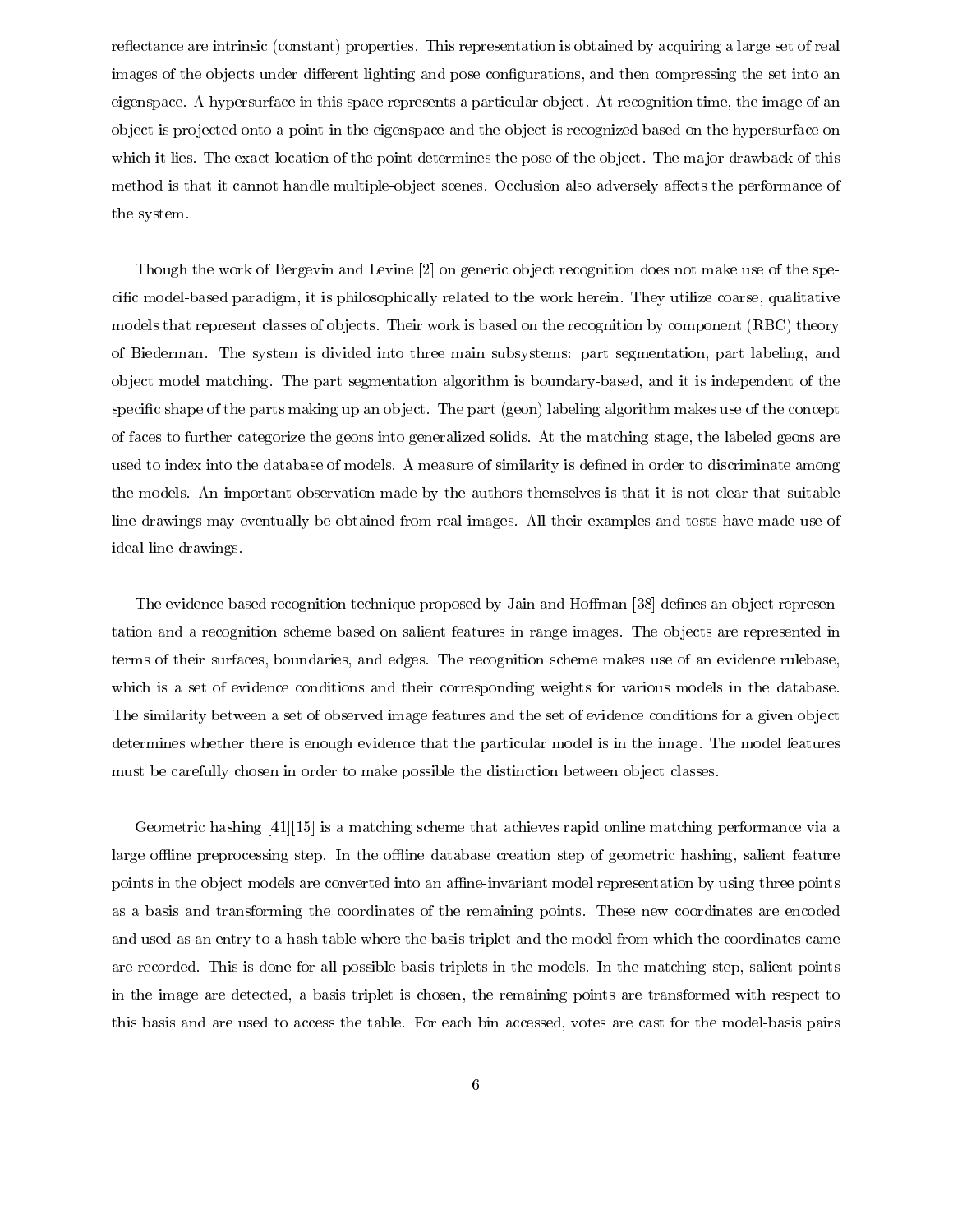associated with the bin. After all the points are used in this fashion, if a particular model-view has high enough votes, an object match hypothesis is declared found. The recognition part of the system described in this paper is accomplished by utilizing the high-level features and relationships of an object in a paradigm called relational indexing. This indexing technique is related to the original geometric hashing technique, except that the database of models is indexed by encoding (without quantization) small relational graphs of features, as opposed to affine-invariant point coordinates. Because we use symbolic information and because the information we store is much smaller than the information required for geometric hashing, our current implementation uses only an array for table lookups, instead of a hash table.

The work of Stein and Medioni [50] is particularly related to our indexing scheme. In their structural indexing technique boundaries of ob jects are approximated by polygons and groups of consecutive segments are encoded and used to index the database and to retrieve possible hypotheses. In their MULTIHASH system, Grewe and Kak [31] propose an interactive framework for learning the structure of a multiple-attribute hash table for use in the recognition and localization of 3D objects. The system makes use of both qualitative and quantitative attributes, such as shape of a surface and color, respectively. Decision trees and uncertainty modeling are used in the construction of the hash tables, after a human trainer shows objects to the vision system and tells the system the identities of the models corresponding to the several attributes considered.

The work of Chen and Stockman [12] uses a hypothesize-and-test approach to generic ob ject recognition. Their recognition system uses an alignment paradigm consisting of three stages: modeling, indexing, and matching. In the first stage, model aspects are constructed for predicting the the object contours visible from an arbitrary viewpoint. Model aspects and pose hypotheses are generated by the indexing module, which makes use of the concept of "parts". In the matching stage, verification of model hypotheses is carried out by an alignment technique that makes use of Newton's method along with a Levenberg-Marquardt minimization, to estimate/refine the object pose iteratively. The hypotheses are refuted or supported by the matching results.

## 3 Features and Relations

The features used in this work are derived from edge images. These edge images actually come from a pair of intensity images taken from the same viewpoint, but with the light source on the left in one and on the right in the other. This aspect of the work will be discussed briefly when we describe the experimental system used to evaluate the algorithms.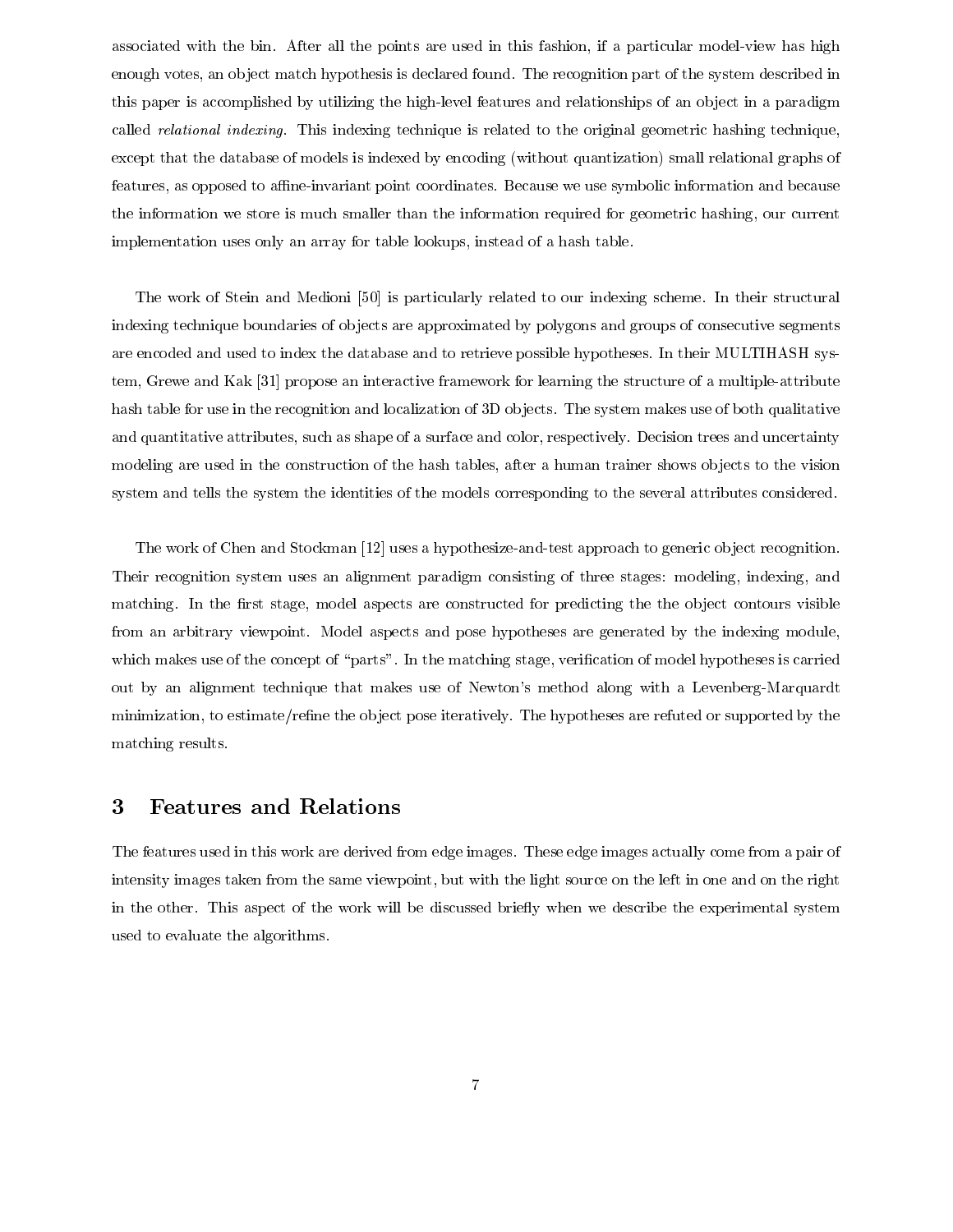### 3.1 Features

Once the edge image is obtained, it is used for feature extraction. The feature extraction module of the system makes use of the ORT (Object Recognition Toolkit) public domain software package developed by A. Etemadi which extracts line segments and circular arc segments from edge images [23]. These primitive features are used to generate higher-level features such as pairs of parallel lines, junctions, triplets, clusters of coaxial arcs, and ellipses. All higher-level features are generated by the ORT package with the exception of ellipses and clusters of arcs. The procedures for detecting those features were developed in cooperation with Yu-Yu Chou and are reported in [14]. The complete list of features used in this work is given below, and their pictorial representation can be seen in Figure 2.

- Ellipses
- Coaxials-3: cluster of 3 coaxial arcs
- Coaxials-multi: cluster of 4 or more coaxial arcs
- Parallel-far: pair of parallel lines 40 pixels or more apart
- Parallel-close: pair of parallel lines 40 pixels or less apart
- $\bullet$  U-triples: set of 3 line segments in a "U" shape
- $\bullet$  Z-triples: set of 3 line segments in a "Z" shape
- L-junctions
- Y-junctions
- V-junctions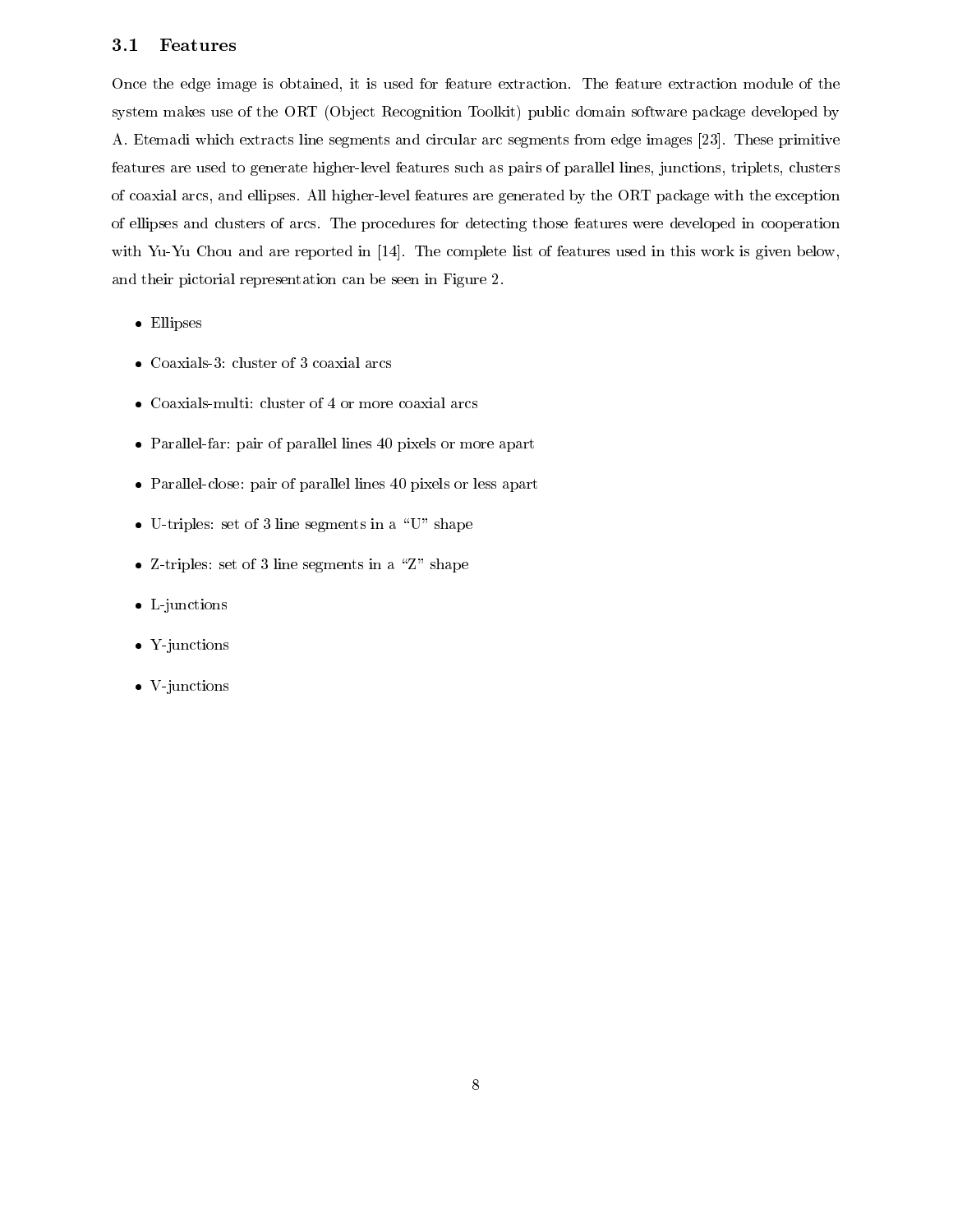

Figure 2: Features used in this work.

# 3.2 Relationships Among Features

The relationships used for matching must be translation, scale, and rotation invariant. Note that they are relationships among two-dimensional features in a two-dimensional view class of the 3D object. Different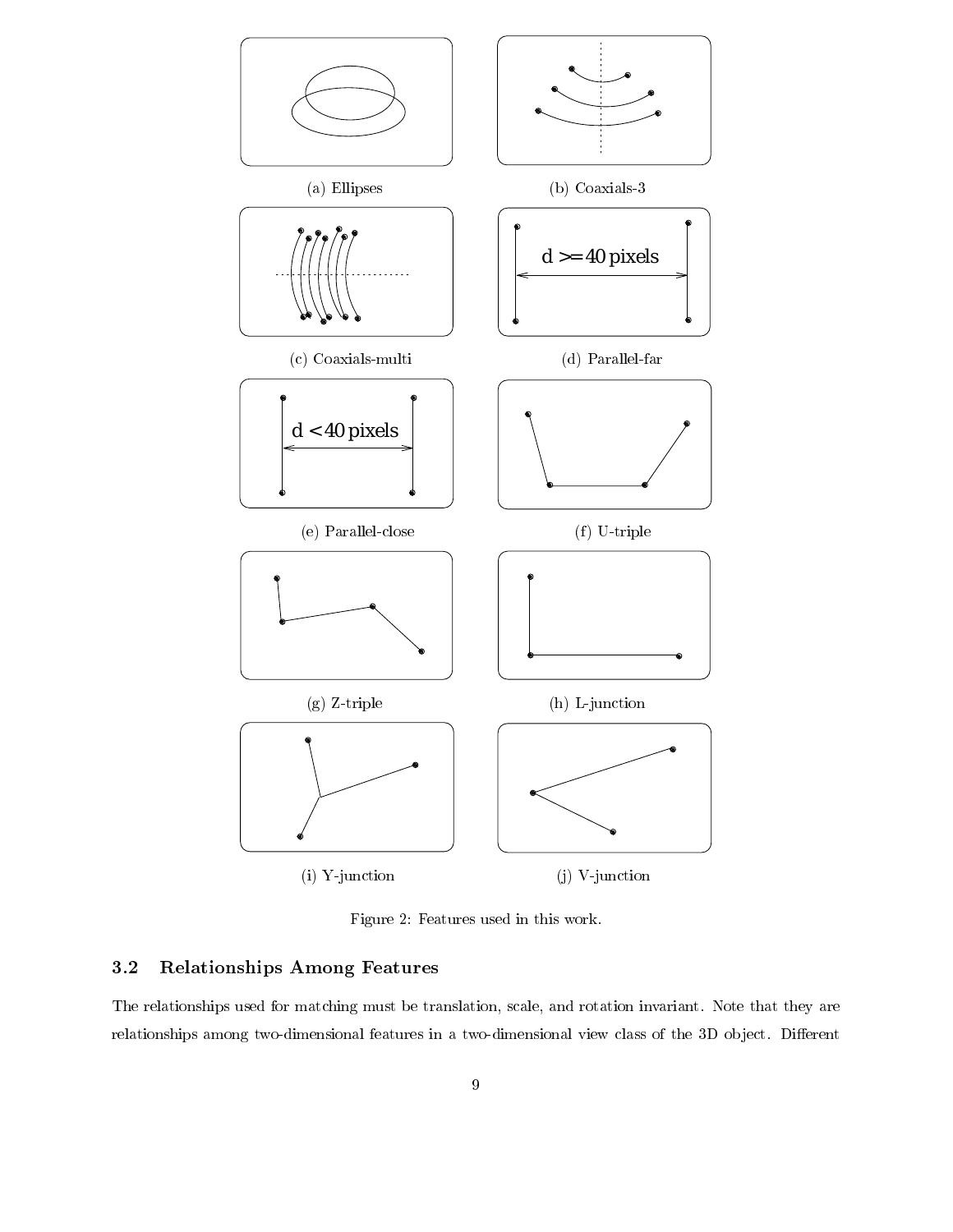features appear and different relationships among features hold in different view classes of the same object. The list of relations among features used in this work is given below.

- Share one arc
- Share one line
- Share two lines
- Coaxial
- Close at extremal points
- Bounding box encloses
- Is enclosed by bounding box

Each of the above relations is defined between a pair of features. All of the relations are symmetric relations, except for bounding box encloses and is enclosed by bounding box, which are both one-way relations. Figure 3 shows examples of the above relations.

### 3.3 View-Class Models

A feature-based model of an ob ject is a description of the ob ject in terms of features that are detectable in real images of the object. A feature is *detectable* if there is a computer program that can extract the feature from an image of the object, through some well-defined procedure. Feature-based models can be full-object models including all the features that appear in any view of an object, or they can be view-class models in which an object is represented by a small set of characteristic views, each having its own distinct feature set. In this work, view-class models of industrial parts made of metal with planar, cylindrical, and threaded surfaces are utilized. The view classes used were generated manually by a human designer, but the same can be done automatically as proposed by Thornton in [54].

Let  $C$  be the class of objects to be recognized, and let  $T$  be the set of feature types to be used in the recognition task. Features may be 2D or 3D, depending on the sensors used to detect them. Each type of feature has a 3D source, an explanation for the appearance of the feature in an image. 3D image features, in general, correspond to 3D object features. For example, 3D surfaces detected in range images correspond to object surfaces, and 3D edges correspond to object edges or boundaries between objects. Some 2D features correspond directly to 3D features of the object. Straight and curved 2D segments, for instance, can correspond directly to straight and curved 3D edges. 2D ellipses can correspond directly to 3D circles or ellipses. Other 2D features come about due to a mixture of factors including the geometry of the ob ject, the viewpoint, and the lighting. Limb edges are viewpoint dependent and have no corresponding 3D edge at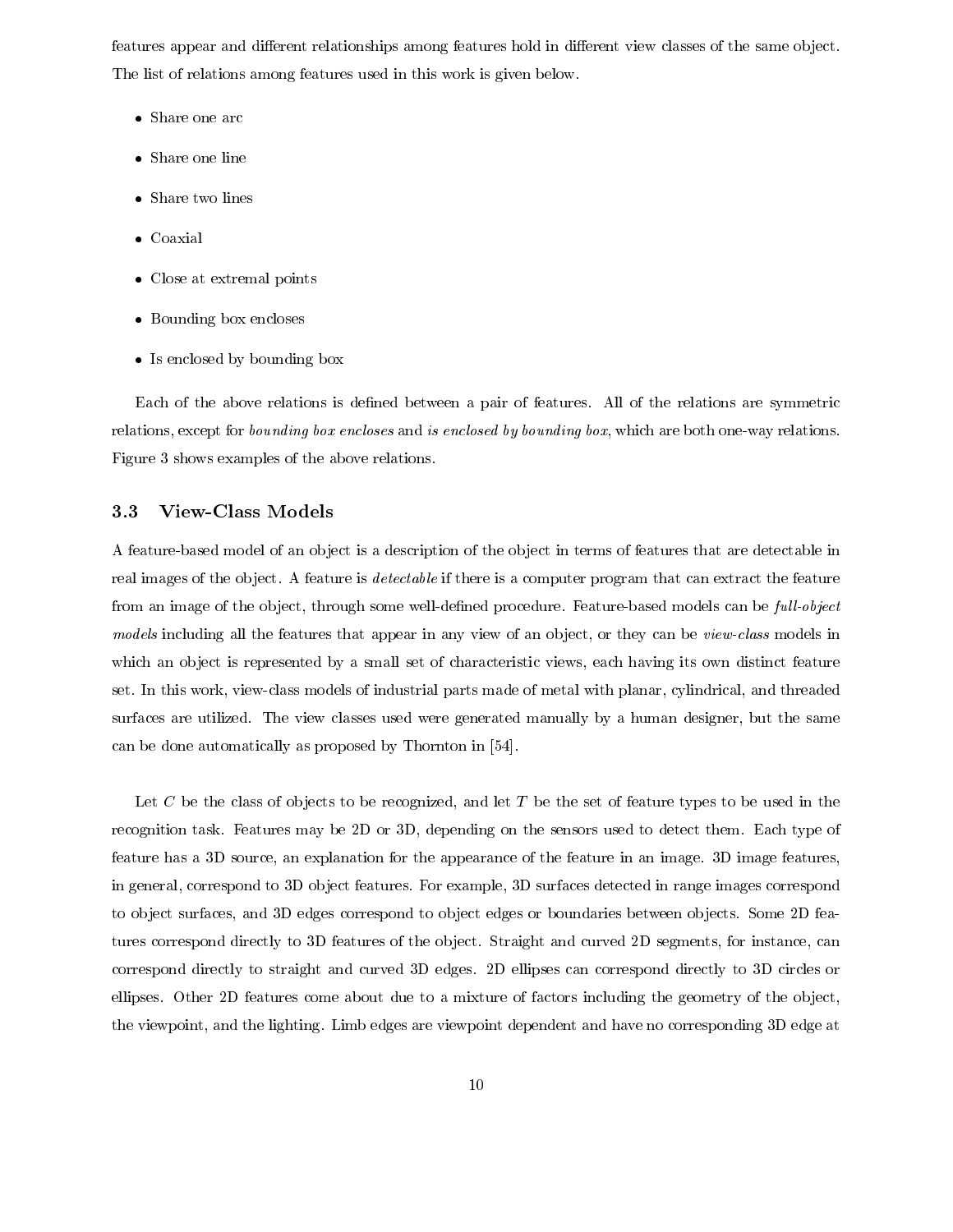

Figure 3: Relations between sample pairs of features.

all on the object. Highlight edges are caused by the shape and reflectance properties of the object and the lighting; they are also highly viewpoint-dependent.

Let  $S_{V,M}$  be a set of training images for view class V of object model M. The images are all taken from a connected volume of the viewing sphere, which is assumed to be centered at the origin of the ob ject and to be of a fixed radius equal to the maximum viewing distance. If the object has symmetries, then the connected volume can be replaced by the union of several connected volumes. Each image  $I \in S_{V,M}$  is processed to yield a set of features  $F_I$ . A feature  $f_n^I$  from image I is *equivalent* to another feature  $f_m^J$  from image J if they have the same type and are judged to have come from the same 3D source. The set of features that represent the view class is the set  $F_{V,M}$  of equivalence classes of the union of the feature sets. The feature types used in this work are: coaxial circular arcs (two-cluster, three-cluster, and multi-cluster), ellipses, triples of line segments (U-shaped and Z-shaped), junctions (V-junction, T-junction, Y-junction, and Arrow), parallel line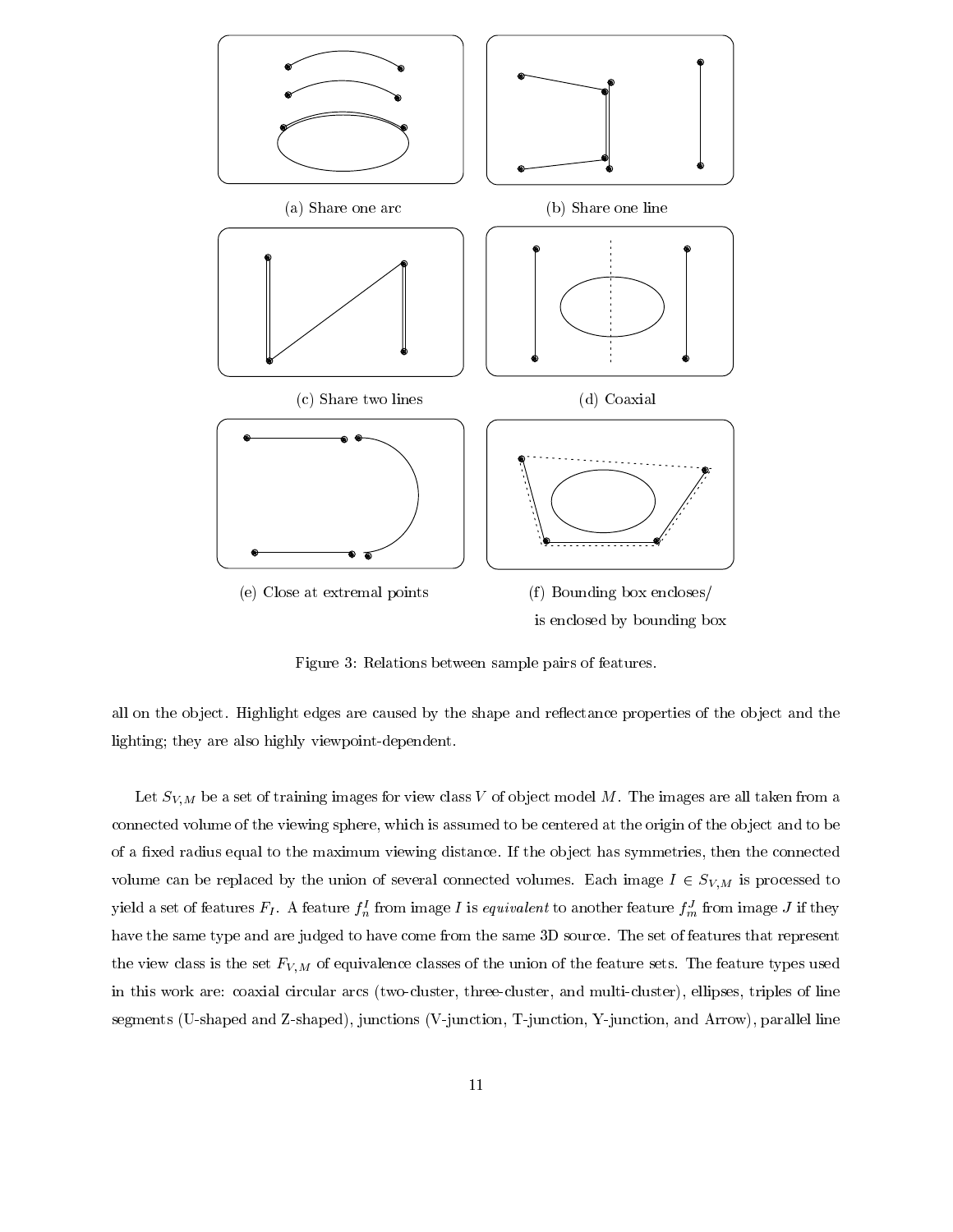segments (close and far apart).

Figure 4 illustrates some of the features that were extracted from the edge image of the nonpolyhedral object of Figure 1(b). Figure 4(a) shows the raw edge image. Figures 4(b) and 4(c) show the straight line segments and circular arcs extracted. Figure  $4(d)$  shows the line features identified by the system. Line segments 5 and 7 form a far-apart, parallel pair, while line segments 8 and 9 form a V-junction as do line segments 5 and 6. Figure 4(e) shows the single, cluster of three coaxial arcs detected by the system, and Figure  $4(f)$  shows the single ellipse detected.

The features shown in Figure 4 are from one training sample of View Class 1 of Model 1 of the model database. Of the five samples of that view class that were analyzed, the three coaxial arcs and the ellipse were detected in all five; the V-junctions were detected in three; the far-apart, parallel lines were detected in three; another pair of parallel lines was detected in two; and a U-shaped triple of line segments was detected in two. Figure 5 illustrates samples of the edge images obtained from training images of the four view classes of Model 1.

#### 3.4 3D Mesh Models

In addition to the feature-based models described in the previous section, full geometric CAD models are utilized by the system. The CAD models are used in the verication and pose estimation steps as described in sections 5.7 through 5.9.

# 4 Relational Indexing for Hypothesis Generation

In a model-based object recognition system [49], the task of matching image features to model features, in the general case, implies searching the space of all possible correspondences. Indexing is one of the techniques that has been utilized to reduce this search space. In recent years, several systems have made use of different approaches to indexing ([8], [41], [44], [50]). In this section a novel approach to indexing into a database of models that makes use of features and the relationships among them is described. This new technique is called relational indexing.

In relational indexing each view-class model in the database is described by a relational graph of all its features, but small relational subgraphs of the image features are utilized to index into the database and retrieve appropriate model hypotheses. In this section the use of this new technique for hypothesis generation is demonstrated.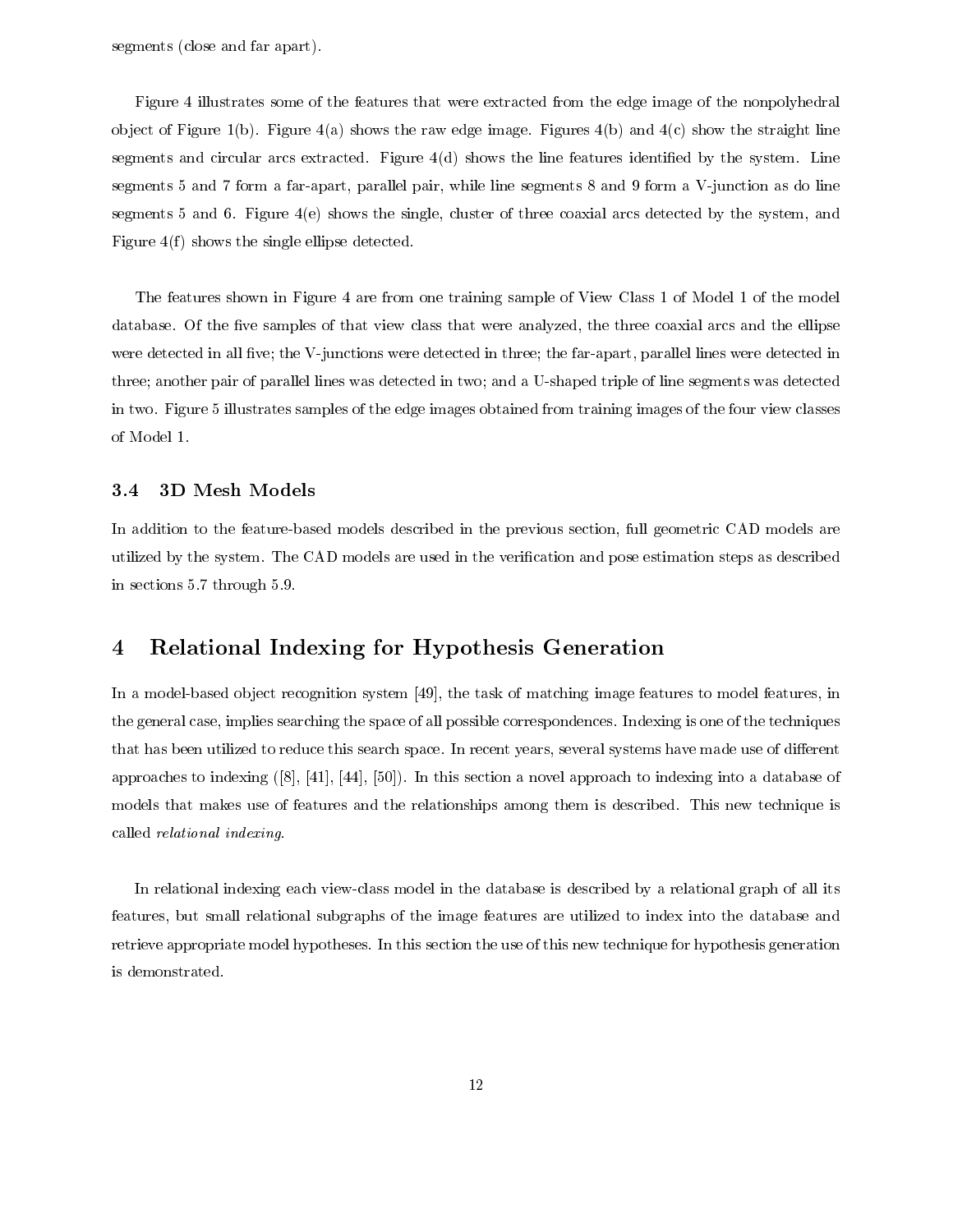

Figure 4: A set of features extracted from the training image of Figure 1(b).

## 4.1 Relational Indexing Notation

An attributed relational description D is a labeled graph  $D = (N, E)$  where N is a set of attributed nodes and E is a set of labeled edges. For each attributed node  $n \in N$ , let  $A(n)$  denote the attribute vector associated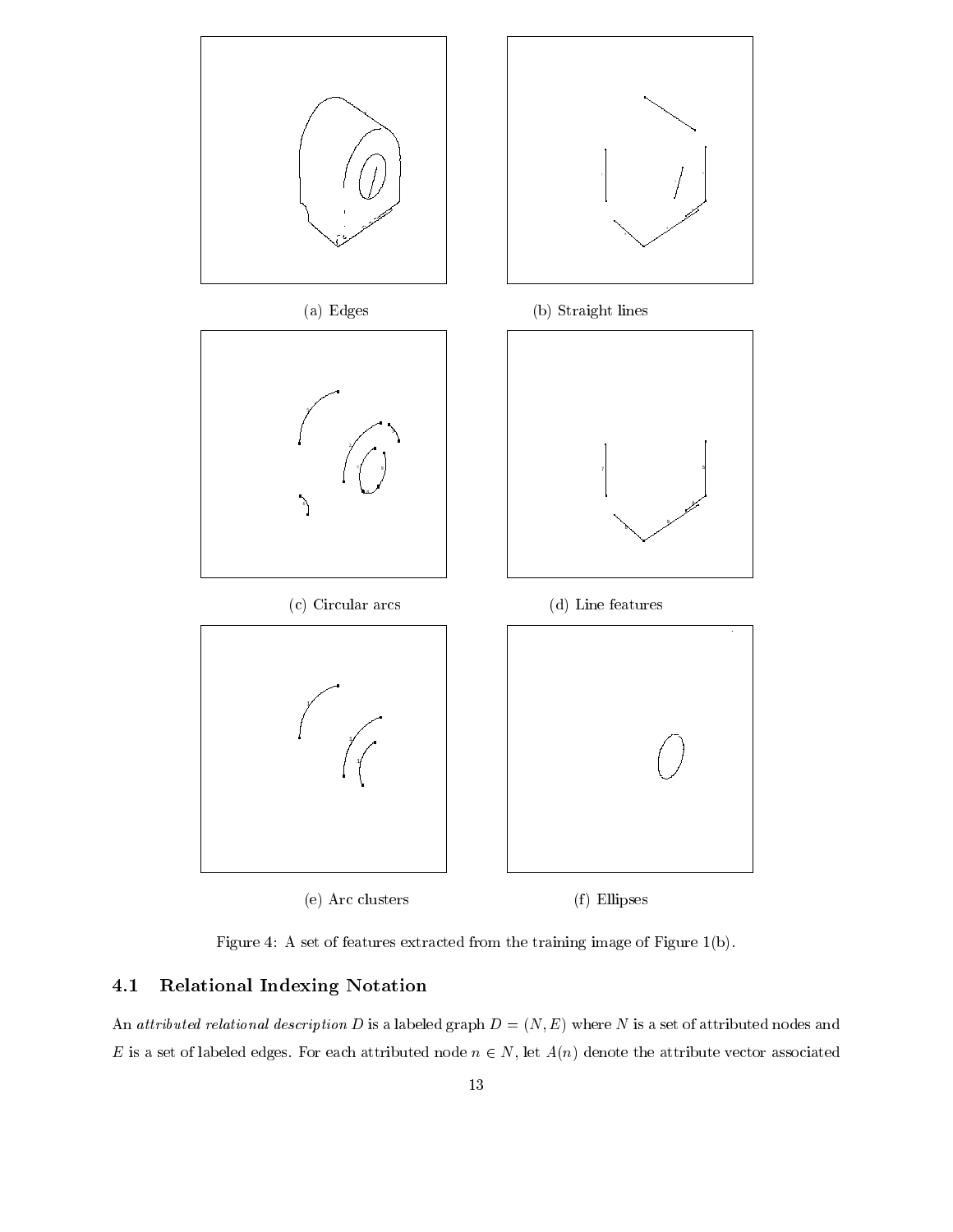

(c) Model 1 View Class 3 (d) Model 1 View Class 4

Figure 5: Sample model-views in the database.

with node n. Each labeled edge  $e \in E$  will be denoted as  $e = (n_i, n_j, L_{i,j})$  where  $n_i$  and  $n_j$  are nodes of N, and  $L_{i,j}$  is the label associated with the edge between them.  $L_{i,j}$  is usually a scalar, but it can also be a vector.

A relational description  $D = (N, E)$  can be broken down into subgraphs, each having a small number of nodes. Subgraphs of two nodes, called 2-graphs, are considered. In the worst case, a complete graph of  $k$ nodes has  $\binom{k}{2}$  2-graphs, each consisting of a pair of attributed nodes and the labeled relationship between them. The relationship between the two nodes may be a meaningful spatial relationship or the null relationship none. The set of 2-graphs with non-null relationships of a relational description  $D_l$  is denoted as  $T_l$ . Figure 6 illustrates a partial graph representing an object and all the 2-graphs for the given relational graph.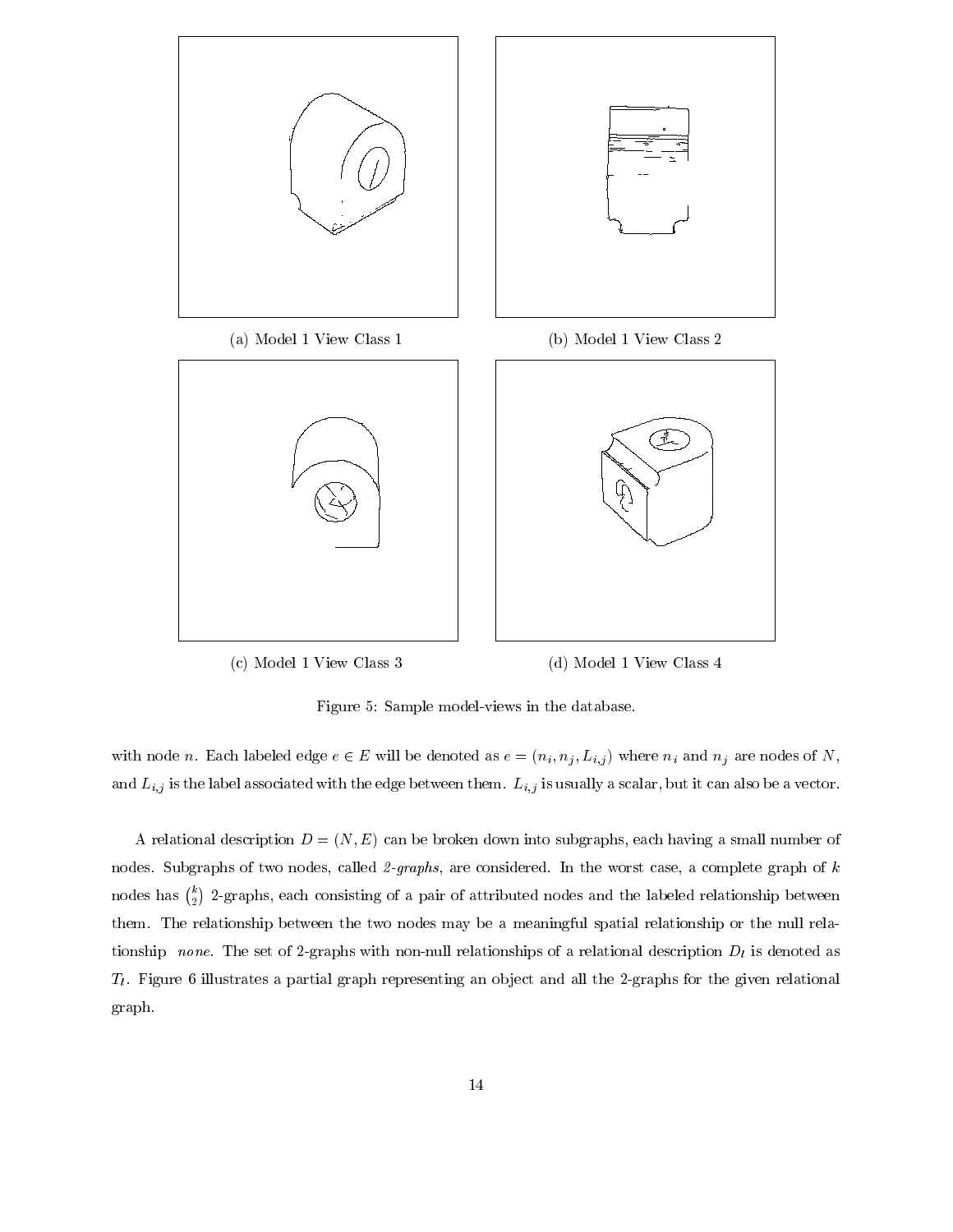

Figure 6: Sample graph and corresponding 2-graphs for the "hexnut" object.

## 4.2 Relational Indexing Algorithm

Let  $DB = \{M_1, M_2, \ldots, M_m\}$  be the database of view-class models, where each  $M_i = (N_i, E_i)$  is an attributed relational description. Let  $D = (N, E)$  be a relational description that has been extracted from an image and  $T$  be the set of all 2-graphs of  $D$ . In order to find the closest models to  $D$  two steps are performed: an off-line preprocessing step that sets up the indexing mechanism and an on-line hypotheses generation step. The off-line step is as follows. Let  $I^{(m)}$  be the set of 2-graphs of  $M_i$ . Each element  $G_l^{(n)}$  in this set is encoded to produce an index  $I_l^{-1},$  which is used to access a lookup table. The bin corresponding to an encoded 2-graph  $G_l$  stores information about which models gave rise to that particular index. Whenever a particular 2-graph  $G_l^{\text{max}}$  of model  $M_i$  produces an index that accesses a bin  $B,$  model  $M_i$  is added to the list of models in  $B$ . This encoding and storing of information in the lookup table is done off-line and for all models in the database DB.

In the on-line step the relational indexing procedure keeps an accumulator  $A_i$  for each model  $M_i$  in the database; all the accumulators are initialized to zero. Each 2-graph  $G_l$  in T is encoded to produce an index  $I_l$ . The procedure then uses that index to retrieve from the precomputed lookup table all models  $M_i$  that contain a 2-graph that is identical to  $G_l$ . Identical means that the two nodes have the same attributes and the edge has the same label. For each 2-graph  $G_l$  of T, the accumulator  $A_i$  of every retrieved model  $M_i$  is incremented by one. After the entire voting process, the models whose accumulators have the highest votes are candidates for further consideration. Since the procedure potentially goes through all  $\binom{k}{2}$  2-graphs of T and for each one can retrieve a maximum of m models, the worst-case complexity is O(m  $\binom{k}{2}$ . However, the work performed on each model is very small, merely incrementing its accumulator by one. This is very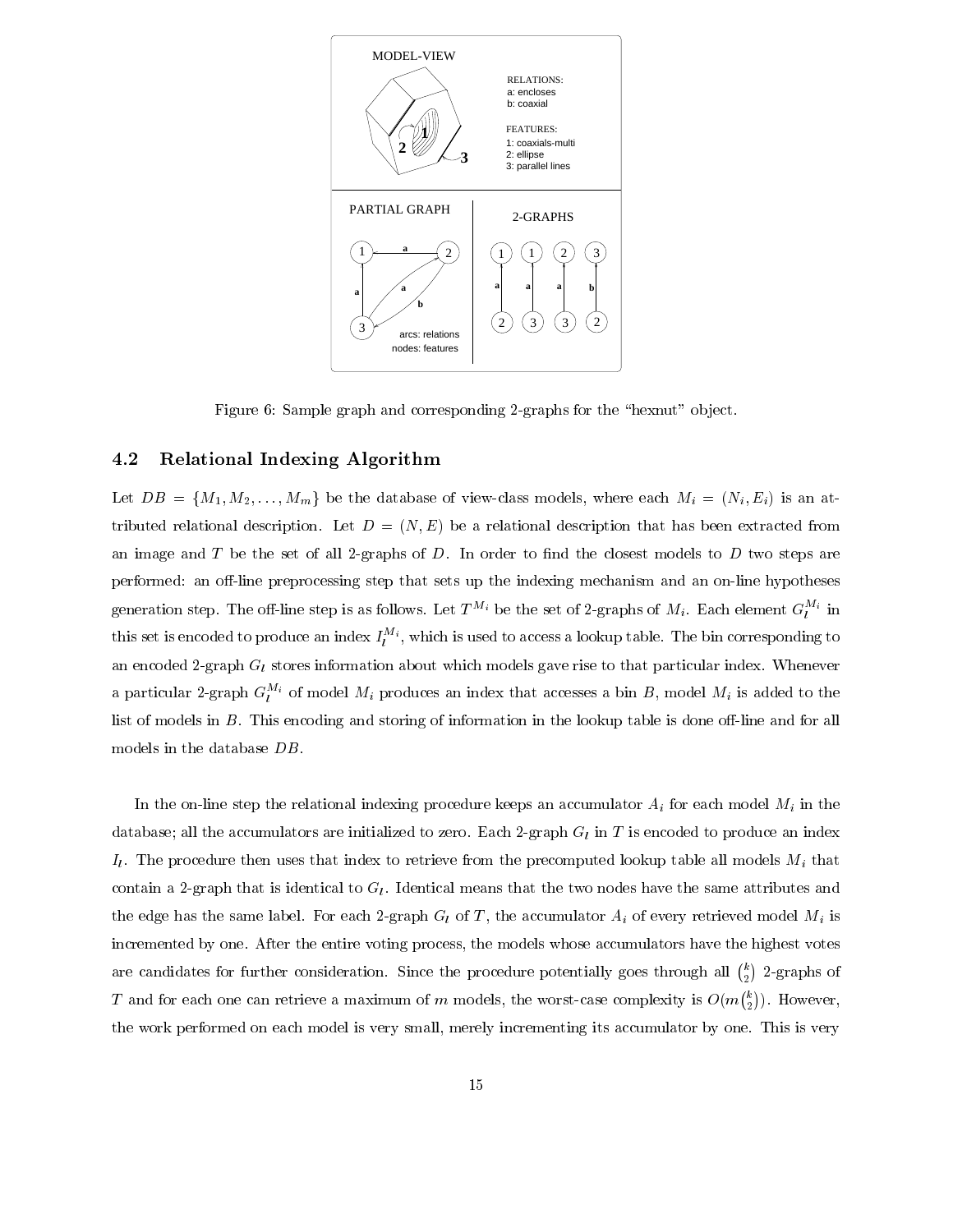different from methods that perform full relational matching on each model of the database. Furthermore, in real imaging applications, many of the 2-graphs have the null relationship and are not included in the voting process. The relational indexing algorithm is given below.

#### RELATIONAL INDEXING ALGORITHM

#### Preprocessing (off-line) Phase

- 1. For each model  $M_i$  in the database DB do:
	- $\bullet\,$  Encode each 2-graph  $G_l^{\rm rec}$  to produce an index.
	- $\bullet$  Store  $M_i$  and associated information in the selected bin of the lookup table.

#### Matching (on-line) Phase

- 1. Construct a relational description D for the scene.
- 2. For each 2-graph  $G_l$  of D do:
	- Encode it, produce an index, and access the lookup table.
	- Cast a vote for each  $M_i$  associated with the selected bin.
- 3. Select  $M_i$ 's with enough votes as possible hypotheses.

Since some models share features and relations, it is expected that some of the hypotheses produced will be incorrect. This indicates that a subsequent verication phase is essential for the method to be successful. It is important to mention that the information stored in the lookup table is actually more than just the identity of the model that gave rise to a particular 2-graph index. It also contains information about which specific features (and their attributes) are part of the 2-graph. This information is essential for hypothesis verification and eventual pose estimation.

#### 4.3 4.3 Encoding, Indexing, and Voting Schemes

In the scope of this work, only subgraphs of size two nodes were used. This means that each index, in the general case, is made up of a combination of two features and two relations, indicating the two-way relationship between the features. In the implementation, each feature type and each relation are represented by distinct labels (integers). Therefore, each subgraph index is uniquely represented by a 4-tuple of integers  $(f_1, f_2, r_1, r_2)$ , which is used to access a lookup table, as shown in Figure 7. Each entry of the lookup table holds a linked list of all model-views that gave rise to the particular 2-graph corresponding to the table indices.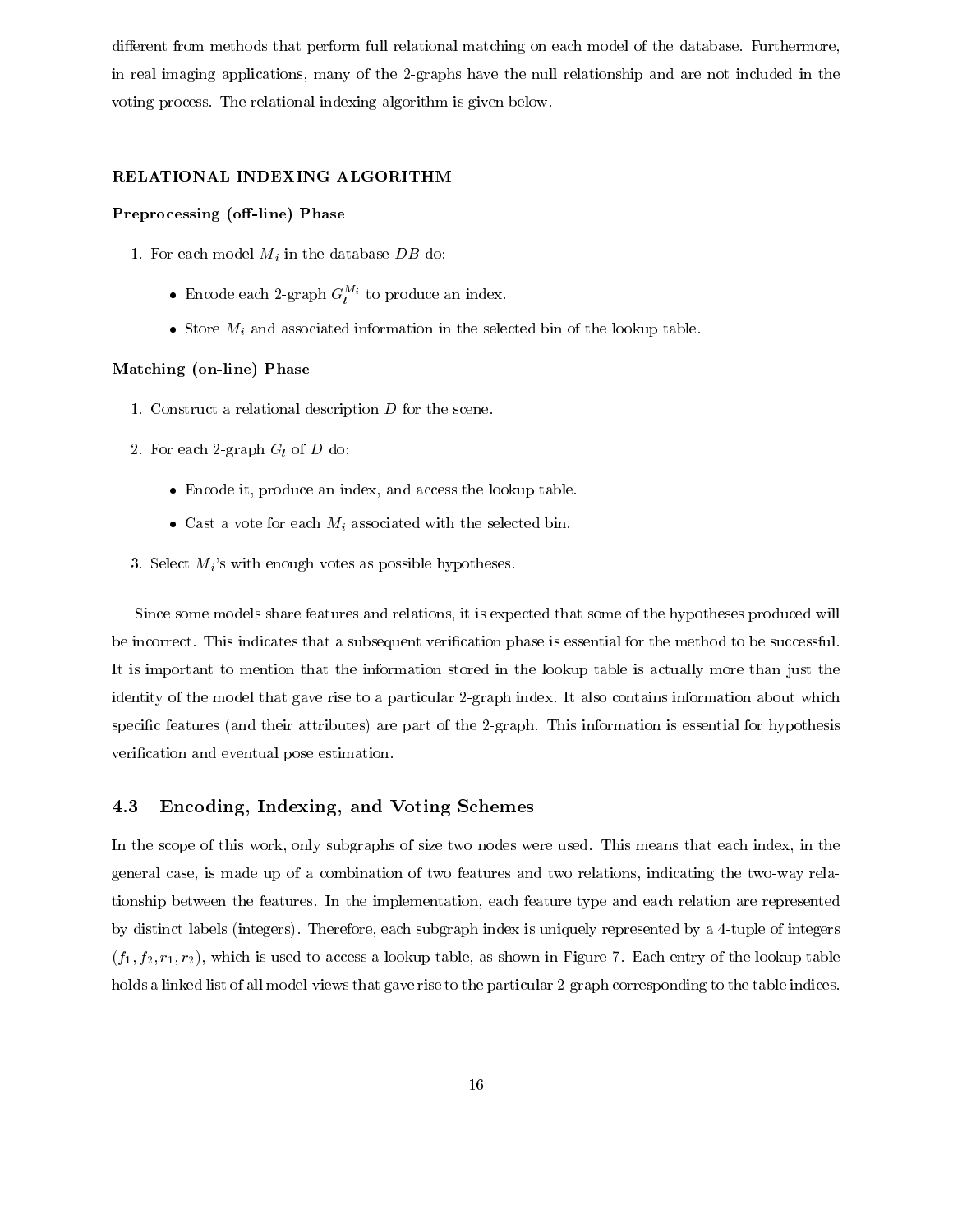

Figure 7: Lookup table and indexing scheme.

The overall voting scheme associated with the relational indexing technique is illustrated in Figure 8. In the 2-graph shown, the ellipse and the coaxial cluster of arcs are related by the two-way relation *share* an arc. The ellipse is represented by the label "1" while the coaxial arc cluster is represented by label "2". The relation *share an arc* is represented by label "9". Therefore, the particular 2-graph illustrated is uniquely represented by the 4-tuple  $(1, 2, 9, 9)$ . This gives rise to the indices used to access the lookup table:  $(x=12,y=99)$ . The indexed bin contains a list of all models in the database which contain the subgraph used to generate the indices. In the example shown, models  $M_1$ ,  $M_5$ ,  $M_{23}$ , and  $M_{81}$  are retrieved. The accumulators of these models are incremented by one, meaning that each model receives one vote from the specific 2-graph used.

#### 4.4 Matching with Relational Indexing: an Example

This section illustrates an example of the experiments conducted to demonstrate the use of the relational indexing technique for 3D object recognition with feature-based models [16]. In order to illustrate the relational indexing technique, nine test images of both single and multiple object scenes were matched to the database of model-views. The nine test images used are shown in Figure 9. The database of models was created by encoding all 2-graphs for each of the model-views. For each test scene, features and relations were detected, the relational description was built, and all 2-graphs were encoded. Relational indexing was then performed and the generated hypotheses were normalized by the number of 2-graphs in the original models and ranked in order of strength. Hypotheses that exceeded a preset strength threshold of 50% were dubbed "strong hypotheses." These hypotheses are to be passed to the verification procedure for further consideration. The results obtained for the nine test images are summarized in Table 1.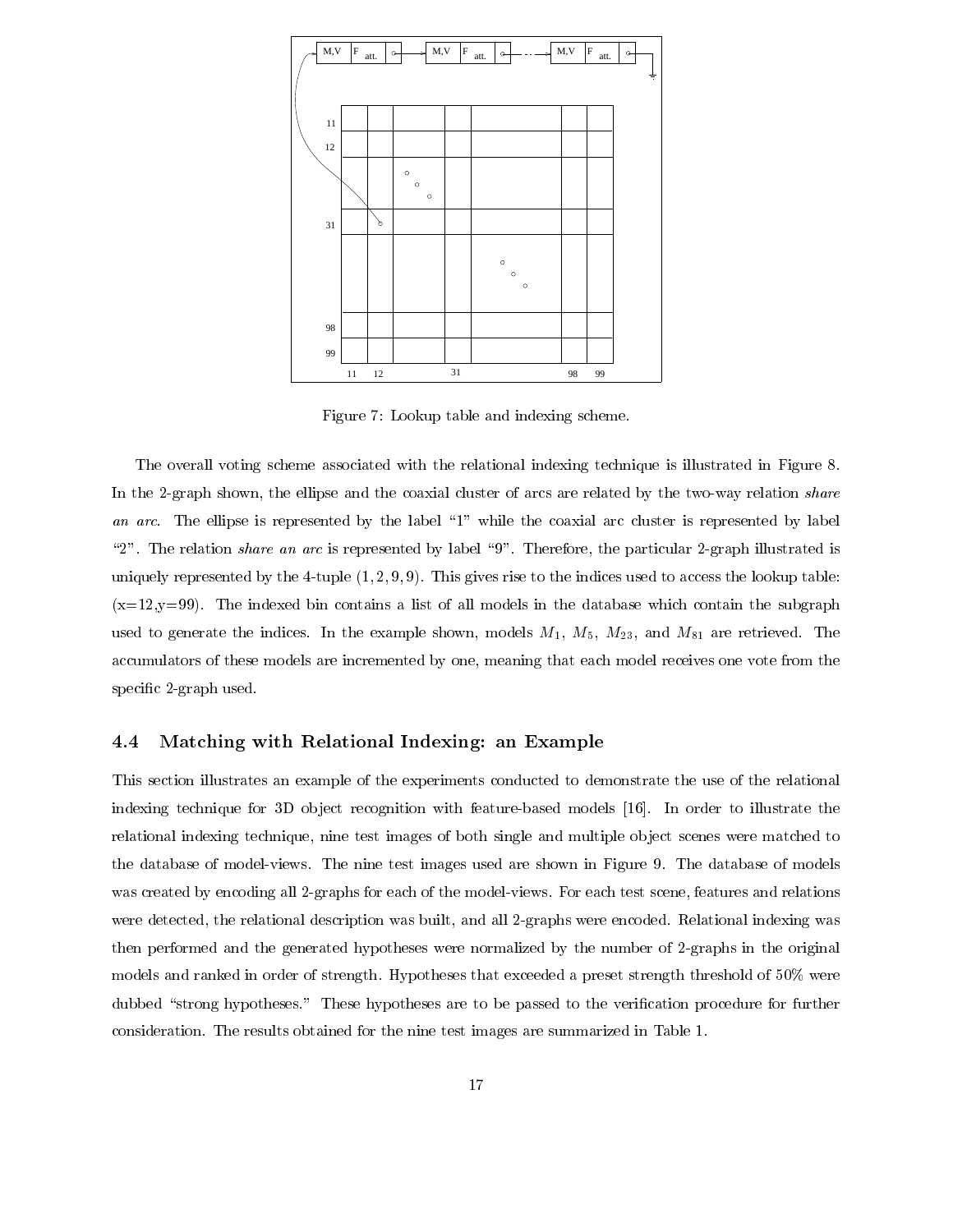

Figure 8: Overall voting scheme.

Table 1: Results of the hypotheses generation process for nine test scenes. Hypotheses types are as follows. A: correct model, correct view. B: correct model, incorrect view. C: incorrect model.

|                  |                | Strong Hypotheses                                        |   |  |
|------------------|----------------|----------------------------------------------------------|---|--|
| Scene            | # Objects      | $\parallel$ Type A $\parallel$ Type B $\parallel$ Type C |   |  |
|                  |                |                                                          |   |  |
| $\sqrt{2}$       |                |                                                          | 0 |  |
| 3                |                |                                                          |   |  |
| $\overline{4}$   |                | 1                                                        | 0 |  |
| $\overline{5}$   | $\overline{2}$ | $\overline{2}$                                           | 3 |  |
| $\boldsymbol{6}$ | $\overline{2}$ | $\overline{2}$                                           | 1 |  |
| 7                | 3              | 3                                                        |   |  |
| 8                | 3              | 3                                                        | 1 |  |
| 9                | 4              | 4                                                        |   |  |

In each of the nine tests, the strong hypotheses were classified as type A, type B, or type C. Type A hypotheses are those where the correct model and the correct (closest) view class were identied. Type B hypotheses are those where the correct model was identied, but the chosen view class was not closest to the view in the image. Type B hypotheses can still be veried and used to determine pose if enough corresponding features are found. Type C hypotheses are those where an incorrect model was selected. These incorrect hypotheses should be ruled out in the verication step. The results of the nine tests are as follows: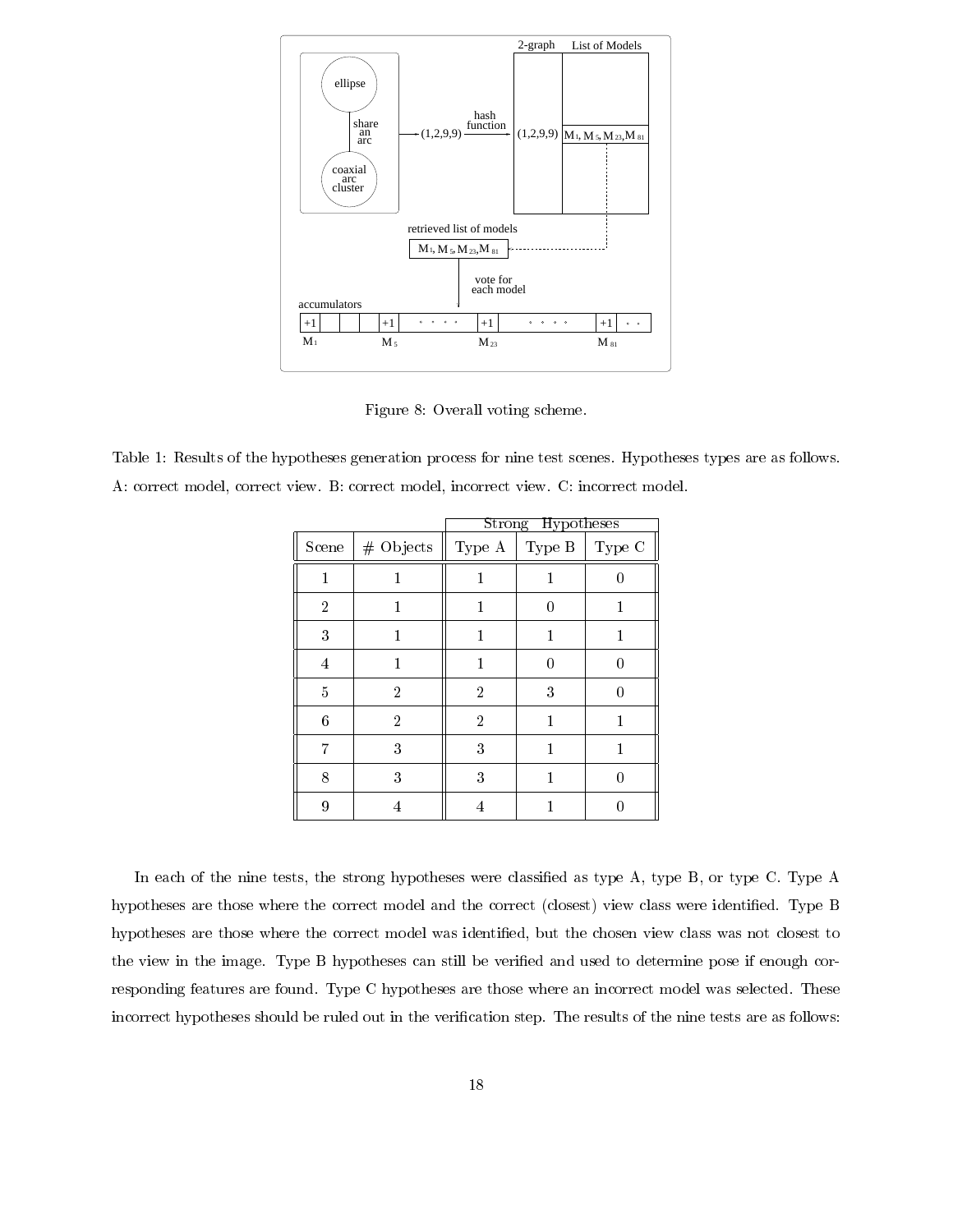





(a) Image 1 (left) (b) Image 2 (right) (c) Image 3 (left)







(d) Image  $4$  (left) (e) Image  $5$  (left) (f) Image  $6$  (right)



Figure 9: The nine test scenes used. The labels "left" and "right" indicate the direction of the light source.

all the objects in the scenes have been correctly recognized (18 type A hypotheses); there were 9 type B hypotheses, and 4 type C hypotheses.

Figure 10(a) shows the results for test scene 9, which contains four objects: the "stacked cylinder," the "hexnut," the "wrench," and the "cylinder-block." The system produced five strong hypotheses; four were correct and are overlaid on the image. These hypothesized models were taken through pose computation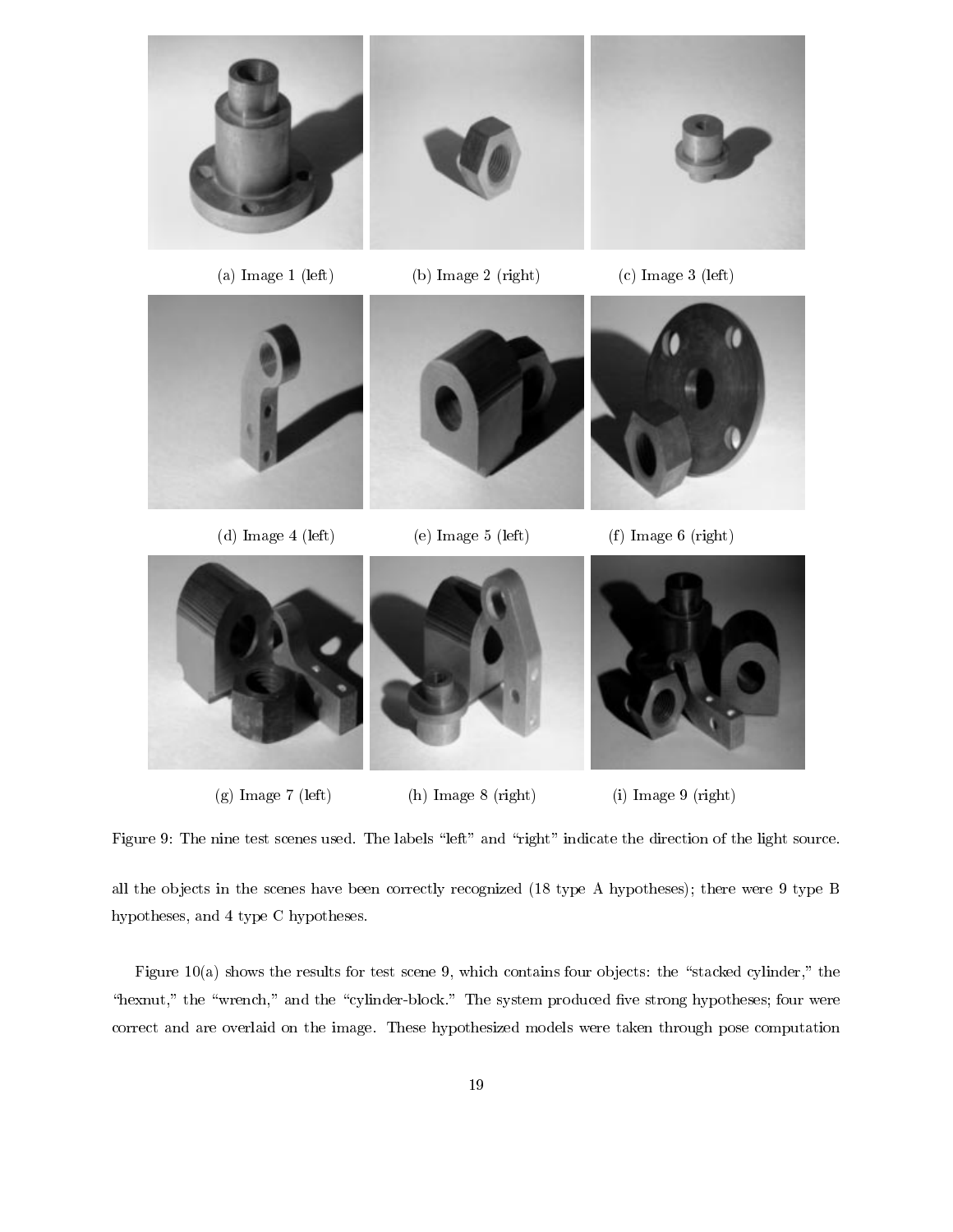

Figure 10: (a) Right image of test scene 9 overlaid with the features of the hypothesized model matches. The objects in this scene are the "stacked cylinder," the "hexnut," the "wrench," and the "cylinder-block." (b) Left image of test scene 5 overlaid with the features of the hypothesized model matches. The ob jects in this scene are the "cylinder-block" and the "hexnut."

(affine correspondence of model features and scene features) without verification. The fifth strong hypothesis (not shown) matched the object "hexnut" to an incorrect view of the correct object model. The subgraph indices shown in Figure 6 were among those that were used in the matching process.

Figure 10(b) illustrates the correct (type A) hypotheses generated for test scene 5. Of the three type B hypotheses generated, one was for the "cylinder-block" object and two were for the "hexnut" object, both of which are present in the scene. These are preliminary results; the full evaluation of the RIO system is described in Section 5.

# 5 Pose Estimation using Multiple Feature Types

This section addresses the problem of estimating the position and orientation (pose) of an object given a set of some of its 3D features and the set of corresponding 2D image features, and its use in the context of hypotheses verification. In the most common case addressed in the literature, the feature sets are merely point sets. In a few cases line correspondences have been used as features to determine pose, and so have ellipse-circle correspondences. But apart from the work of Phong [45] on computing pose from points and lines, a *linear* solution to computing pose from different types of feature correspondences *simultaneously* has never been addressed in the literature. Stockman's work on pose clustering [51] is one example of a method that can use the computed poses from different types of feature correspondences, but the pose computations are separate. Wong, Rong, and Liang [58] use points, line segments, and ellipse/circles for matching, but only points are used to compute pose; the other features are only used in the verication step.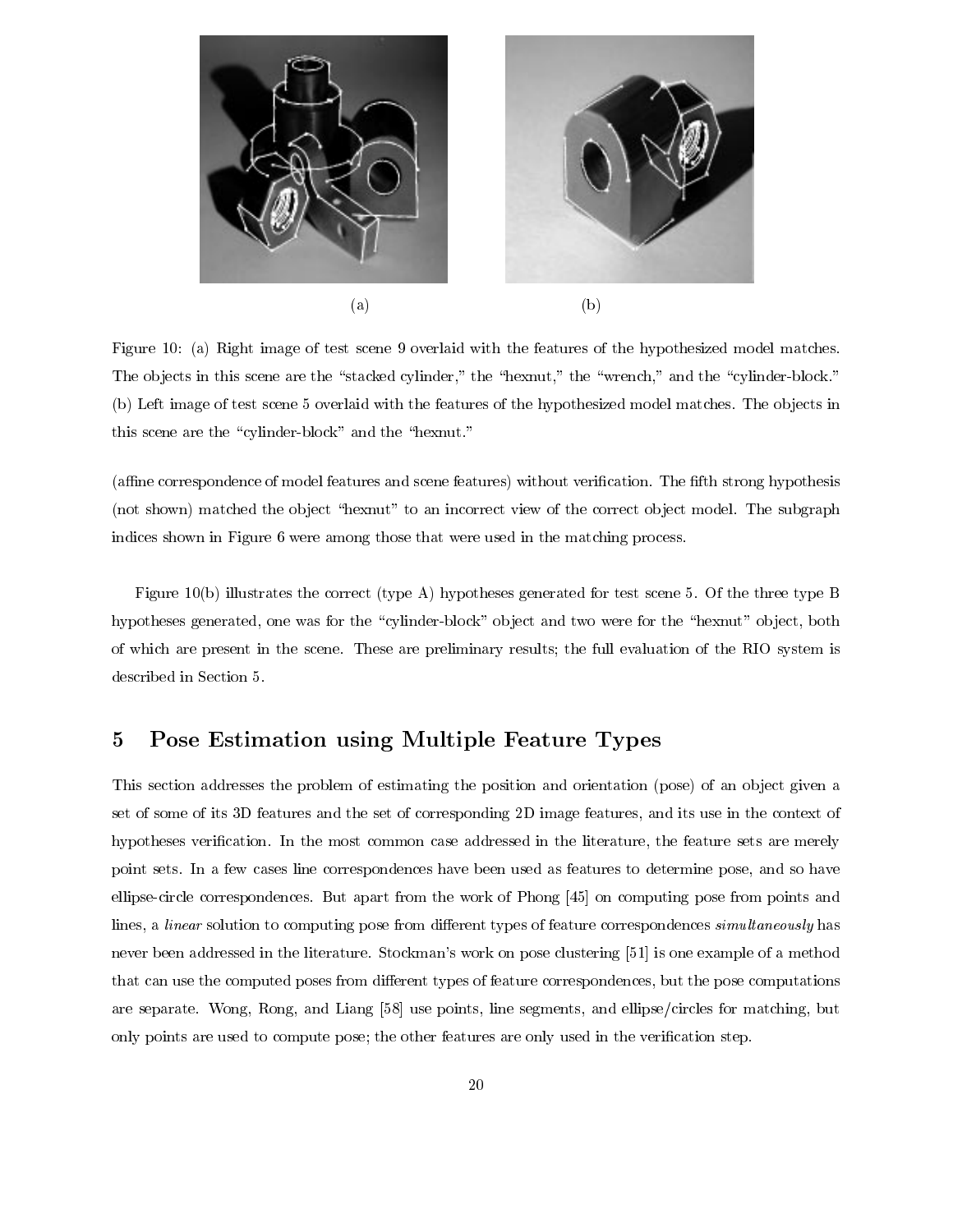

Figure 11: The camera model used.

In this section, a linear method is proposed to directly compute pose from point correspondences and ellipse-circle correspondences simultaneously. A new technique for linear pose computation from point correspondences is also presented, as well as a generalization of an existing algorithm for computing pose from an ellipse-circle correspondence, in order to handle non-rotationally symmetric ob jects.

### 5.1 The Camera Model

The model used is that of a pinhole camera, as illustrated in Figure 11. It is assumed that the camera has been calibrated, that is, all the interior parameters are known. The camera coordinate system is at the center of projectivity and its  $z$ -axis coincides with the optical axis. The optical axis is perpendicular to the image plane and it intersects that plane at the origin of the  $(u, v)$  image coordinate system. Thus,  $u_0 = v_0 = 0$ . The focal length is  $f = 25$ mm.

### 5.2 Pose from 2D-3D Point Correspondences

The problem of determining 3D pose from sets of matched 2D image points and 3D object points has been vastly addressed in the literature ([28], [55], [32]). This problem is inherently a non-linear one, and non-linear methods for estimating the pose parameters are necessary. However, under some conditions, an approximate, linear solution can be found.

Let  $(x, y, z)$  be the coordinates of model point P in its object coordinate system. Also, let the object coordinate system and the camera coordinate system be related by a transformation  $T = \{R, t\}$ , described in the form of a rotation matrix  $R$  and a translation vector  $t$ , where

$$
R = \begin{pmatrix} r_{11} & r_{12} & r_{13} \\ r_{21} & r_{22} & r_{23} \\ r_{31} & r_{32} & r_{33} \end{pmatrix}, \text{ and } t = \begin{pmatrix} t_x \\ t_y \\ t_z \end{pmatrix}.
$$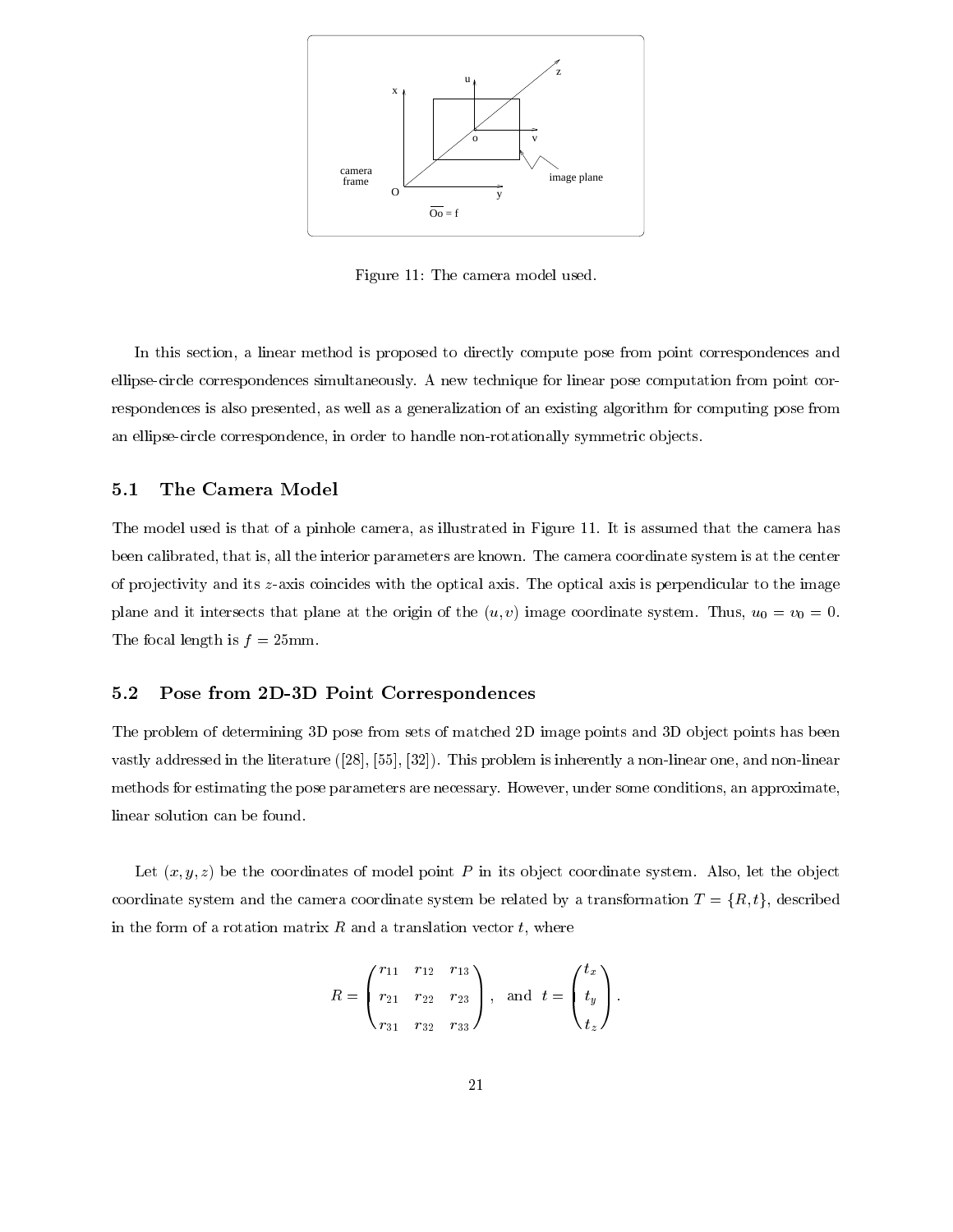Then, the perspective projection of P onto the image plane yields image plane coordinates  $(u, v)$ , where

$$
u = f \frac{r_{11}x + r_{12}y + r_{13}z + t_x}{r_{31}x + r_{32}y + r_{33}z + t_z}
$$
 (1)

and

$$
v = f \frac{r_{21}x + r_{22}y + r_{23}z + t_y}{r_{31}x + r_{32}y + r_{33}z + t_z},\tag{2}
$$

and  $f$  is the focal length of the camera.

The transformation between object frame and camera frame corresponds to the pose of the object with respect to the camera frame. Thus, there are twelve unknowns: nine rotation matrix entries and three translation parameters. Since for each point there are two equations in the form of equations (1) and (2), six 2D-3D point correspondences are needed to determine all the pose parameters. The resulting system of equations is of the form

$$
B \ w = 0,\tag{3}
$$

where

B = 0 B B B B B B B B B B B B B @ f x1 f y1 f z1 <sup>0</sup> <sup>0</sup> <sup>0</sup> u1x1 u1y1 u1z1 <sup>f</sup> <sup>0</sup> u1 <sup>0</sup> <sup>0</sup> <sup>0</sup> f x1 f y1 f z1 v1x1 v1y1 v1z1 <sup>0</sup> <sup>f</sup> v1 f x2 f y2 f z2 <sup>0</sup> <sup>0</sup> <sup>0</sup> u2x2 u2y2 u2z2 <sup>f</sup> <sup>0</sup> u2 <sup>0</sup> <sup>0</sup> <sup>0</sup> f x2 f y2 f z2 v2x2 v2y2 v2z2 <sup>0</sup> <sup>f</sup> v2 . . . f x6 f y6 f z6 <sup>0</sup> <sup>0</sup> <sup>0</sup> u6x6 u6y6 u6z6 <sup>f</sup> <sup>0</sup> u6 <sup>0</sup> <sup>0</sup> <sup>0</sup> f x6 f y6 f z6 v6x6 v6y6 v6z6 <sup>0</sup> <sup>f</sup> v6 1 C C C C C C C C C C C C C A (4)

and

$$
w = (r_{11} \quad r_{12} \quad r_{13} \quad r_{21} \quad r_{22} \quad r_{23} \quad r_{31} \quad r_{32} \quad r_{33} \quad t_x \quad t_y \quad t_z)^T. \tag{5}
$$

However, if one is interested in finding the true pose parameters, and not simply a transformation that aligns the projected model points well to the image points, conditions need to be imposed on the elements of  $R$  such that it satisfies all the criteria a true 3D rotation matrix must satisfy. In particular, a rotation matrix needs to be orthonormal: its row vectors must have magnitude equal to one, and they must be orthogonal to each other. This can be written as:

$$
||R_1|| = r_{11}^2 + r_{12}^2 + r_{13}^2 = 1
$$
  

$$
||R_2|| = r_{21}^2 + r_{22}^2 + r_{23}^2 = 1
$$
 (6)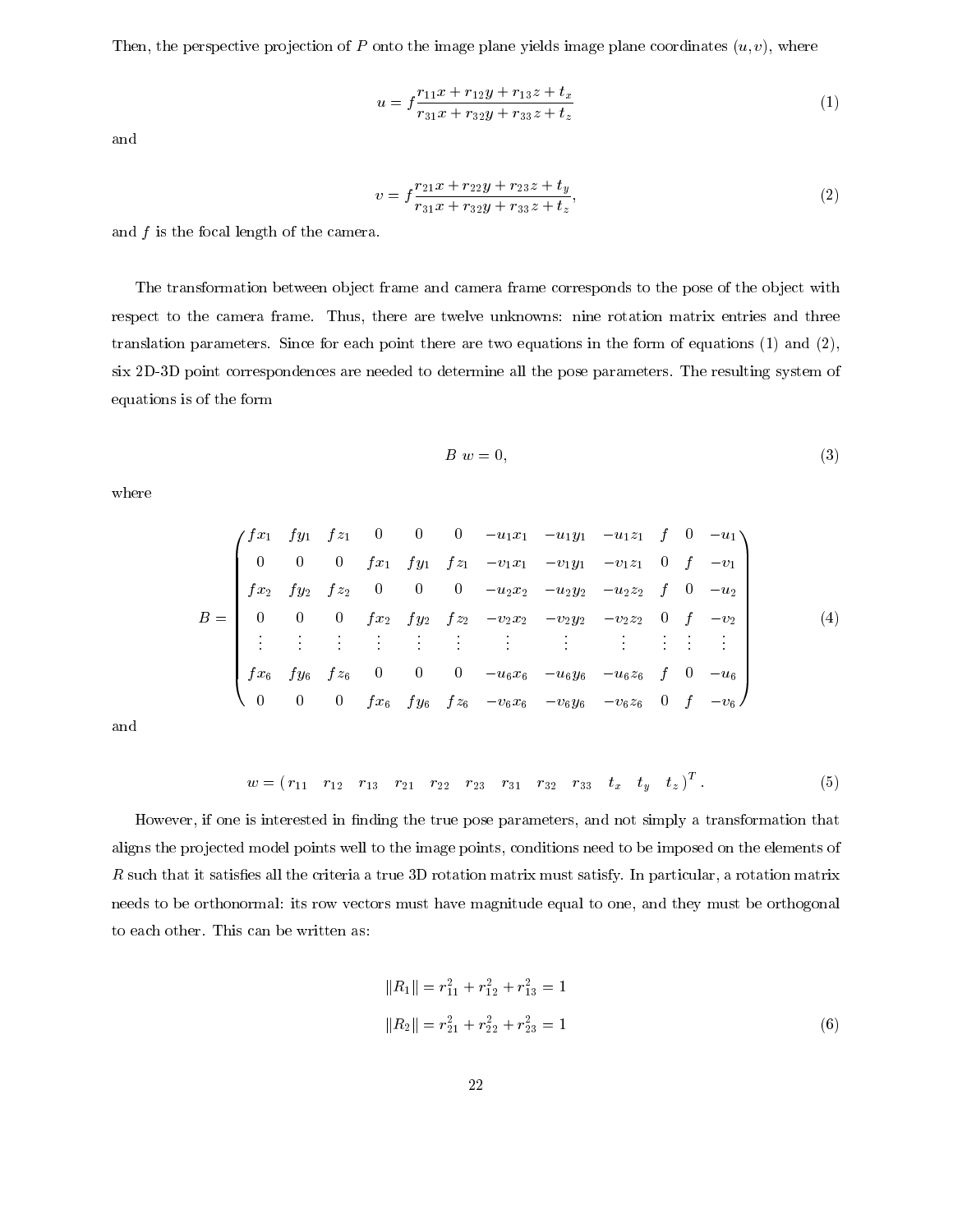$$
||R_3|| = r_{31}^2 + r_{32}^2 + r_{33}^2 = 1
$$

and

$$
R_1 \circ R_2 = 0
$$
  
\n
$$
R_1 \circ R_3 = 0
$$
  
\n
$$
R_2 \circ R_3 = 0.
$$
  
\n(7)

In fact, theoretically, there is an infinite number of transformations of the form  $T = \{R, t\}$  that will produce coordinates  $(u, v)$  for a given P, that yield an acceptable "alignment", but there is only one  $T = \{R, t\}$ , for which  $R$  and  $t$  correspond to the true 3D position and orientation of the object relative to the camera frame.

 $\mathbb{R}^n$  of  $\mathbb{R}^n$  , and  $\mathbb{R}^n$  . The original  $\mathbb{R}^n$  is a contract of  $\mathbb{R}^n$  .

It can be seen that the conditions imposed on  $R$  turn the problem into a non-linear one. If the conditions on the magnitudes of the row vectors of  $R$  are imposed one at a time, and computed independently, a linear constrained optimization technique similar to the one used by Faugeras [25] can be used to compute the constrained row vector of R.

#### 5.3 Linear Constrained Optimization

Given the system of equations (3), the problem at hand is to find the solution vector w that minimizes  $||Bw||$ subject to the constraint  $||w'||^2 = 1$ , where w' is a subset of the elements of w. If the constraint is to be imposed on the first row vector of  $R$ , then

$$
w' = \begin{pmatrix} r_{11} \\ r_{12} \\ r_{13} \end{pmatrix}.
$$

To solve the above problem, it is necessary to rewrite the original system of equations  $Bw = 0$  in the following form

$$
Cw' + Dw'' = 0,
$$

where  $w''$  is a vector with the remaining elements of w. Using the example above, i.e., if the constraint is imposed on the first row of  $R$ ,

$$
w'' = (r_{21} \quad r_{22} \quad r_{23} \quad r_{31} \quad r_{32} \quad r_{33} \quad t_x \quad t_y \quad t_z)^T \, .
$$

The original problem can be stated as: minimize the objective function  $O = Cw' + Dw''$ , that is

$$
\min_{w',w''} \|Cw' + Dw''\|^2,\tag{8}
$$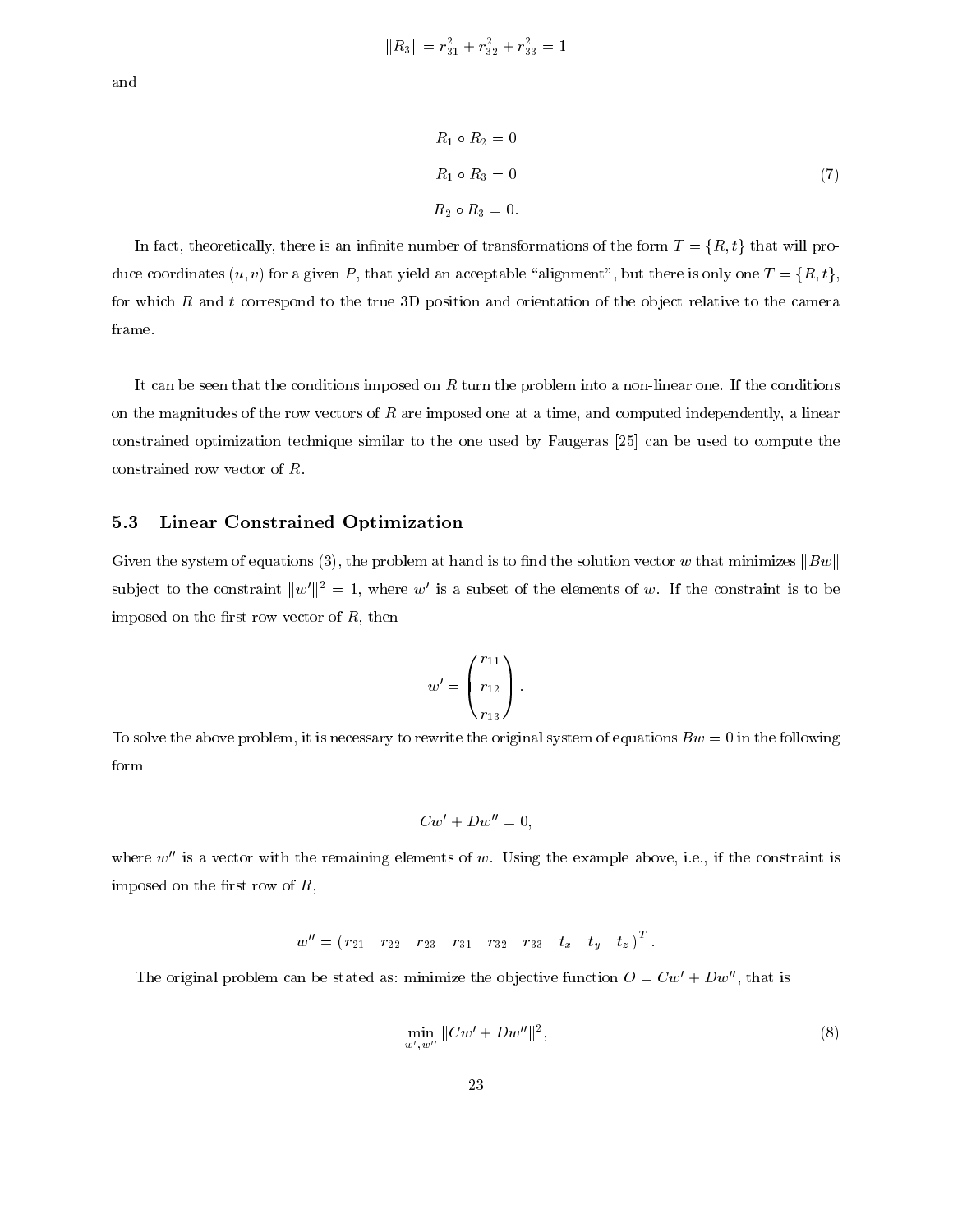subject to the constraint  $||w'||^2 = 1$ . Using a Lagrange multiplier technique, the above is equivalent to

$$
\min_{w',w''} \left[ \|Cw' + Dw''\|^2 + \lambda (1 - \|w'\|^2) \right]. \tag{9}
$$

The minimization problem above can be solved by taking partial derivatives of the objective function with respect to  $w'$  and  $w''$  and equating them to zero:

$$
\frac{\partial O}{\partial w'} = 2C^T(Cw' + Dw'') - 2\lambda w' = 0\tag{10}
$$

$$
\frac{\partial O}{\partial w''} = 2D^T(Cw' + Dw'') = 0\tag{11}
$$

Equation (11) is equivalent to

$$
w'' = -(D^T D)^{-1} D^T C w'. \tag{12}
$$

Substituting equation (12) into equation (10) yields

$$
\lambda w' = [C^T C - C^T D (D^T D)^{-1} D^T C] w'. \tag{13}
$$

It can be seen that  $\lambda$  is an eigenvector of the matrix

$$
M = C^{T}C - C^{T}D(D^{T}D)^{-1}D^{T}C.
$$
\n(14)

Therefore, the solution sought for  $w'$  corresponds to the smallest eigenvector associated with matrix  $M$ . The corresponding  $w''$  can be directly computed from equation (12). It is important to notice that since the magnitude constraint was imposed only on one of the rows of  $R$ , the results obtained for  $w''$  are not reliable and therefore should not be used. However, solution vector  $w''$  provides an important piece of information regarding the sign of the row vector on which the constraint was imposed. The constraint imposed was  $||w'||^2 = 1$ , but the sign of w' is not restricted by this constraint. Therefore, it is necessary to check whether or not the resulting w' yields a solution that is physically possible. In particular, the translation  $t_z$  must be positive in order for the object to be located in front of the camera as opposed to behind it. If the element of vector  $w''$  that corresponds to  $t_z$  is negative, it means that the magnitude of the computed  $w'$  is correct, but its sign is not, and it must be changed. Thus, the final expression for the computed  $w'$  is

$$
w' = \text{sign}(w_9'')w'.
$$

# 5.4 Computing the Transformation  $T = \{R, t\}$

Row vector  $R_1$  is computed first by computing w' as described above, since in this case  $R_1 = w'$ . Matrices C and D are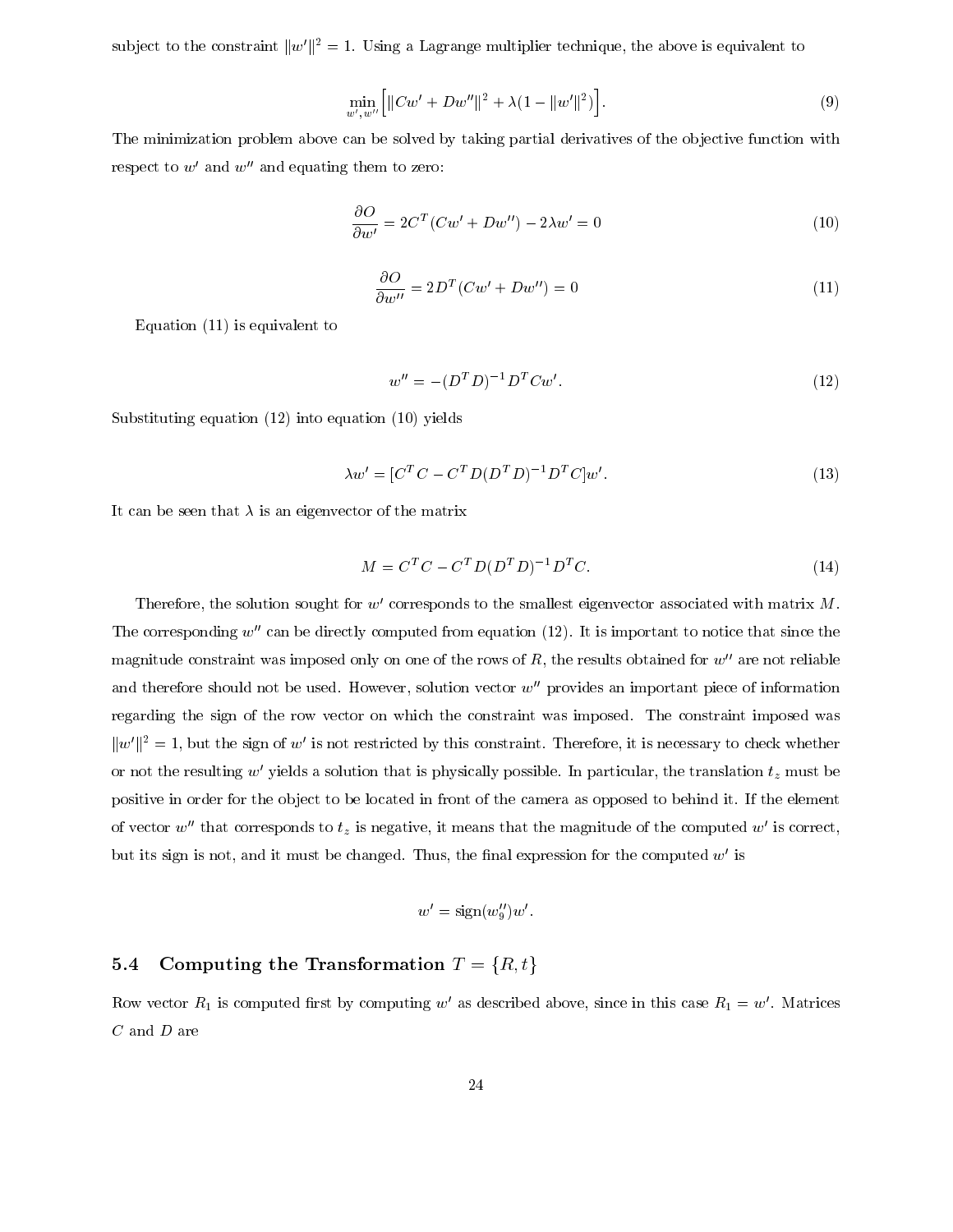$$
C = \begin{pmatrix} x_1 & y_1 & z_1 \\ 0 & 0 & 0 \\ x_2 & y_2 & z_2 \\ 0 & 0 & 0 \\ \vdots & \vdots & \vdots \\ x_6 & y_6 & z_6 \\ 0 & 0 & 0 \end{pmatrix}
$$
 (15)

and

$$
D = \begin{pmatrix} 0 & 0 & 0 & -u_1x_1 & -u_1y_1 & -u_1z_1 & f & 0 & -u_1 \\ f x_1 & f y_1 & f z_1 & -v_1x_1 & -v_1y_1 & -v_1z_1 & 0 & f & -v_1 \\ 0 & 0 & 0 & -u_2x_2 & -u_2y_2 & -u_2z_2 & 0 & f & -u_2 \\ f x_2 & f y_2 & f z_2 & -v_2x_2 & -v_2y_2 & -v_2z_2 & 0 & f & -v_2 \\ \vdots & \vdots & \vdots & \vdots & \vdots & \vdots & \vdots & \vdots \\ 0 & 0 & 0 & -u_6x_6 & -u_6y_6 & -u_6z_6 & f & 0 & -u_6 \\ f x_6 & f y_6 & f z_6 & -v_6x_6 & -v_6y_6 & -v_6z_6 & 0 & f & -v_6 \end{pmatrix} .
$$
 (16)

Then row vector  $R_2$  is computed using the same technique, except that now the constraint is imposed on its magnitude, thus  $R_2 = w'$ . In this case, matrices  $C$  and  $D$  are

$$
C = \begin{pmatrix} 0 & 0 & 0 \\ fx_1 & fy_1 & fz_1 \\ 0 & 0 & 0 \\ fx_2 & fy_2 & fz_2 \\ \vdots & \vdots & \vdots \\ 0 & 0 & 0 \\ fx_6 & fy_6 & fz_6 \end{pmatrix}
$$
 (17)

and

$$
D = \begin{pmatrix} fx_1 & fy_1 & fz_1 & -u_1x_1 & -u_1y_1 & -u_1z_1 & f & 0 & -u_1 \\ 0 & 0 & 0 & -v_1x_1 & -v_1y_1 & -v_1z_1 & 0 & f & -v_1 \\ fx_2 & fy_2 & fz_2 & -u_2x_2 & -u_2y_2 & -u_2z_2 & f & 0 & -u_2 \\ 0 & 0 & 0 & -v_2x_2 & -v_2y_2 & -v_2z_2 & 0 & f & -v_2 \\ \vdots & \vdots & \vdots & \vdots & \vdots & \vdots & \vdots & \vdots \\ fx_6 & fy_6 & fz_6 & -u_6x_6 & -u_6y_6 & -u_6z_6 & f & 0 & -u_6 \\ 0 & 0 & 0 & -v_6x_6 & -v_6y_6 & -v_6z_6 & 0 & f & -v_6 \end{pmatrix}
$$
(18)

 $R_3$  could also be computed the same way as  $R_1$  and  $R_2$  above, but that would not guarantee it to be normal to  $\mathcal{R}_1$  and  $\mathcal{R}_2.$  Instead,  $\mathcal{R}_3$  is computed as follows:

$$
R_3 = \frac{R_1 \times R_2}{\|R_1 \times R_2\|}.
$$
\n(19)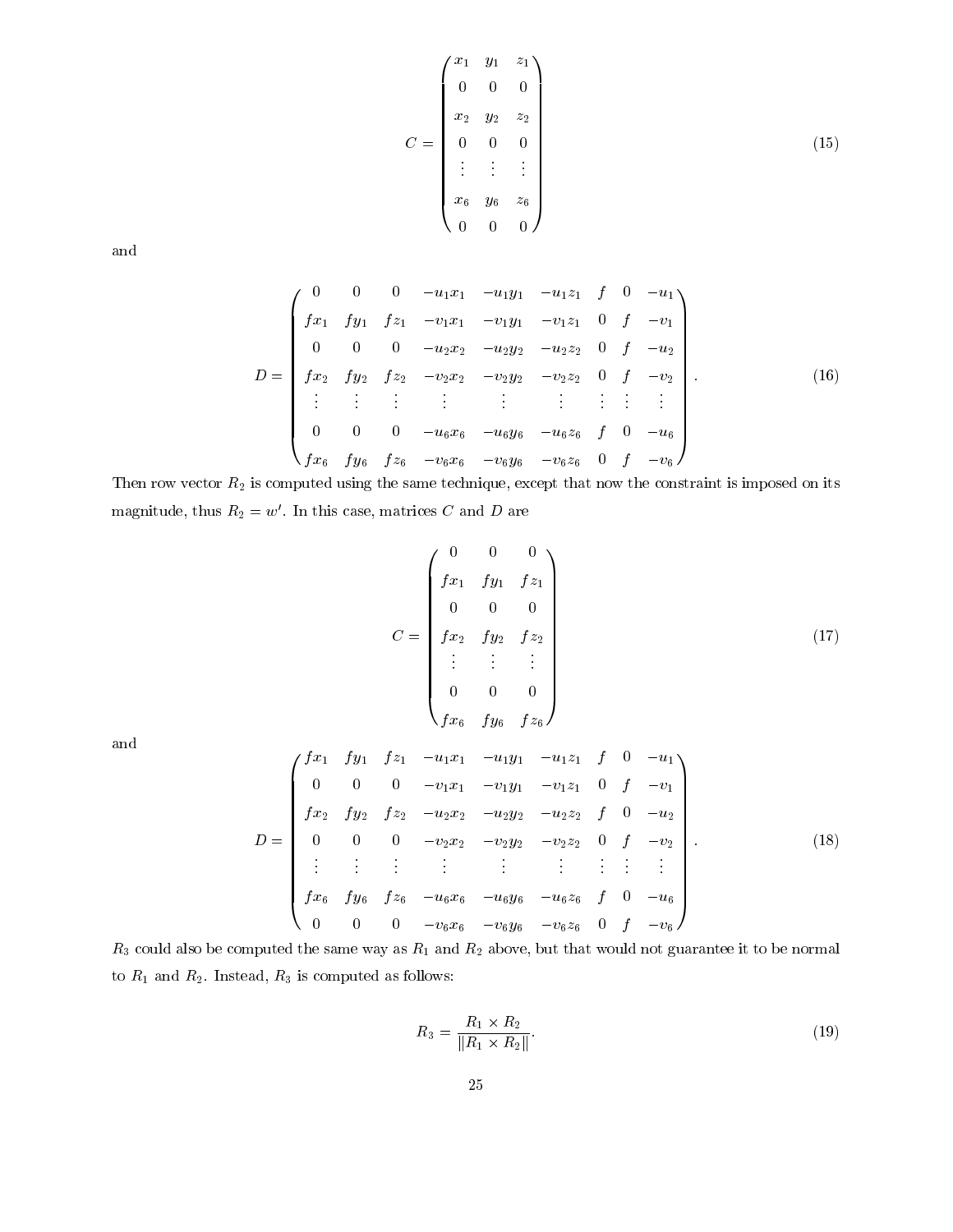All the constraints on the row vectors of  $R$  have been satisfied, except one: there is no guarantee that  $R_1$  is orthogonal to  $R_2$ . In order to solve this undesired situation,  $R_1, R_2$ , and  $R_3$  need to go through an orthogonalization process, such that the rotation matrix  $R$  is assured to be orthonormal. This can be accomplished by fixing  $R_1$  and  $R_3$  as computed above and recomputing  $R_2$  as:

$$
R_2 = R_3 \times R_1. \tag{20}
$$

This way, all the rotation parameters have been calculated and they all satisfy the necessary constraints. The translation vector  $t$  is computed using a least squares technique on a new, non-homogeneous, overconstrained system of twelve equations:

$$
A t = b,\t\t(21)
$$

where

$$
A = \begin{pmatrix} f & 0 & -u_1 \\ 0 & f & -v_1 \\ f & 0 & -u_2 \\ 0 & f & -v_2 \\ \vdots & \vdots & \vdots \\ f & 0 & -u_6 \\ 0 & f & -v_6 \end{pmatrix},
$$
 (22)

and

$$
b = \begin{pmatrix} -f(r_{11}x_1 + r_{12}y_1 + r_{13}z_1) + u_1(r_{31}x_1 + r_{32}y_1 + r_{33}z_1) \\ -f(r_{21}x_1 + r_{22}y_1 + r_{23}z_1) + v_1(r_{31}x_1 + r_{32}y_1 + r_{33}z_1) \\ -f(r_{11}x_2 + r_{12}y_2 + r_{13}z_2) + u_1(r_{31}x_2 + r_{32}y_2 + r_{33}z_2) \\ -f(r_{21}x_2 + r_{22}y_2 + r_{23}z_2) + v_1(r_{31}x_2 + r_{32}y_2 + r_{33}z_2) \\ \vdots \\ -f(r_{11}x_6 + r_{12}y_6 + r_{13}z_6) + u_1(r_{31}x_6 + r_{32}y_6 + r_{33}z_6) \\ -f(r_{21}x_6 + r_{22}y_6 + r_{23}z_6) + v_1(r_{31}x_6 + r_{32}y_6 + r_{33}z_6) \end{pmatrix}
$$
(23)

### 5.5 Pose from Ellipse-to-Circle Correspondence

In order to find the 3D position and orientation of a circle from its projection onto the image plane (an ellipse in the general case) the solution described in [20] and [21] is utilized. The solution consists of a series of 3D transformations to the circle and it is carried out in two stages: first the orientation of the 3D plane on which the circle lies is determined; and then the center of the circle is computed.

An ellipse in the image plane is of the following form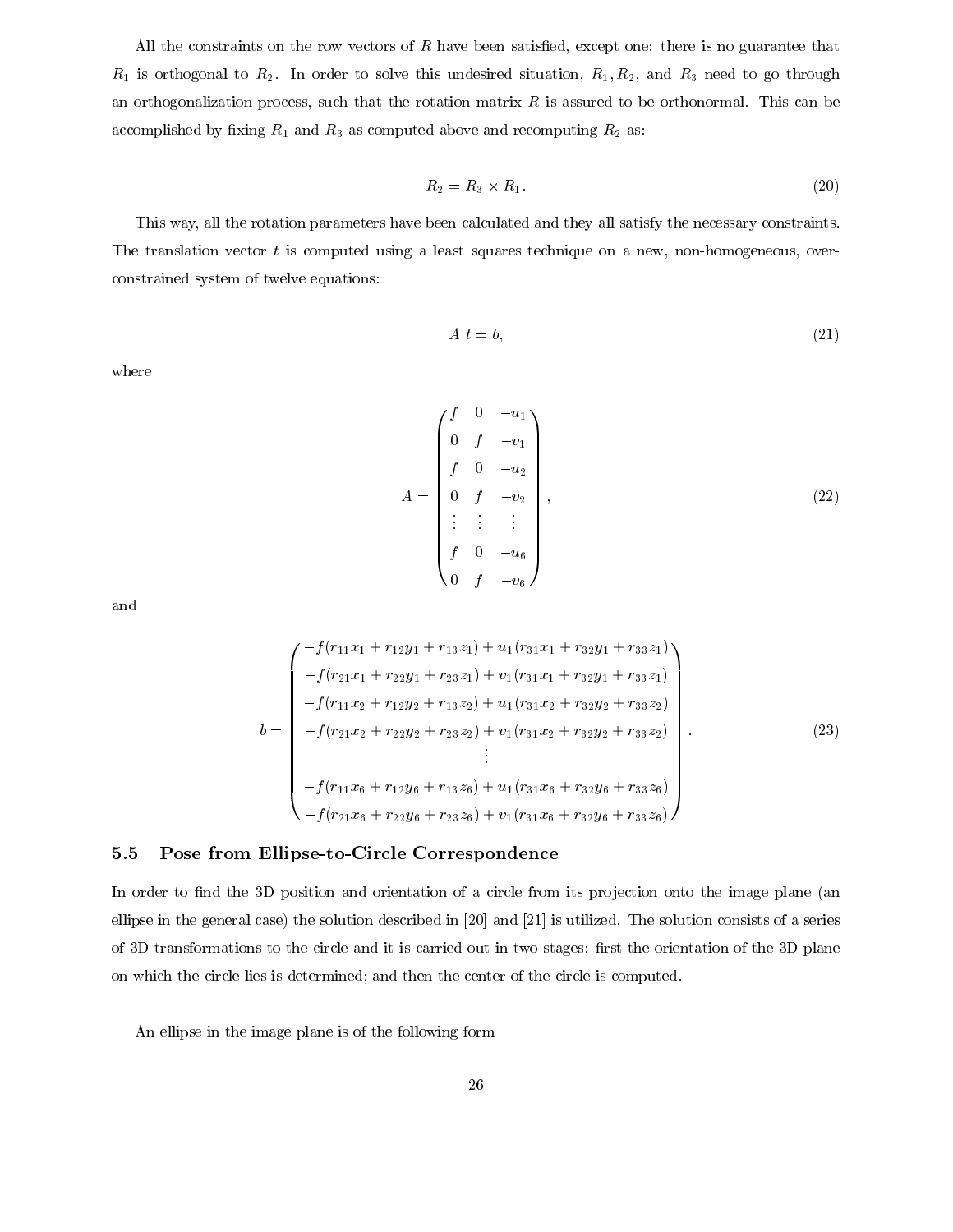$$
a_1x^2 + a_2xy + a_3y^2 + a_4x + a_5y + a_6 = 0.
$$
 (24)

Since one of the assumptions about the geometry is that the origin is at the principal point, this ellipse defines a cone in 3D:

$$
a_1x^2 + a_2xy + a_3y^2 + \frac{a_4}{f}xz + \frac{a_5}{f}yz + \frac{a_6}{f}z^2 = 0,
$$
\n(25)

where f is the focal length of the camera. Equation (25) above can be written in the form  $X^T C X = 0$ , where

$$
C = \begin{pmatrix} a_1 & \frac{a_2}{2} & \frac{a_4}{2f} \\ \frac{a_2}{2} & a_3 & \frac{a_5}{2f} \\ \frac{a_4}{2f} & \frac{a_5}{2f} & \frac{a_6}{f^2} \end{pmatrix}
$$
 (26)

and

$$
X = \begin{pmatrix} x & y & z \end{pmatrix}^T. \tag{27}
$$

In order to find the orientation of the plane on which the circle lies, it is necessary to first reduce the cone equation to

$$
\frac{x^2}{b_1} + \frac{y^2}{b_2} + \frac{z^2}{f^2} = 0.
$$

This is accomplished by a 3D rotation to the eigenvector frame, such that C becomes a diagonal matrix of the form

$$
C' = \begin{pmatrix} \lambda_1 & 0 & 0 \\ 0 & \lambda_2 & 0 \\ 0 & 0 & \lambda_3 \end{pmatrix},
$$
 (28)

where  $\lambda_1, \lambda_2$ , and  $\lambda_3$  are the eigenvalues of C in ascending order. The rotation matrix that accomplishes the above is given by

$$
R_{\lambda} = \begin{pmatrix} V_1 & V_2 & V_3 \end{pmatrix},\tag{29}
$$

where  $V_1$ ,  $V_2$ , and  $V_3$  are the eigenvectors of C. Then, another rotation about the new y axis is performed, such that the intersection of the cone with the plane  $z = k$  is a circle. Thus, the coefficients of  $x^2$  and  $y^2$  are identical. In this case, the normal to the circle becomes  $(0, 0, 1)$ . This second rotation is of the form

$$
R_{\theta} = \begin{pmatrix} \cos \theta & 0 & \sin \theta \\ 0 & 1 & 0 \\ -\sin \theta & 0 & \cos \theta \end{pmatrix},
$$
 (30)

where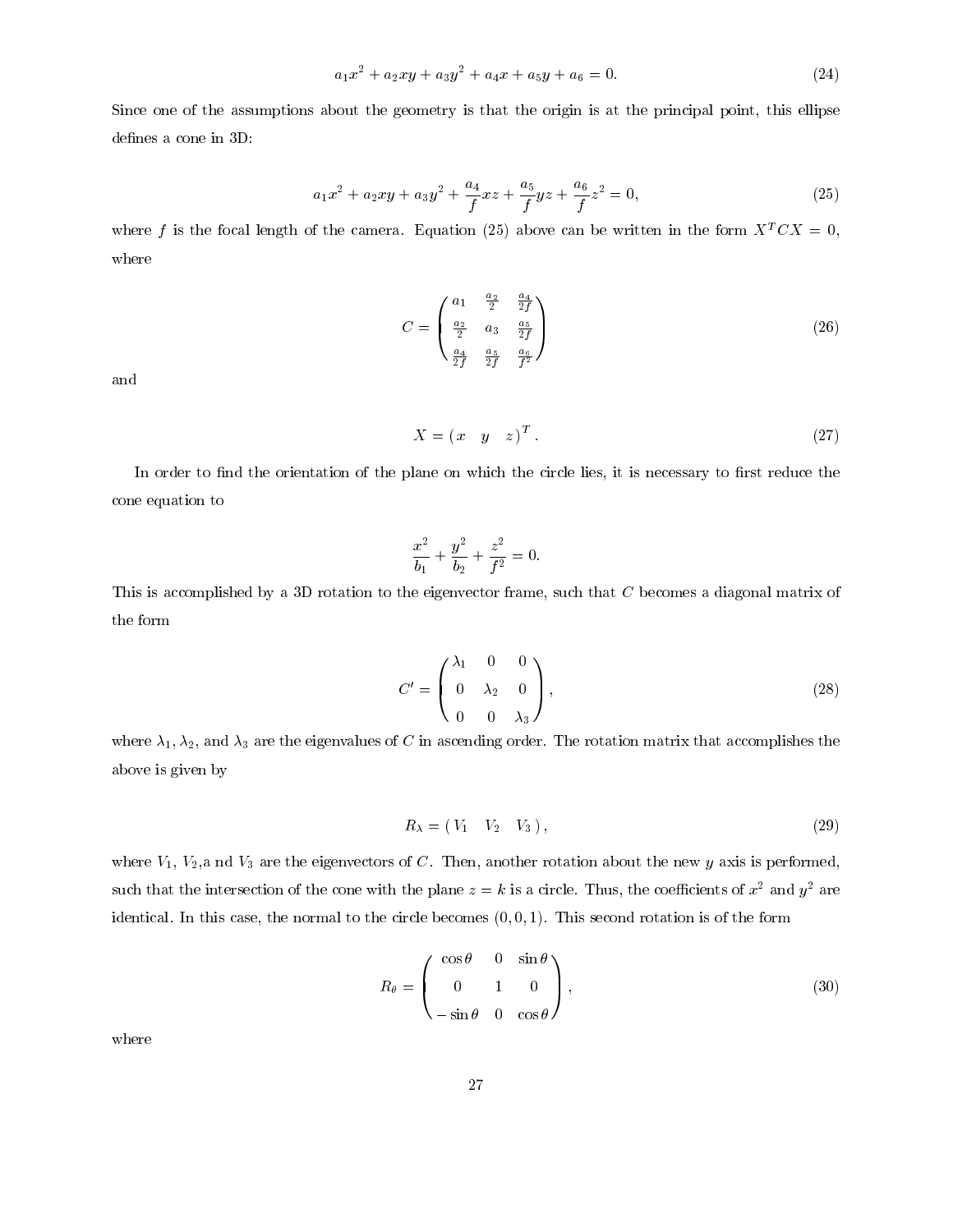$$
\theta = \pm \tan^{-1} \sqrt{\frac{\lambda_2 - \lambda_1}{\lambda_3 - \lambda_1}}.
$$
\n(31)

However, because the circle corresponds to a boundary of the physical object it comes from, there must be a direction associated with it and not only an orientation. Hence, there is more than the two-fold ambiguity seen above. One must consider the other two cases for which the circle is "flipped" 180 degrees about its diameter. Thus, there are four possible solutions for the angle theta:

$$
\theta_1 = |\theta|
$$
  
\n
$$
\theta_2 = -|\theta|
$$
  
\n
$$
\theta_3 = \pi + |\theta|
$$
  
\n
$$
\theta_4 = \pi - |\theta|,
$$

but only one of them is physically correct. At this point, it is not possible to determine which of the four solutions above is correct, but later in this section this problem will be addressed and a solution given.

In the camera coordinate system, the normal to the plane on which the 3D circle lies is given by applying, in reverse, the transformations computed

$$
N_c = \begin{pmatrix} \cos \theta & 0 & \sin \theta \\ 0 & 1 & 0 \\ -\sin \theta & 0 & \cos \theta \end{pmatrix} (V_1 \quad V_2 \quad V_3) (0 \quad 0 \quad -1), \tag{32}
$$

where the negative z component of the normal is due to enforcing a right-handed camera coordinate system. To compute the coordinates of the 3D circle in camera coordinates, it is necessary to first determine the position of the center after rotations  $R_{\lambda}$  and  $R_{\theta}$  have been applied. After the second rotation,  $R_{\theta}$ , the equation of the cone is given by

$$
(x \quad y \quad z) \, R_{\theta}^T C' R_{\theta} \begin{pmatrix} x \\ y \\ z \end{pmatrix} = 0
$$

or

$$
(x \quad y \quad z) \begin{pmatrix} \cos \theta & 0 & -\sin \theta \\ 0 & 1 & 0 \\ \sin \theta & 0 & \cos \theta \end{pmatrix} \begin{pmatrix} \lambda_1 & 0 & 0 \\ 0 & \lambda_2 & 0 \\ 0 & 0 & \lambda_3 \end{pmatrix} \begin{pmatrix} \cos \theta & 0 & \sin \theta \\ 0 & 1 & 0 \\ -\sin \theta & 0 & \cos \theta \end{pmatrix} \begin{pmatrix} x \\ y \\ z \end{pmatrix} = 0. \tag{33}
$$

If the desired circle has radius  $\rho$ , its center must be located at  $y = 0$ ,

$$
z = k = \frac{\lambda_2 \rho}{\sqrt{\lambda_1 \lambda_3}}\tag{34}
$$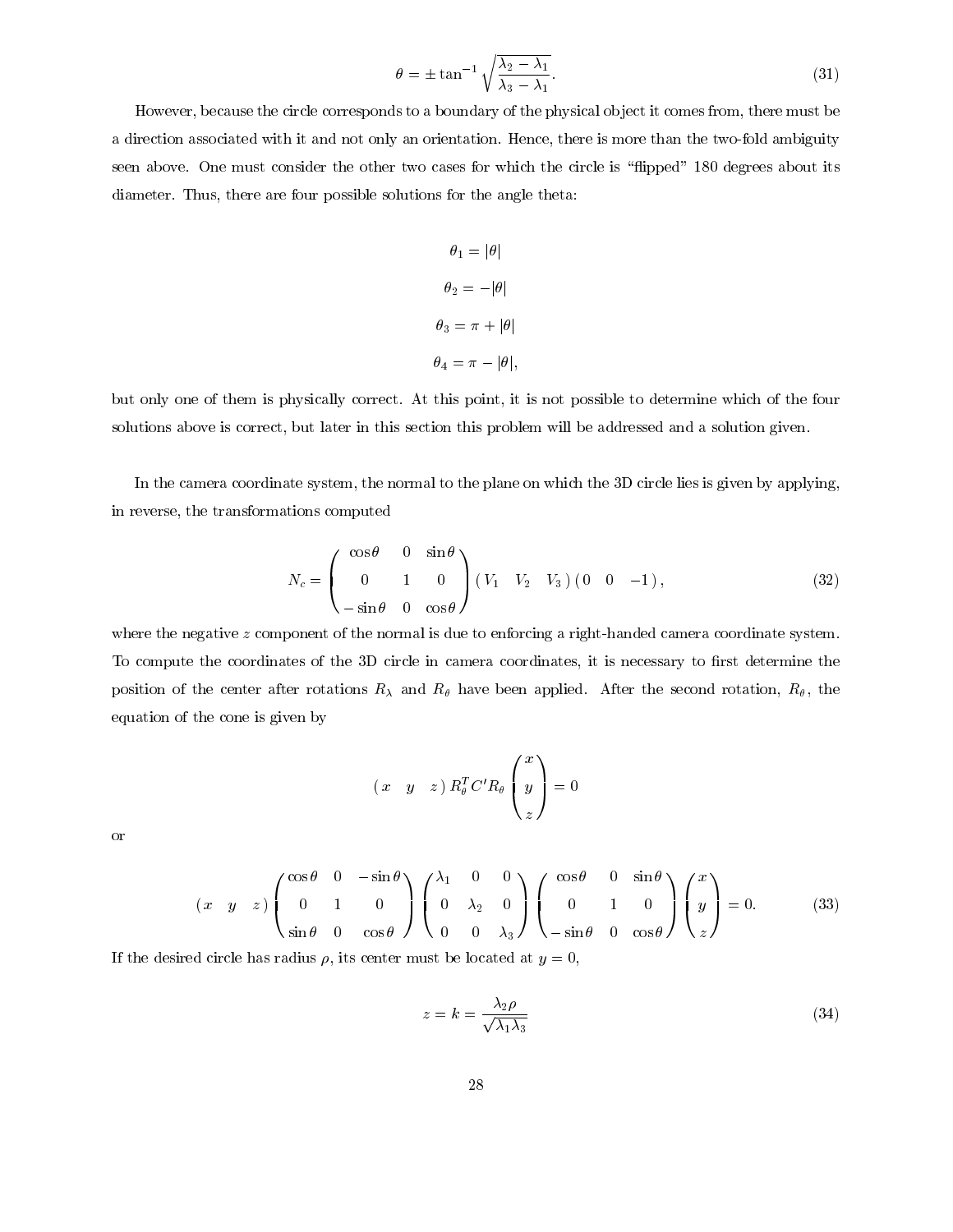and

$$
x = w = -2\lambda_1 \left(1 - \frac{\lambda_3}{\lambda_2}\right). \tag{35}
$$

Applying the transformations in reverse order yields the desired coordinates of the center of the circle in the camera frame

$$
O_c = \begin{pmatrix} \cos \theta & 0 & \sin \theta \\ 0 & 1 & 0 \\ -\sin \theta & 0 & \cos \theta \end{pmatrix} \begin{pmatrix} V_1 & V_2 & V_3 \end{pmatrix} \begin{pmatrix} w & 0 & k \end{pmatrix} . \tag{36}
$$

Therefore, by obtaining  $N_c$  and  $O_c$ , the 3D circle normal and center with respect to the camera coordinate system, the pose-from-ellipse problem is solved. However, use of the above solution was previously reported only for the determination of pose of solids of revolution. Most of the ob jects used in the work herein do not fall in that category. Therefore, the above solution had to be augmented to include an extra transformation step, namely a rotation about the perpendicular axis of the 3D circle. This additional rotation ensures that the non-symmetrical characteristics of the object have been taken into account.

#### Pose from Ellipses for Objects other than Solids of Revolution  $5.6$

There is an infinite number of ways a circle can be rotated about its center, on its plane, and still look the same in its 2D projection. Thus, the correspondence between a 2D ellipse on the image and a 3D circle on the model is not enough to determine the pose of a generic ob ject. An additional constraint is needed, and the above method must be augmented. Figure 12 illustrates the effect of the original solution on a non-rotationally symmetric ob ject. There are four possible solutions and none of them is correct because the additional orientation constraint was not used. The correct solution, when the additional constraint was used, is shown in Figure 13.

The augmented pose-from-ellipse method uses an ellipse-to-circle correspondence plus an additional pointto-point correspondence to determine an initial pose estimate. The additional point used may lie anywhere in the 3D space of the circle, except along the perpendicular axis that passes through its center. Due to the nature of the objects used, and the fact that for non-rotationally symmetric objects most detected ellipses are the boundaries of holes, a point lying on the plane of the circle is used.

In order to describe the approach to computing the necessary rotation it is assumed that the original solution of [20] and [21] is given in terms of a rotation matrix  $R_e$  and a translation vector  $t_e$ . It is also assumed that the model has already been transformed such that the center of the circle in question lies on the origin and the circle is on the yz plane; that is, the x-axis is perpendicular to and passes through the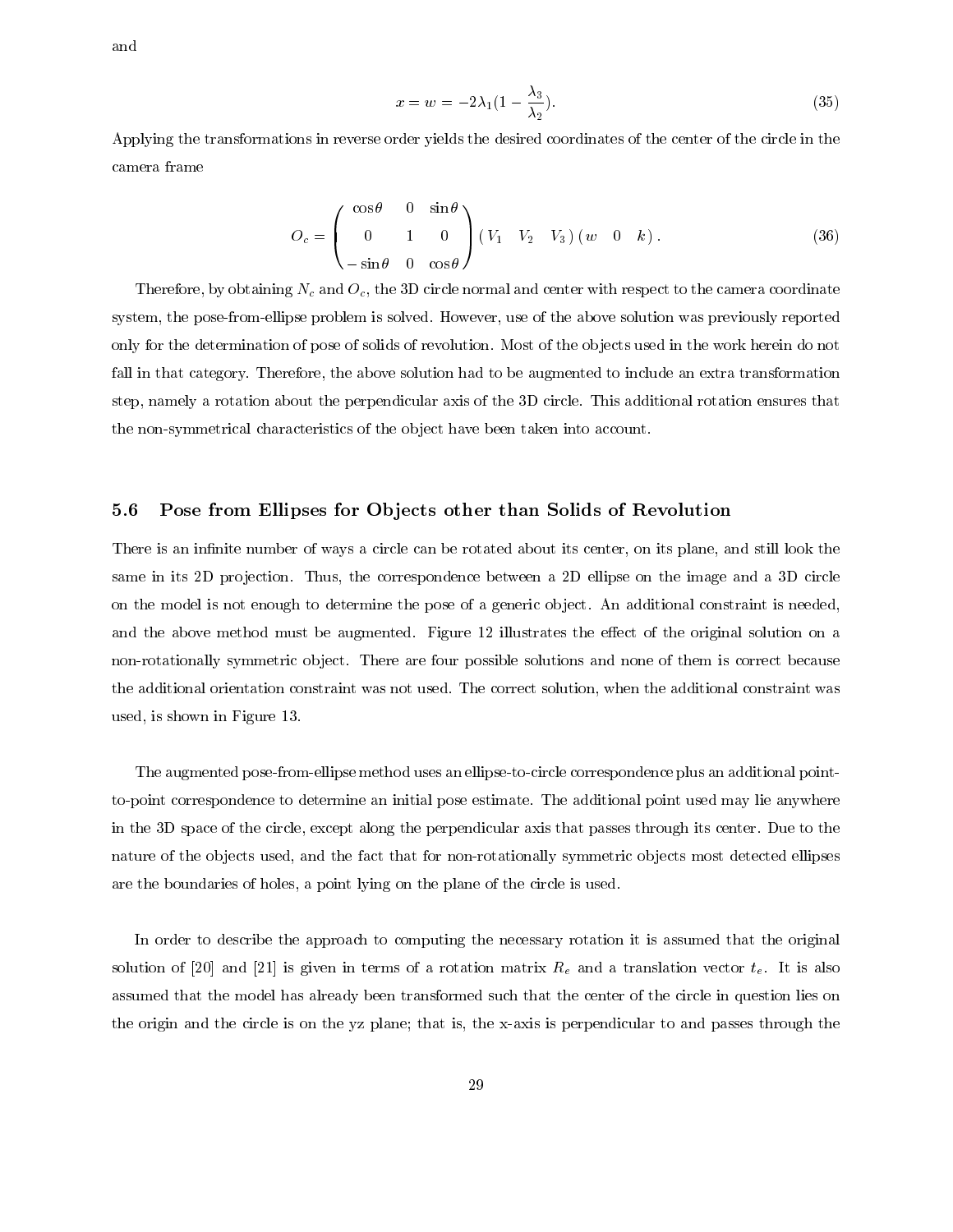

Figure 12: The four incorrect solutions from the original pose-from-ellipse algorithm.



Figure 13: The correct initial pose using the additional point correspondence constraint.

center of the circle. Let the additional point correspondence between 3D model point and 2D image point be:  $(P_m = (x, y, z), P_i = (r, c))$ . In order for  $P_m$  to project onto  $P_i$ , the following set of transformations must be applied to it:

- 1. Rotate the model about the x-axis by the unknown angle  $\phi$ :
	- $(x, y, z) = (x, y \cos \varphi z \sin \varphi, y \sin \varphi + z \cos \varphi)$
- 2. Apply rotation  $R_e$  to the model: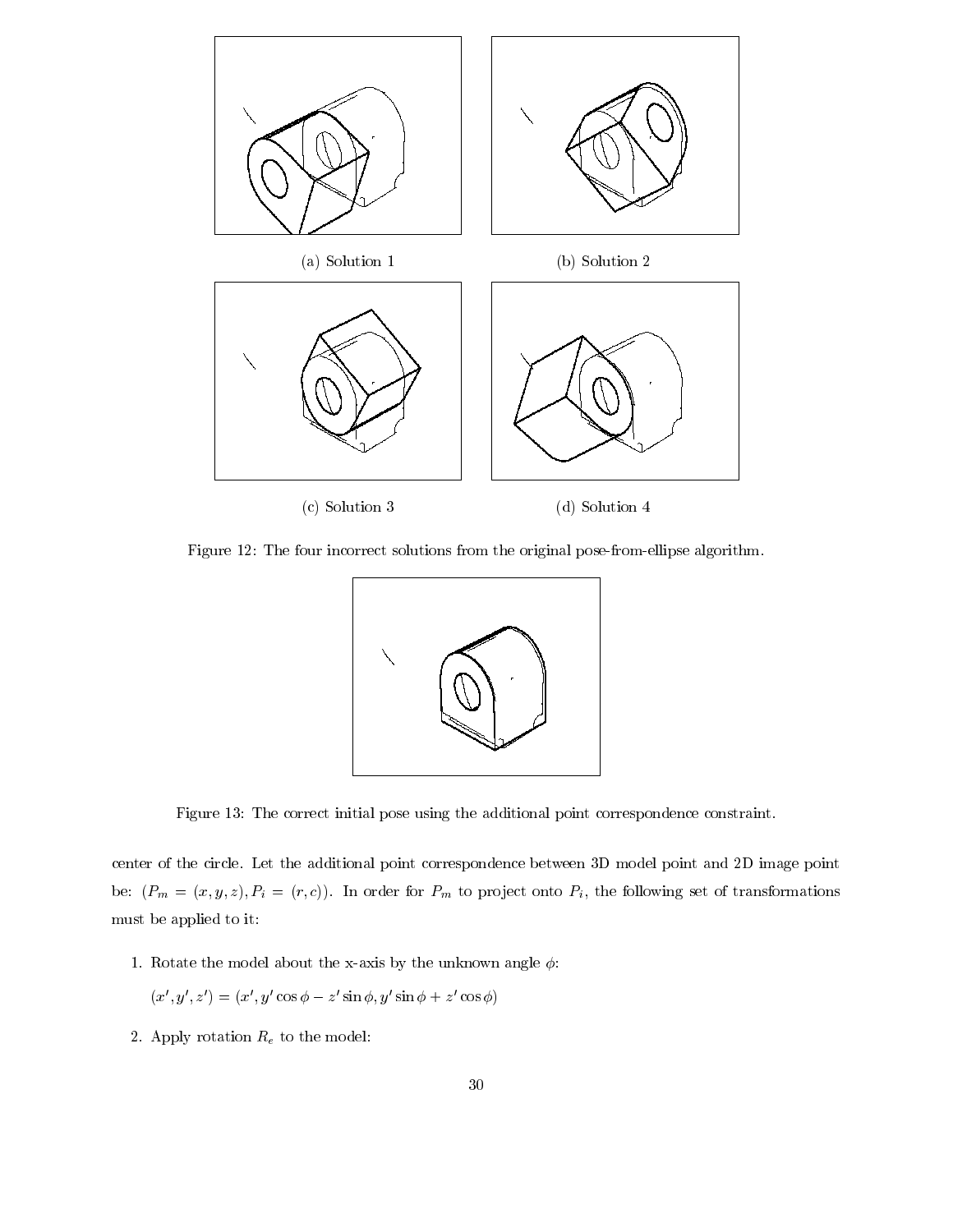$(x'', y'', z'') = (x', y', z')R_e$ 

3. Translate the model by  $t_e$ :

$$
(x''', y''', z''') = (x'', y'', z'') + t_e
$$

4. Project the translated model onto the image plane:

 $(r, c) = (f \frac{x^m}{z^m}, f \frac{y}{z^m})$ , where f is the focal length of the camera.

In order to determine the unknown rotation angle  $\phi$ , notice that:

$$
\frac{r}{x^{\prime\prime\prime}}=\frac{c}{y^{\prime\prime\prime}}.
$$

The above leads to a trigonometric equation on  $\phi$  of the form:  $A \sin \phi + B \cos \phi + C = 0$ , which yields the following two solutions:

$$
\phi = 2 \arctan \frac{(-A + \sqrt{(A^2 + B^2 - c^2)}}{-B + C})
$$
\n(37)

and

$$
\phi = 2 \arctan \frac{(-A - \sqrt{(A^2 + B^2 - c^2)}}{-B + C})
$$
\n(38)

where

$$
A = y(r_{e_{31}} - k r_{e_{32}}) + z(k r_{e_{22}} - r_{e_{21}}),
$$
  
\n
$$
B = y(r_{e_{21}} - k r_{e_{22}}) + z(r_{e_{31}} - k r_{e_{32}}),
$$
  
\n
$$
C = x(r_{e_{11}} - k r_{e_{12}}) + t_{e_x} - k t_{e_y},
$$
\n(39)

and  $k = r/c$ .

Therefore, there is a total of eight possible solutions for the pose, but only one of them is physically correct. Figure 14 illustrates the eight pose estimates, computed as described above, for an image pair of the "hexnut" object. The verification procedure described in the next section can rapidly rule out the incorrect solutions by means of a directed distance computation between the projected model edges and the detected image edges.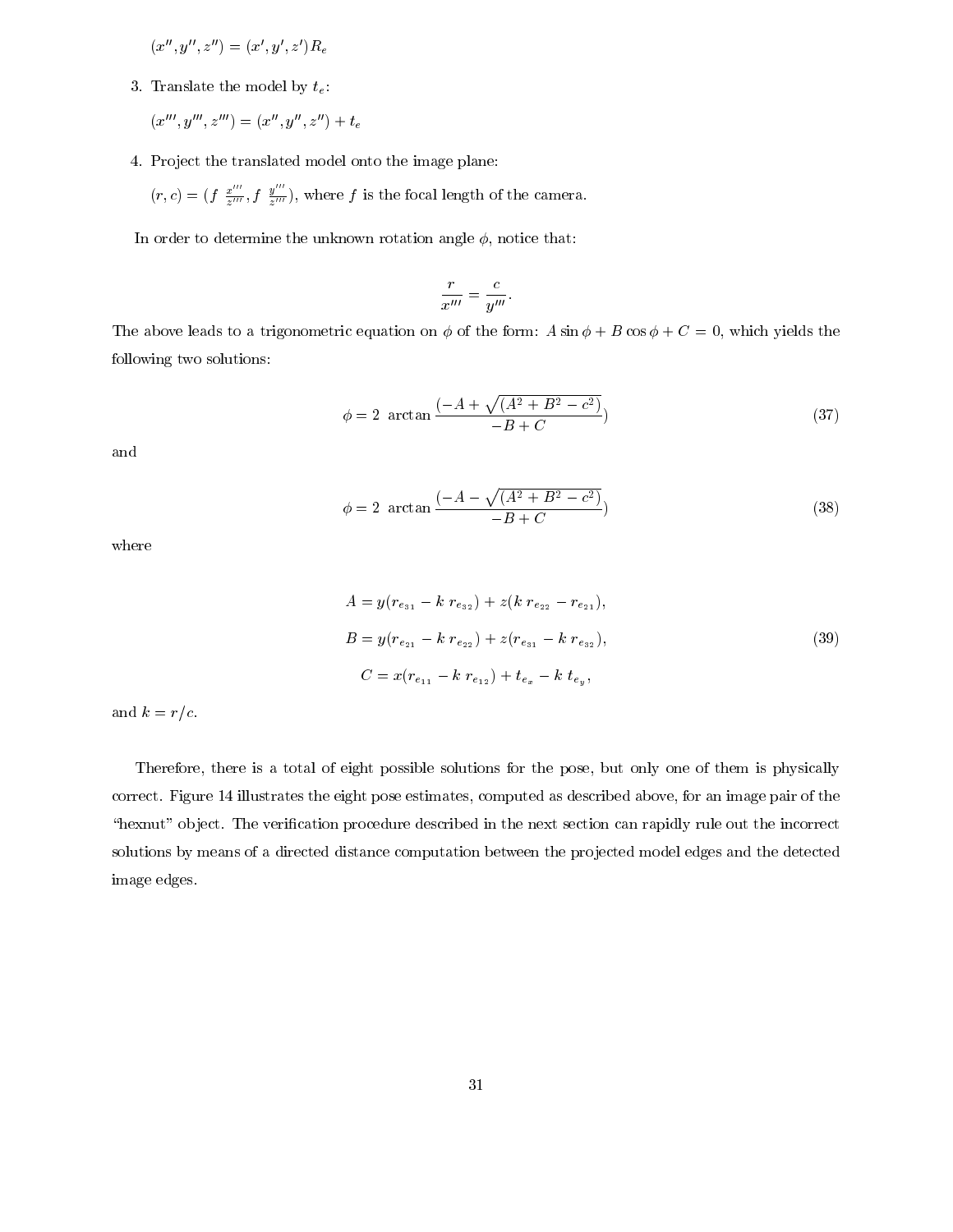

Figure 14: The eight solutions from the constrained pose-from-ellipse algorithm.

## 5.7 Verication of the Eight Pose Candidates

In order to have a quantitative measure of how good the estimated model pose is, it is necessary to evaluate how well the projected model edges align with the detected scene edges. This is done by computing a unidirectional version of a modified Hausdorff distance [18] between the image of the projected model and the image of the detected edges.

The most common way of defining the distance between a point a and a point set  $B = \{b_1, ..., b_{N_B}\}\$ is

$$
d(a, B) = \min_{b \in B} ||a - b||. \tag{40}
$$

The directed distance  $d_6$  [18] is used to quantitatively evaluate how well the projected model point set  $(A)$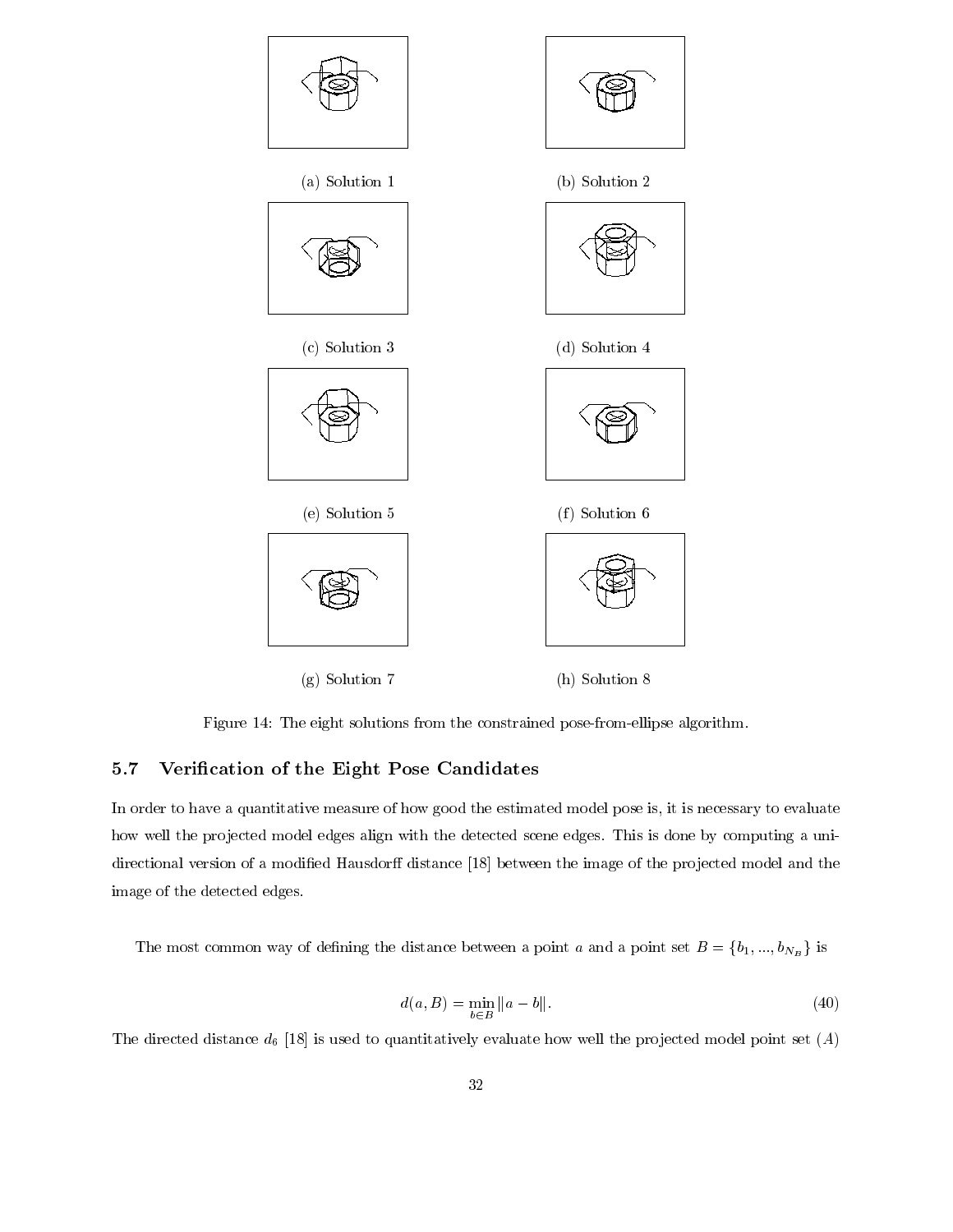overlays the edge image point set  $(B)$ , and it is defined as

$$
d_6(A, B) = \frac{1}{N_A} \sum_{a \in A} d(a, B),
$$
\n(41)

where  $N_A$  is the number of points in set  $A$ .

For the specific verification task required in this work, the directed distance measure is utilized because it is necessary to account for occlusion as well as extra points in set  $B$ , since, in the general case, there are multiple ob jects in the image. The above measure has been shown to rule out the pose hypotheses that are obviously incorrect. Results to this effect are given in Section 6.

#### $5.8$ 5.8 Generalized Pose Computation from Ellipses and Points

In the two previous sections two different methods for computing pose from different features were described. However, it is desirable to be able to compute pose from more than one type of feature simultaneously. The reason is quite obvious: it will provide a more accurate solution. This section is devoted to formulating a method of computing pose from 2D-3D point correspondences and ellipse-circle correspondences, simultaneously.

To exemplify the issue of accuracy addressed in the paragraph above, the results of the pose estimation from points alone and from one ellipse are shown in Figures 15(a) and (b), respectively. Notice that due to the localized concentration of detectable feature points and the physical distance between the circle and these points, the poses computed align well only in the areas where the features used are located. Specifically, the result in Figure 15(a) shows good alignment in the upper portion of the object where the circle is located. On the other hand, the result in Figure  $15(b)$  shows good alignment only at the lower part of the object where the concentration of detectable feature points is located.

It can be seen that both results are close to what is expected, but neither can be considered a "good" result. This is the main motivation behind formulating the pose problem in a way that both the information from point correspondences and ellipse-circle correspondences can be used simultaneously.

In the pose-from-points problem, the system of equations to be solved, as given by equation (3), is homogeneous so no algebraic solution can be found. Furthermore, constraints must be imposed in order to ensure the correctness of the solution found in terms of the physical and spatial conditions. However, if the system of equations obtained was not homogeneous, it could be directly solved by a simple direct method. The results obtained from the pose-from-ellipses algorithm can be used in order to augment the system of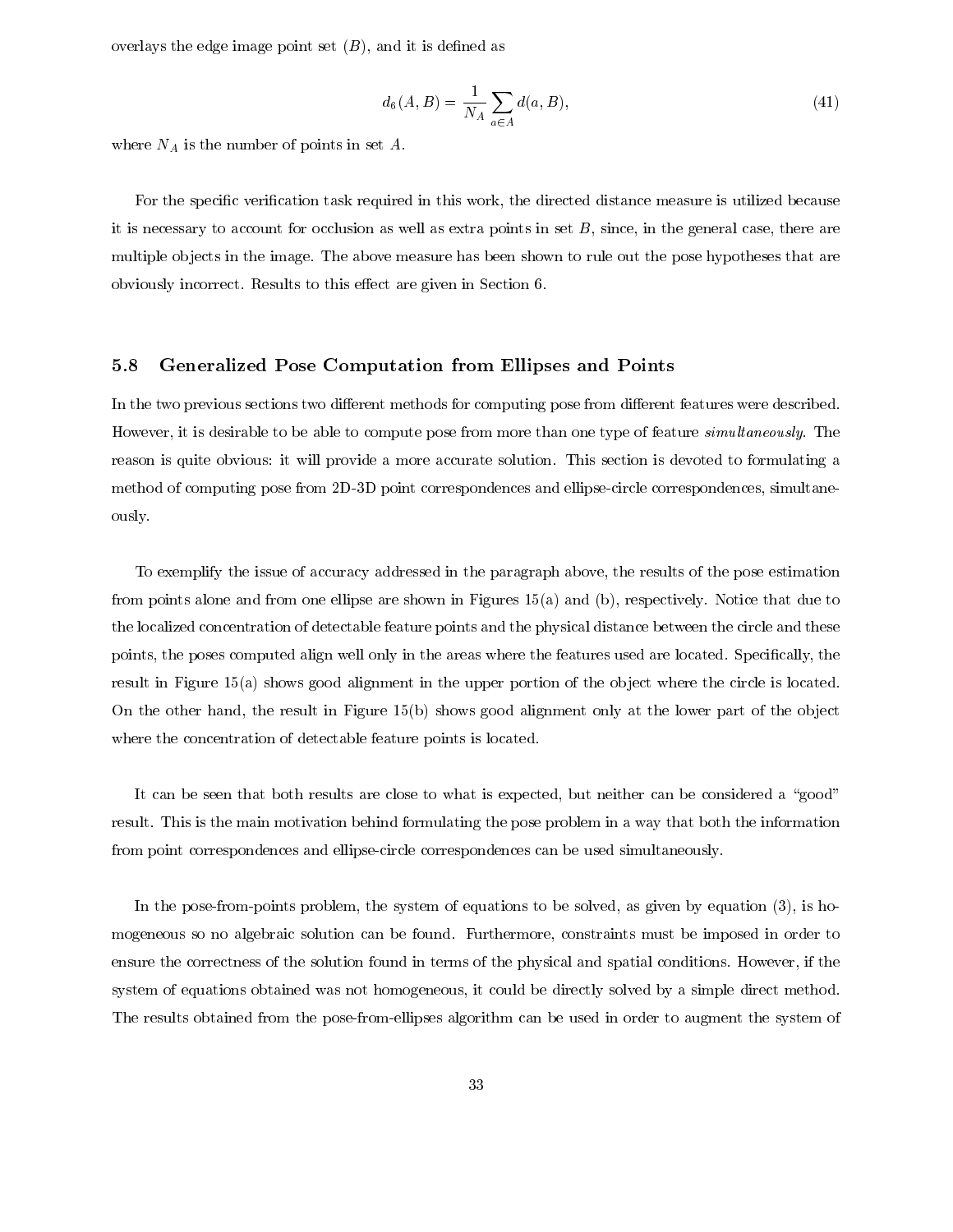



(a) Pose from a single ellipse-circle (b) Pose from six point correspondences

Figure 15: The poses computed using algorithms described in Sections 4.3 and 4.4.

equations that arises from point correspondences and the resulting system of equations can be solved by direct methods. This is done in the following way.

Let  $N_c$  and  $O_c$  be the 3D circle normal and center (in camera coordinates) respectively. Also, let  $N_o$  and  $O<sub>o</sub>$  be the normal and center of the same circle, but in the object coordinate system. The two normals and the two centers are related by the transformation  $T_e = \{R_e, t_e\}$ , where the subscript e indicates that it has been found from an ellipse-to-circle correspondence. However, a generalized solution from points and ellipses combined is sought. Therefore, the  $N_c$  and  $O_c$  computed are taken as *observations* and it is assumed that the true transformation,  $T = \{R, t\}$ , is unknown. Thus

$$
N_c = \begin{pmatrix} N_{c_x} \\ N_{c_y} \\ N_{c_z} \end{pmatrix} = \begin{pmatrix} r_{11} & r_{12} & r_{13} \\ r_{21} & r_{22} & r_{23} \\ r_{31} & r_{32} & r_{33} \end{pmatrix} \begin{pmatrix} N_{o_x} \\ N_{o_y} \\ N_{o_z} \end{pmatrix} = R N_o,
$$
 (42)

and

$$
O_c = \begin{pmatrix} O_{c_x} \\ O_{c_y} \\ O_{c_z} \end{pmatrix} = \begin{pmatrix} r_{11} & r_{12} & r_{13} \\ r_{21} & r_{22} & r_{23} \\ r_{31} & r_{32} & r_{33} \end{pmatrix} \begin{pmatrix} O_{o_x} \\ O_{o_y} \\ O_{o_z} \end{pmatrix} + \begin{pmatrix} t_x \\ t_y \\ t_z \end{pmatrix} = R \ O_o + t. \tag{43}
$$

Furthermore, since  $R^{-1} = R^{-1}$ ,  $N_{o}$  can be written as

$$
N_o = \begin{pmatrix} N_{o_x} \\ N_{o_y} \\ N_{o_z} \end{pmatrix} = \begin{pmatrix} r_{11} & r_{21} & r_{31} \\ r_{12} & r_{22} & r_{32} \\ r_{13} & r_{23} & r_{33} \end{pmatrix} \begin{pmatrix} N_{c_x} \\ N_{c_y} \\ N_{c_z} \end{pmatrix} = R^T N_c.
$$
 (44)

Notice that equations (42) and (44) if used simultaneously, enforce the condition that the unknown rotation matrix be orthonormal. Equations  $(42)$ ,  $(43)$ , and  $(44)$  involve the same twelve unknowns as in the system of equations (3). Hence, that system is augmented by those three equations giving rise to the following new system

$$
B'w = k,\tag{45}
$$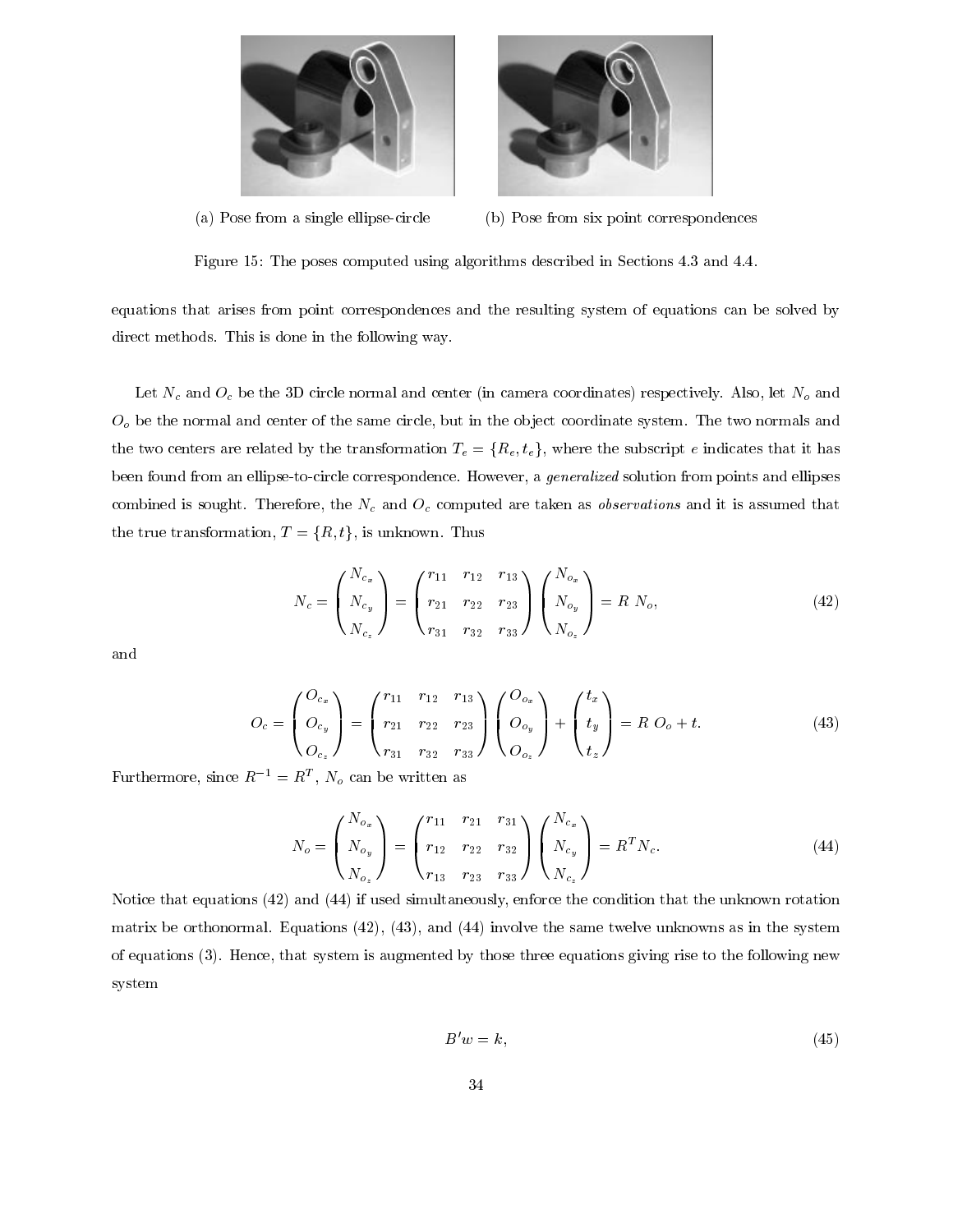where

$$
B' = \begin{pmatrix} fx_1 & fy_1 & fz_1 & 0 & 0 & 0 & -u_1x_1 & -u_1y_1 & -u_1z_1 & f & 0 & -u_1 \\ 0 & 0 & 0 & fx_1 & fy_1 & fz_1 & -v_1x_1 & -v_1y_1 & -v_1z_1 & 0 & f & -v_1 \\ fx_2 & fy_2 & fz_2 & 0 & 0 & 0 & -u_2x_2 & -u_2y_2 & -u_2z_2 & f & 0 & -u_2 \\ 0 & 0 & 0 & fx_2 & fy_2 & fz_2 & -v_2x_2 & -v_2y_2 & -v_2z_2 & 0 & f & -v_2 \\ \vdots & \vdots & \vdots & \vdots & \vdots & \vdots & \vdots & \vdots & \text{vdots} & \text{vdots} & \vdots & \vdots \\ fx_6 & fy_6 & fz_6 & 0 & 0 & 0 & -u_6x_6 & -u_6y_6 & -u_6z_6 & f & 0 & -u_6 \\ 0 & 0 & 0 & fx_6 & fy_6 & fz_6 & -v_6x_6 & -v_6y_6 & -v_6z_6 & 0 & f & -v_6 \\ 0 & 0 & 0 & 0 & 0 & 0 & 0 & 0 & 0 & 0 & 0 \\ 0 & 0 & 0 & 0 & 0 & 0 & 0 & 0 & 0 & 0 & 0 \\ 0 & 0 & 0 & 0 & 0 & 0 & 0 & 0 & 0 & 0 & 0 & 0 \\ 0 & 0 & 0 & 0 & 0 & 0 & 0 & 0 & 0 & 0 & 0 & 0 \\ 0 & 0 & 0 & 0 & 0 & 0 & 0 & 0 & 0 & 0 & 0 & 0 \\ 0 & 0 & 0 & 0 & 0 & 0 & 0 & 0 & 0 & 0 & 0 & 0 \\ 0 & 0 & 0 & 0 & 0 & 0 & 0 & 0 & 0 & 0 & 0 & 0 \\ 0 & 0 & 0 & 0 & 0 & 0 & 0 & 0 & 0 & 0 & 0 & 0 \\ 0 & 0 & 0 & 0 & 0 & 0 & 0 & 0 & 0 & 0 & 0 & 0 \\ 0 & 0 & 0 & 0 & 0 & 0 & 0 & 0 & 0 & 0 & 0 & 0 \\ 0 & 0 & 0 & 0 &
$$

and

$$
k = (0 \ 0 \ \dots \ 0 \ 0 \ N_{c_x} \ N_{c_y} \ N_{c_z} \ O_{c_x} \ O_{c_y} \ O_{c_z} \ N_{o_x} \ N_{o_y} \ N_{o_z})^T. \tag{48}
$$

The system above can be solved by a direct least-squares solution of the form

$$
w = (B'^T B')^{-1} B'^T k. \tag{49}
$$

It can be seen that since nine new equations have been added to the system, there is no need for all six point correspondences in order to solve for the 12 transformation unknowns. However, matrix  $B'$  must be full rank and, therefore, at least three points must be used.

Figure 16 illustrates the pose computed for the same image of Figures 15 (a) and (b) using the generalized pose estimation technique and making use of the same six point correspondences and the same ellipse correspondence previously used.

Visual inspection of the results in Figures 15(a) and (b), 16 shows the superiority of the new technique over the other single-feature methods. The projection of the CAD model onto the image using the transformation matrix obtained using the new technique yields a better alignment than those projections obtained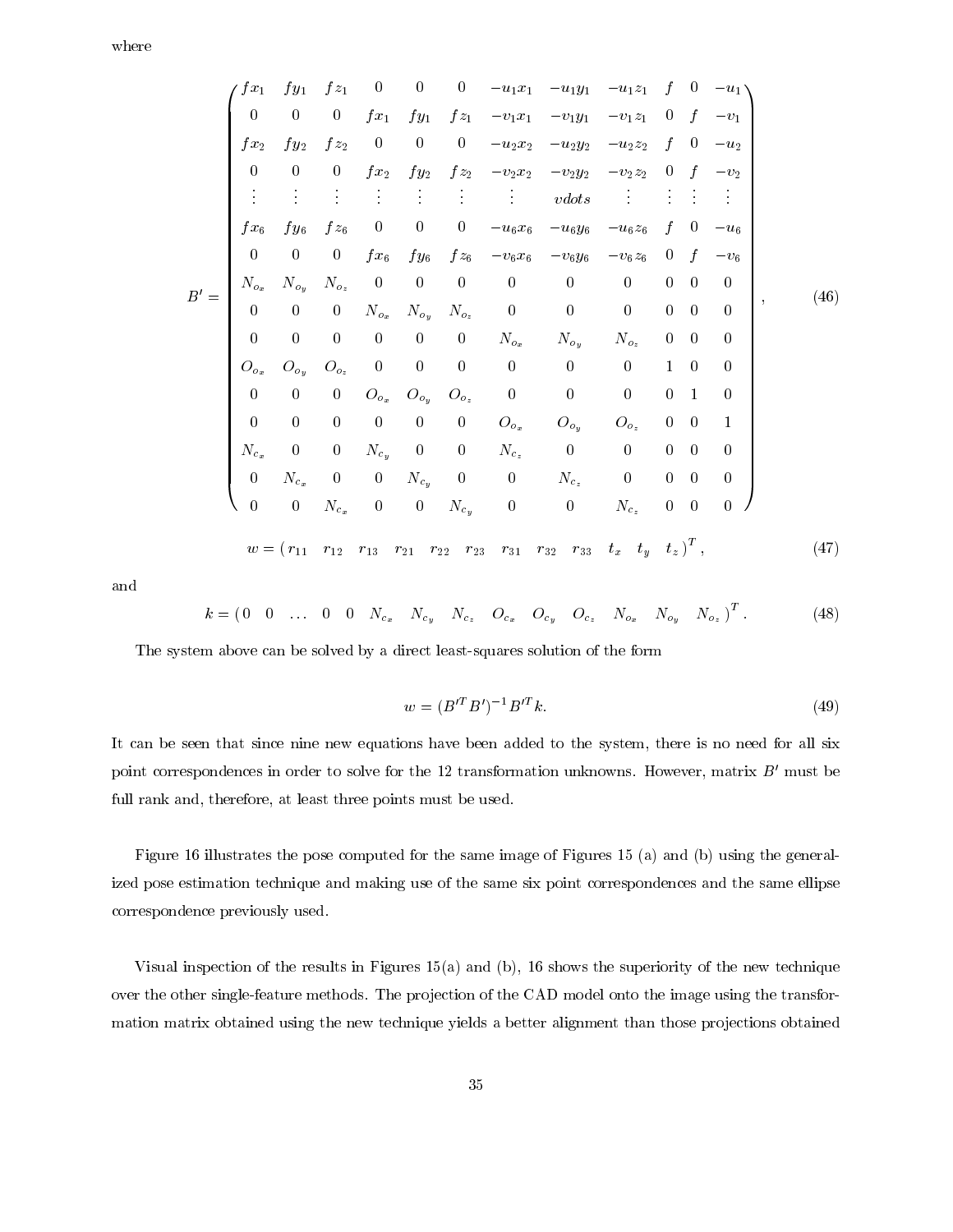using only point correspondences or a single ellipse-circle correspondence. In order to compare the results quantitatively, Table 2 shows the pose transformations obtained for each linear method used. Also shown in the last row of Table 2, is the final transformation obtained after convergence of the iterative, non-linear Gauss-Newton method [33]. The non-linear method requires an initial guess; the results of the linear methods (points only, circle-ellipse only, and points and circle-ellipse together) have been used as such. The final results after convergence of the iterative method are the same regardless of which initial guess was used; the difference lies in the number of iterations it took for the method to converge to the final solution. These results are reported in [39]. The model projection for the solution obtained using the non-linear method is shown in Figure 17.

Additional sample results showing the superiority of a method that combines information from different features for pose estimation are given in Figures 18, 19, and 20. As it can be seen, the result obtained when simultaneously using point correspondences and an ellipse-circle correspondence is far more accurate than those results using points alone or an ellipse-circle correspondence alone.



Figure 16: The pose computed from six point correspondences and one ellipse-circle correspondence using the generalized methodology. Note the gap between the object and the projected model at the very top of the ob ject.

It is very important to emphasize that, in the general case, the pose results obtained from the generalized technique using several feature types can only be taken as initial guesses or strong hypotheses. It may still necessary to improve and/or optimize the solution found. One option, as discussed above, is to use the solution as an initial guess to a generic iterative non-linear pose estimation procedure. Another option, which can be employed after the use of the non-linear estimation or in place of it, is to submit the solution to a constrained optimization procedure, as described in the next section.

#### Verification and Pose Optimization 5.9

The pose solution found either by the generalized linear pose finding algorithm or by a subsequent non-linear least squares procedure must still be verified and/or optimized. In this work, verification and optimization of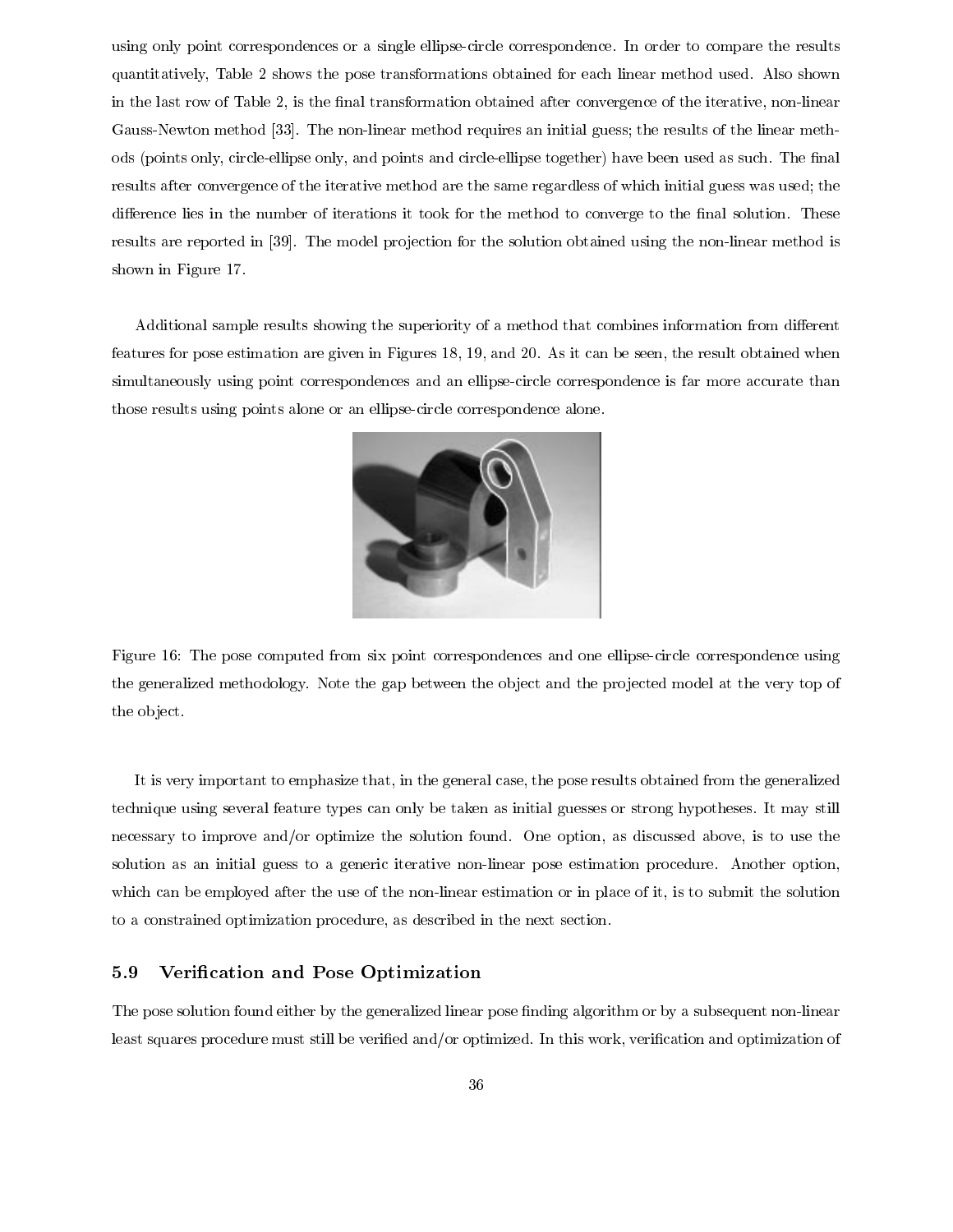Table 2: Pose results from different methods.

| Method            | R.                       | $+$                           |
|-------------------|--------------------------|-------------------------------|
|                   | $0.410 -0.129 -0.902$    |                               |
| points only       | $0.606$ $-0.700$ $0.376$ | $(-43.125 - 25.511 1232.036)$ |
|                   | $-0.681 - 0.701 - 0.208$ |                               |
|                   | $0.302$ $0.302$ $-0.932$ |                               |
| circle only       | $0.692 -0.628 0.355$     | $(-35.161 - 15.358 1195.293)$ |
|                   | $-0.655 -0.753 -0.054$   |                               |
|                   | $0.398 -0.142 -0.902$    |                               |
| points and circle | $0.554 -0.667 0.336$     | $(-43.077 - 26.400 1217.855)$ |
|                   | $-0.700 -0.684 -0.201$   |                               |
|                   | $0.341 -0.156 -0.927$    |                               |
| non-linear        | $0.631 -0.693 0.349$     | $(-43.23 - 28.254 1273.07)$   |
|                   | $-0.697 -0.704 -0.137$   |                               |



Figure 17: The final pose obtained using the solution in Figure 16 as the initial solution to a non-linear least squares pose estimation procedure. Note that the gap between the object and its features is now gone.

the solution is performed by minimizing the one-directional distance  $d_6$  between the image of the projected model and the edges found in the scene. In order to make the constrained optimization more efficient, the rotation matrix R associated with the pose transformation found,  $T = \{R, t\}$ , is represented by its corresponding quaternion vector  $Q$ , where

$$
Q = \begin{pmatrix} s & l & m & n \end{pmatrix}^T, \tag{50}
$$

$$
s^2 + l^2 + m^2 + n^2 = 1,\t\t(51)
$$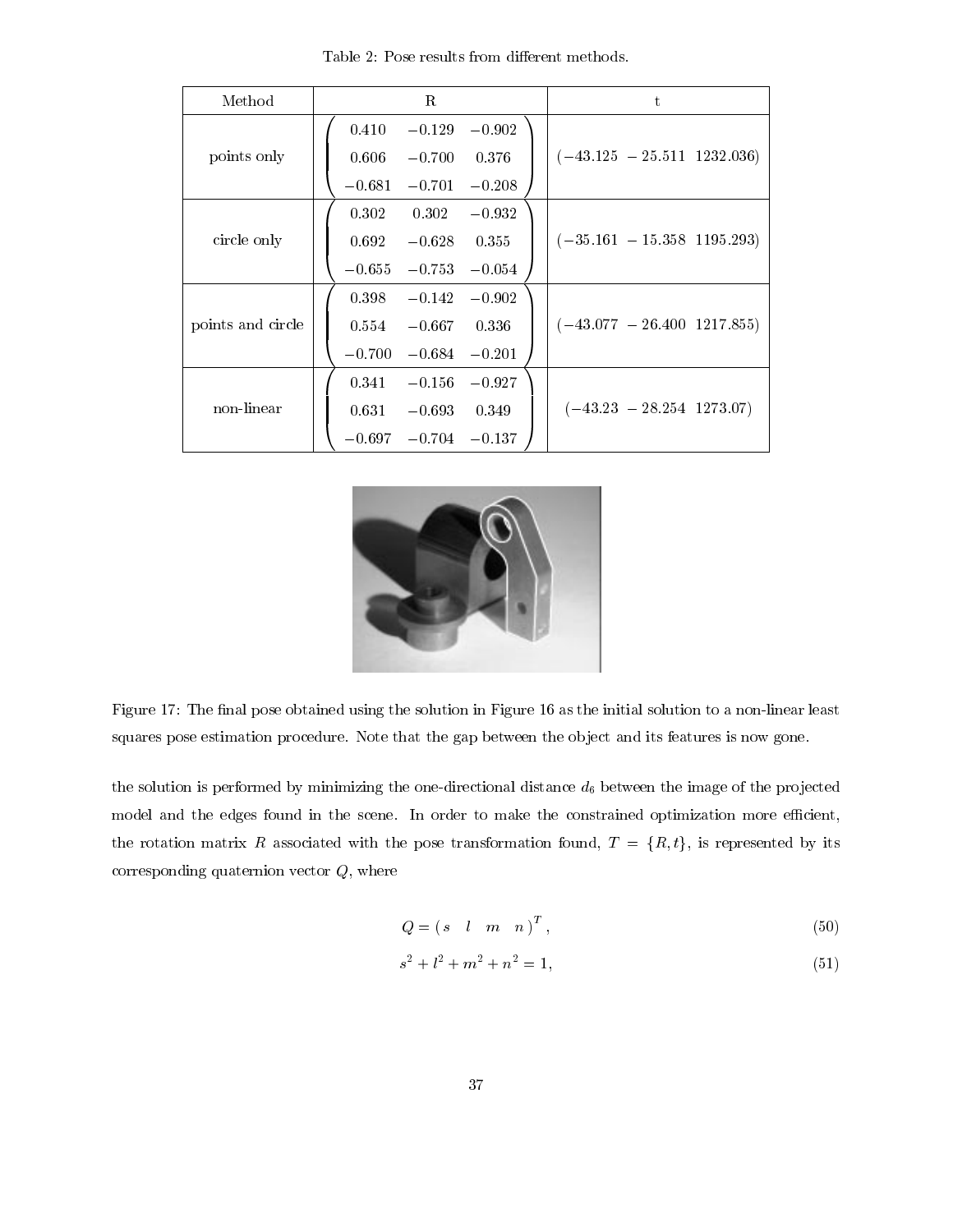

Figure 18: The pose computed from six point correspondence using the algorithm described in Section 5.2.



Figure 19: The pose computed from an ellipse-circle correspondence using the algorithm described in Section 5.6.

and

$$
R = \begin{pmatrix} s^2 + l^2 - m^2 - n^2 & 2(lm - sn) & 2(ln + sm) \\ 2(lm + sn) & s^2 - l^2 + m^2 - n^2 & 2(mn - sl) \\ 2(ln - sm) & 2(mn + sl) & s^2 - l^2 - m^2 + n^2 \end{pmatrix}.
$$
 (52)

Powell's method [19] in the seven-dimensional space of the pose solution (four quaternion parameters and the translation  $t$ ) is used, along with the constraint that the sum of the squares of the quaternion parameters must equal 1, as seen in equation (51). Figure 21 shows an initial pose estimate for a single-object image as



Figure 20: The pose computed from six point correspondence and one ellipse-circle correspondence using the generalized methodology.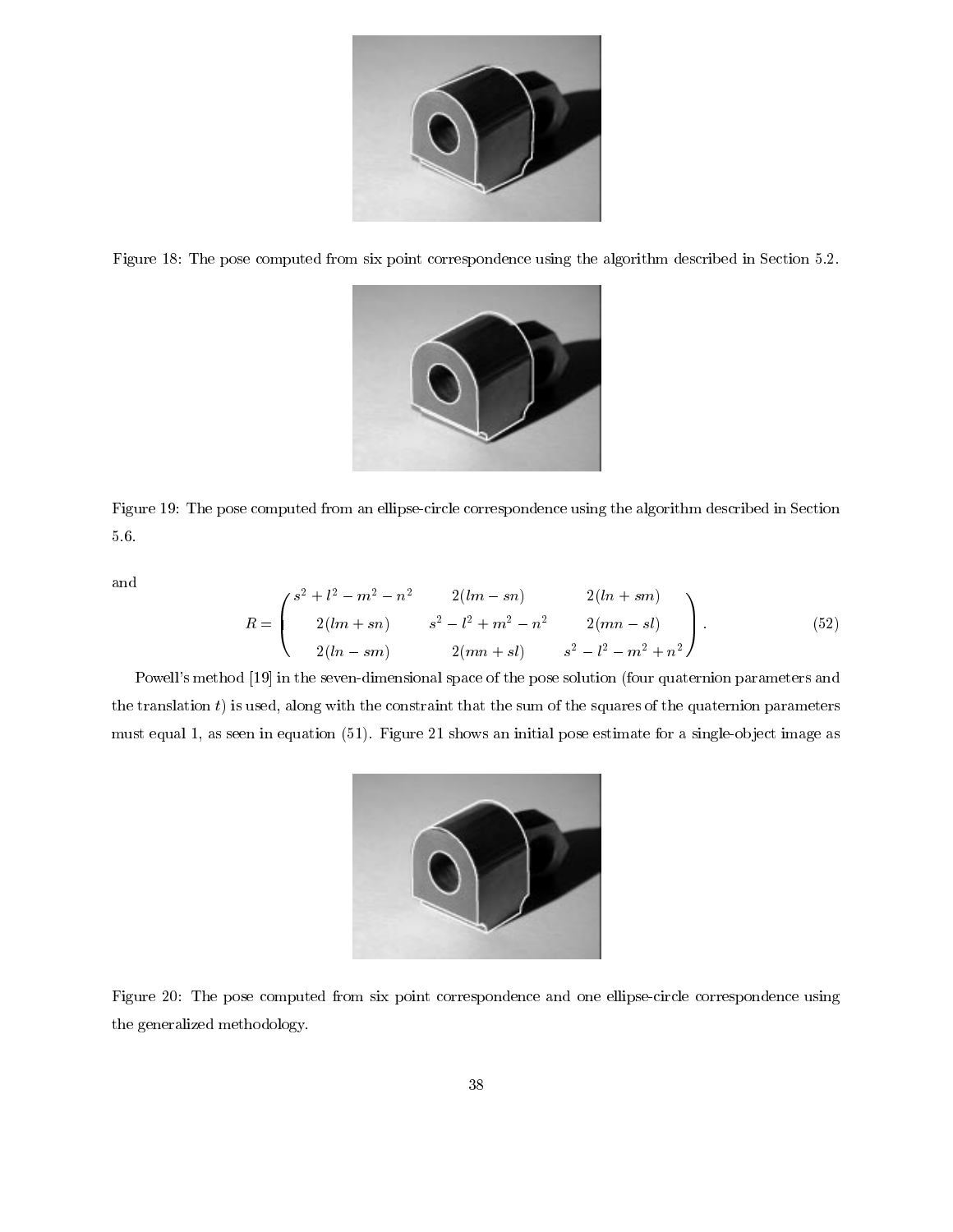

Figure 21: Example pose hypothesis and final pose after constrained optimization.

well as the final result after the constrained optimization has been applied to that initial solution.

In order to be accepted by the verification step, the result obtained from the optimization algorithm has to produce a distance such that  $d_6 \leq \tau$ , where  $\tau$  is an empirically determined threshold equal to 5. Typically, the distance for correct pose solutions in the application herein lies in the interval  $1 \leq d_6 \leq 5$ . Section 6 discusses this in more detail.

## 6 Experiments and Results

The methods described in this paper were implemented in the RIO (Relational Indexing of Objects) recognition system. The physical setup for the system is composed of a single CCD camera and two light sources, one placed at the right of the camera and the other at the left. Polarizers are used in order to reduce highlight  $\text{effects}[57]$ , since the objects used in this work are shiny, metallic, industrial parts.

With each light source turned on at a time, two images, namely the left and the right image, are taken of the scene to be recognized. These images undergo a special processing sequence in order to generate a single, suitable edge image from which the features can be extracted. A high-level description of the sequence is given below, and details can be found in [17]. First, edges are detected in both input images. A combined edge image is generated by ORing the two edge images. Since this image contains shadows cast on the background, a mask image is used to remove them. The mask image is obtained by thresholding the original input images, and by ANDing them together. The final edge image is produced by ANDing the mask image and the combined edge image.

An evaluation of the system developed is presented in this section. First, a step-by-step example of the results obtained at the different stages of the system is given. Next, the results of a set of experiments with real images are shown, and example cases of misdetection by the system are studied. Issues such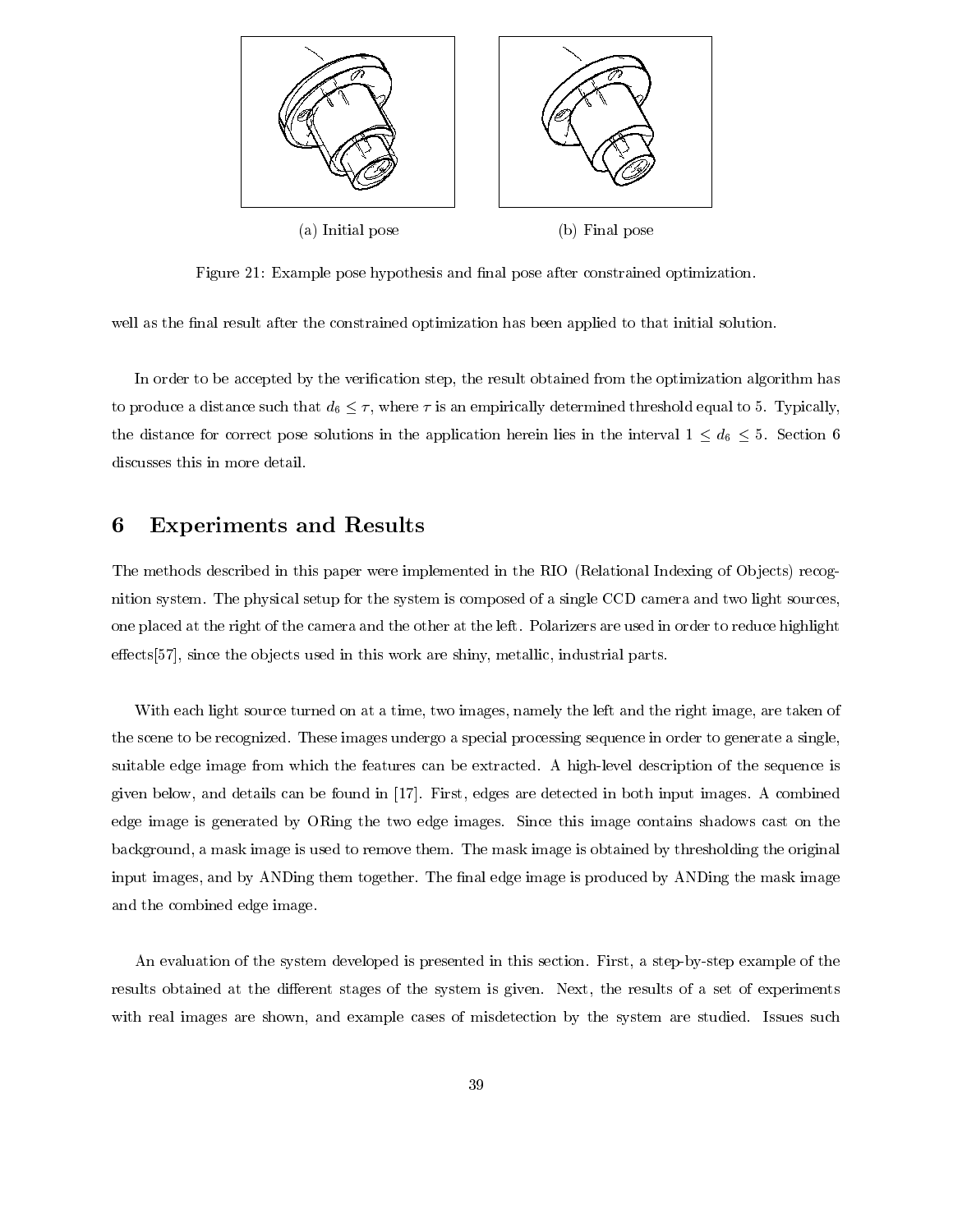Table 3: Test scene statistics.

| Number of test images      | 42 |  |
|----------------------------|----|--|
| Images with 3 objects      | 9  |  |
| Images with 2 objects      | 13 |  |
| Images with 1 object       | 20 |  |
| Total number of objects    | 73 |  |
| Number of occluded objects | 23 |  |

as verification of occluded object hypotheses, ruling out of incorrect pose hypotheses, and recognition of multiple instances of the same object in a scene are addressed.

### 6.1 Sample Run of the System

In this section, an example of the steps performed at different stages of the system for a multi-object scene is given. Figures 22 (a) and (b) show the original greytone images used as input to the system. The combined edge image extracted using the procedure described above is shown in Figure 22 (c). The linear features, circular arc features and ellipses extracted are depicted in Figure 22 (d), (e), and (f), respectively.

For this case study, a total of eight hypotheses were generated. Five of them were incorrect and they are shown in Figure 23, along with their respective average distances  $d$  and the percentage of projected model edge points that were within five or less pixels from a scene edge pixel. All five incorrect hypotheses were ruled out by the verification criteria.

The correct hypotheses generated by the system are shown in Figure 24. All three correct hypotheses were accepted as valid by the verification criteria, since they all satisfied  $d \leq 5$  and  $p \geq 65\%$ .

### 6.2 Experiments on a Set of Real Images

Forty-two pairs of real images were used to evaluate the performance of the overall recognition system. These images were obtained from scenes containing up to three objects, since the camera configuration we used was not able to accurately detect features in larger scenes; 9 of them contain 3 objects, 13 contain 2 objects, and 20 contain a single object. Of the total number of 73 objects in the test scenes, 23 are partially occluded by one or two ob jects. These statistics about the test images are shown in Table 3. The images were matched to a database of 20 view-class models representing five 3D objects. The size of the lookup table for these experiments was 100 - 100. The second was 100 - 100. The second was 100. The second was 100. The second was 100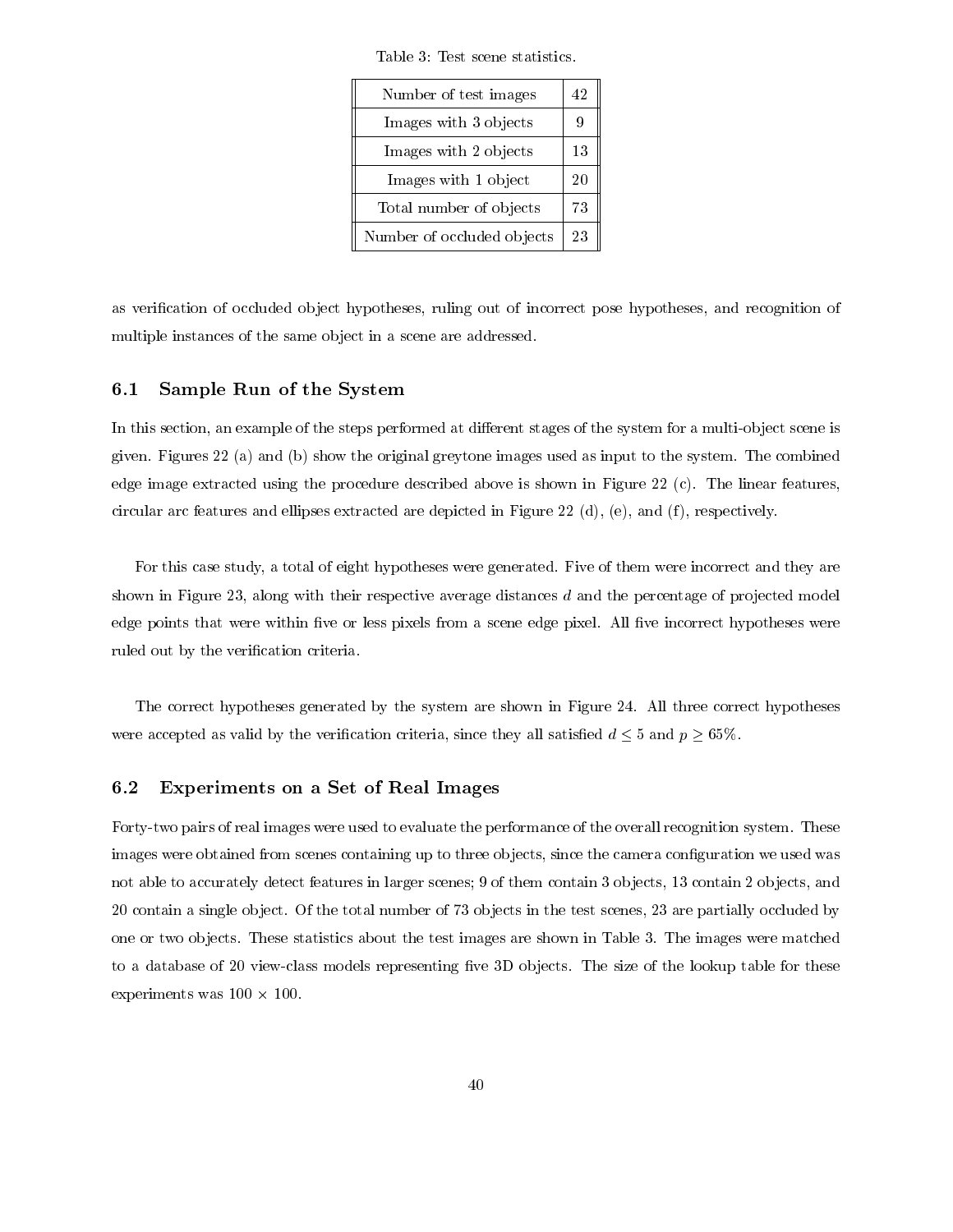

(e) Circular arc features detected (f) Ellipses detected



Figure 22: Sample run of the system.

The hypothesis-generation process, as performed by the relational indexing technique, yielded the results shown in Table 4. Hypotheses were taken as valid if the votes received reflected at least 50% of the 2-graphs of the hypothesized model, or if they were among the top five ranked hypotheses, regardless of the votes received. (These "rules" were derived empirically from experimentation and common-sense.) Out of the ten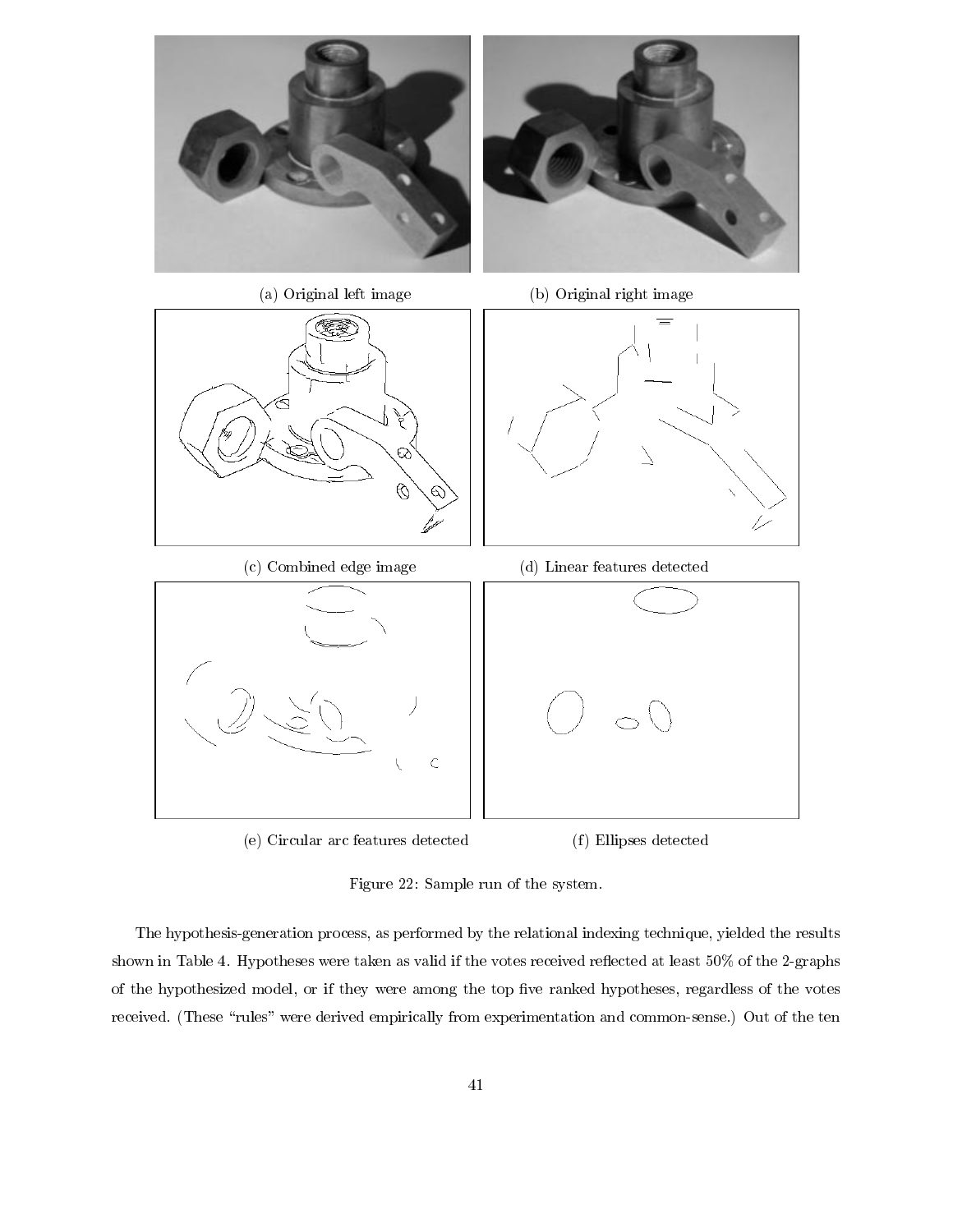

(a) Incorrect hyp. 1 (d=6.61, p=59.2%) (b) Incorrect hyp. 2 (d=17.74, p=37.1%)





(c) Incorrect hyp. 3 (d=6.95, p=63.2%) (d) Incorrect hyp. 4 (d=9.81, p=48.9%)





(e) Incorrect hyp. 5 (d=8.31, p=53.2%)

Figure 23: Incorrect hypotheses generated for the sample case study.

unoccluded cases for which the vote threshold was not met, eight were taken as valid hypotheses because they were among the top five ranked hypotheses generated for the test images they were in. Out of the 40 correct hypotheses that did meet the voting threshold criterion, nine were ranked first, and 27 were among the top five ranked, for their respective test images. From the data in Table 4 it can also be seen that out of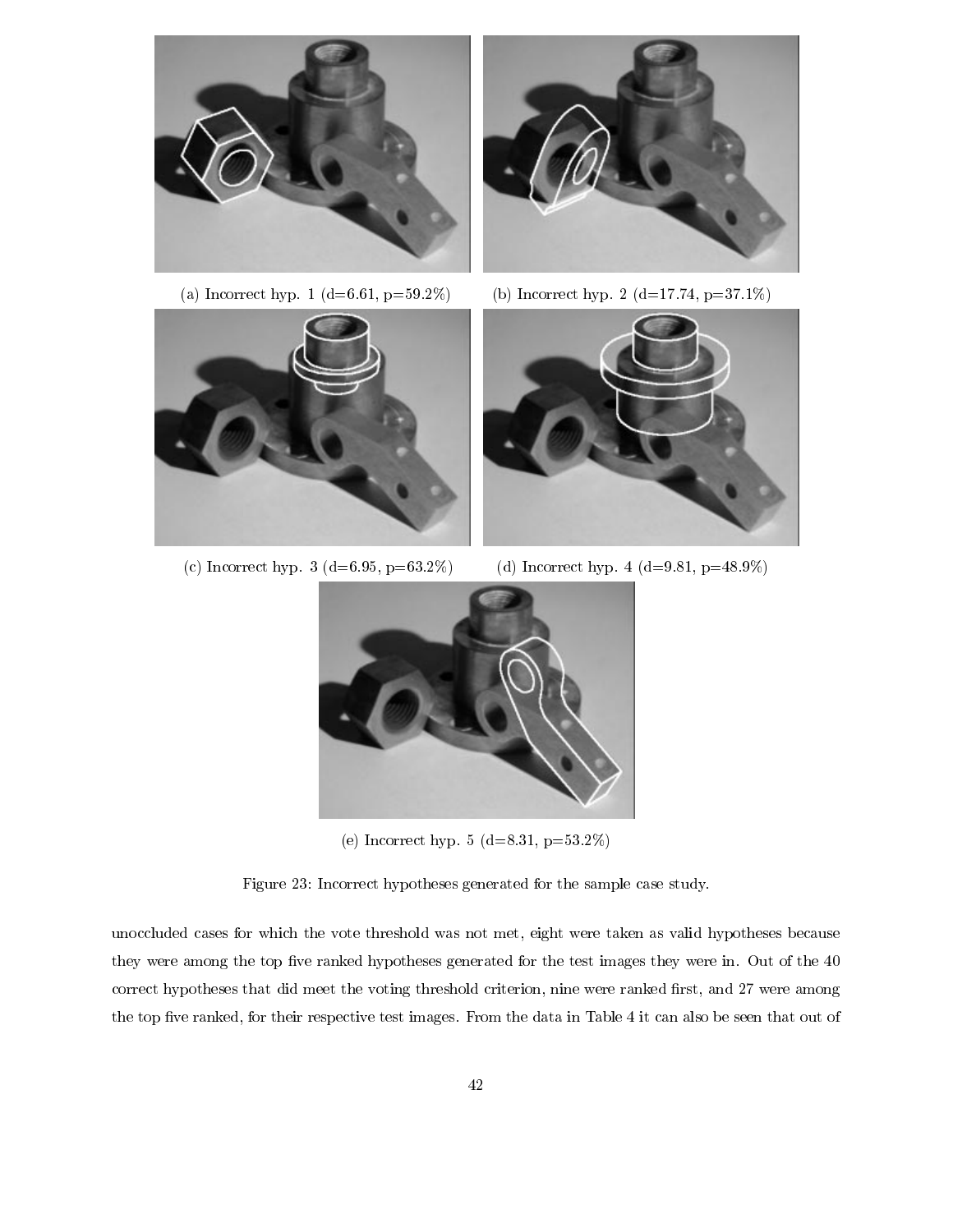



(a) Correct hypothesis 1 (b) Correct hypothesis 2

 $(d=3.30, p=83.1\%)$   $(d=3.84, p=79.5\%)$ 



(c) Correct hypothesis 3  $(d=3.92, p=83.5\%)$ 



| Objects            | $> 50\%$ | $ $ < 50% $ $ $\geq$ 50%, top 5 $ $ < 50%, top 5 $ $ 1 <sup>st</sup> ranked |  |
|--------------------|----------|-----------------------------------------------------------------------------|--|
| Unoccluded objects | 40       |                                                                             |  |
| Occluded objects   |          |                                                                             |  |

Table 4: Hypotheses generation statistics.

the total of 73 instances of the ob jects in the test images, seven were not among the hypotheses generated by the relational indexing (some of these cases are discussed in more detail in the next section). Five of these seven were instances of occluded objects and two of unoccluded objects. The remaining 66 instances were correctly taken as valid hypotheses and passed along to the verification step.

The verification was successful in 62 out of the 66 correct hypotheses tested, and it failed in four cases.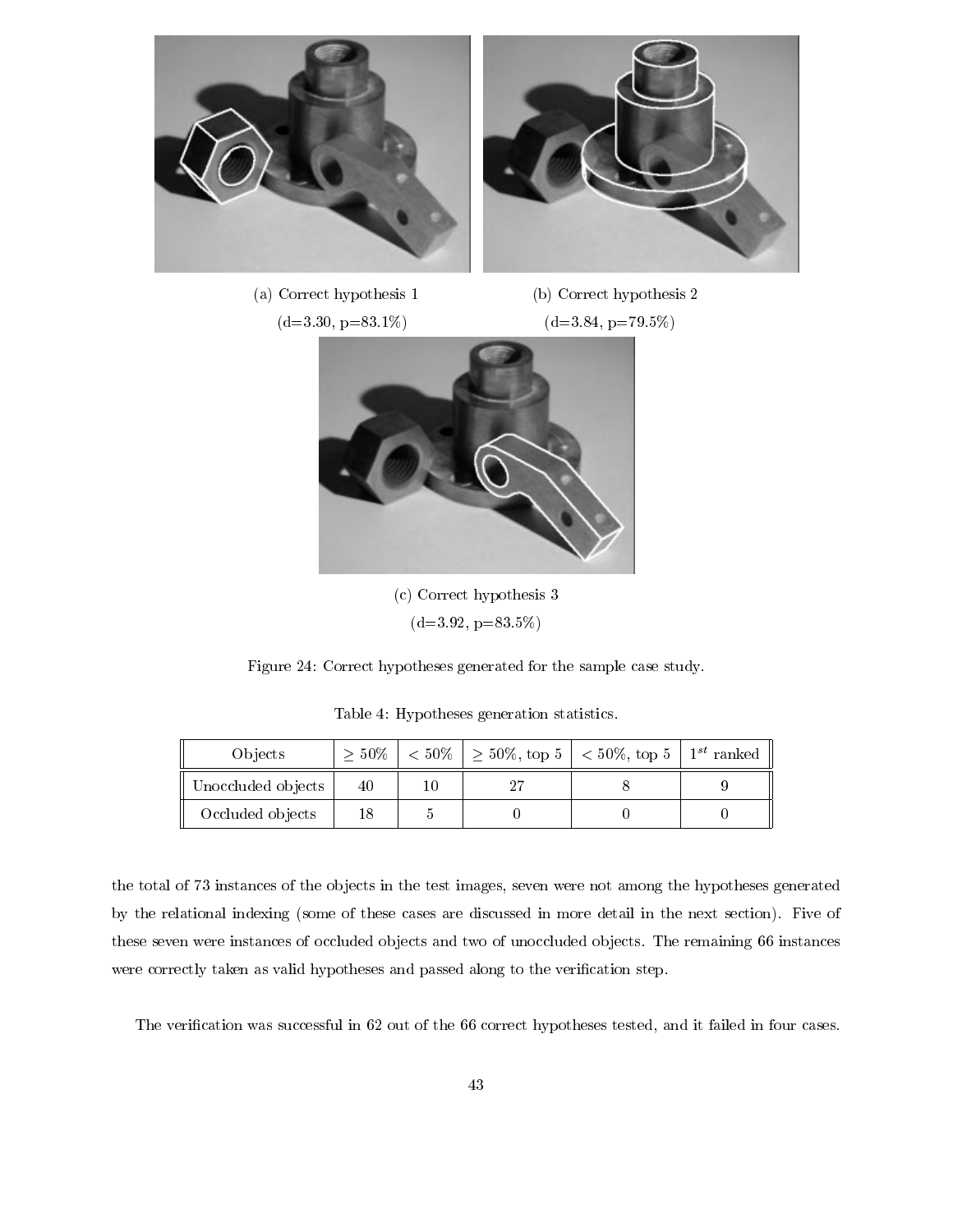|                           | Hypotheses |                     |  |
|---------------------------|------------|---------------------|--|
|                           | Correct    | <b>Incorrect</b>    |  |
| Successful verification   | 62         |                     |  |
| Unsuccessful verif.       |            | 254                 |  |
| Average distance d        | $4.28$ pix | $20.13 \text{ pix}$ |  |
| Avg. % points: $d \leq 5$ | 79.04%     | 39.68%              |  |

Table 5: Verification statistics (66 hypotheses tested).

In those four instances, the features detected were not enough to compute pose, and, therefore, did not allow verification of otherwise correct hypotheses. Some of these unsuccessful verification cases are detailed in the next section. As discussed in section 4, a given hypothesis was taken as successfully veried if the average distance between the projected model edges and the edges detected in the image was less than live pixels". The the average distance was more than five, but if at least 65% of the projected model edge points were within at least five pixels of an image edge point, the verification was also taken as successful. The overall average distance among all 62 correct hypotheses successfully verified was 4.28. The average percent of projected model points that were at least five pixels from an edge point was 79.04%. These numbers indicate the accuracy of the linear pose estimation procedure. Statistics associated with the verication step are shown in Table 5.

### 6.3 Study of Some Misdetection Cases

As discussed in the previous section, there were scenes for which some ob jects were not recognized. In those cases either the hypothesis-generation process failed to generate suitable hypotheses or the verification procedure failed due to a lack of suitable features detected that could be used to compute pose.

An example of the first case, where the relational indexing failed to produce a correct hypothesis is illustrated in Figure 25. The original right image and edges detected are shown in Figures 25 (a) and (b), respectively. The primitive lines and circular arcs detected are shown in Figure 25 (c). The features extracted are shown in Figure 25 (d). It can be seen that the features detected for the misdetected object (the small stacked cylinder) were not sufficient to produce a suitable hypothesis.

The second type of misdetection, where the features extracted were enough to generate a hypothesis from the relational indexing procedure, but were not suitable features to allow pose computation, is illustrated in

<sup>&</sup>lt;sup>1</sup>To transform this concept to the real world, note that in our tests, the average pixel/mm conversion factor was 2.43 pixels/mm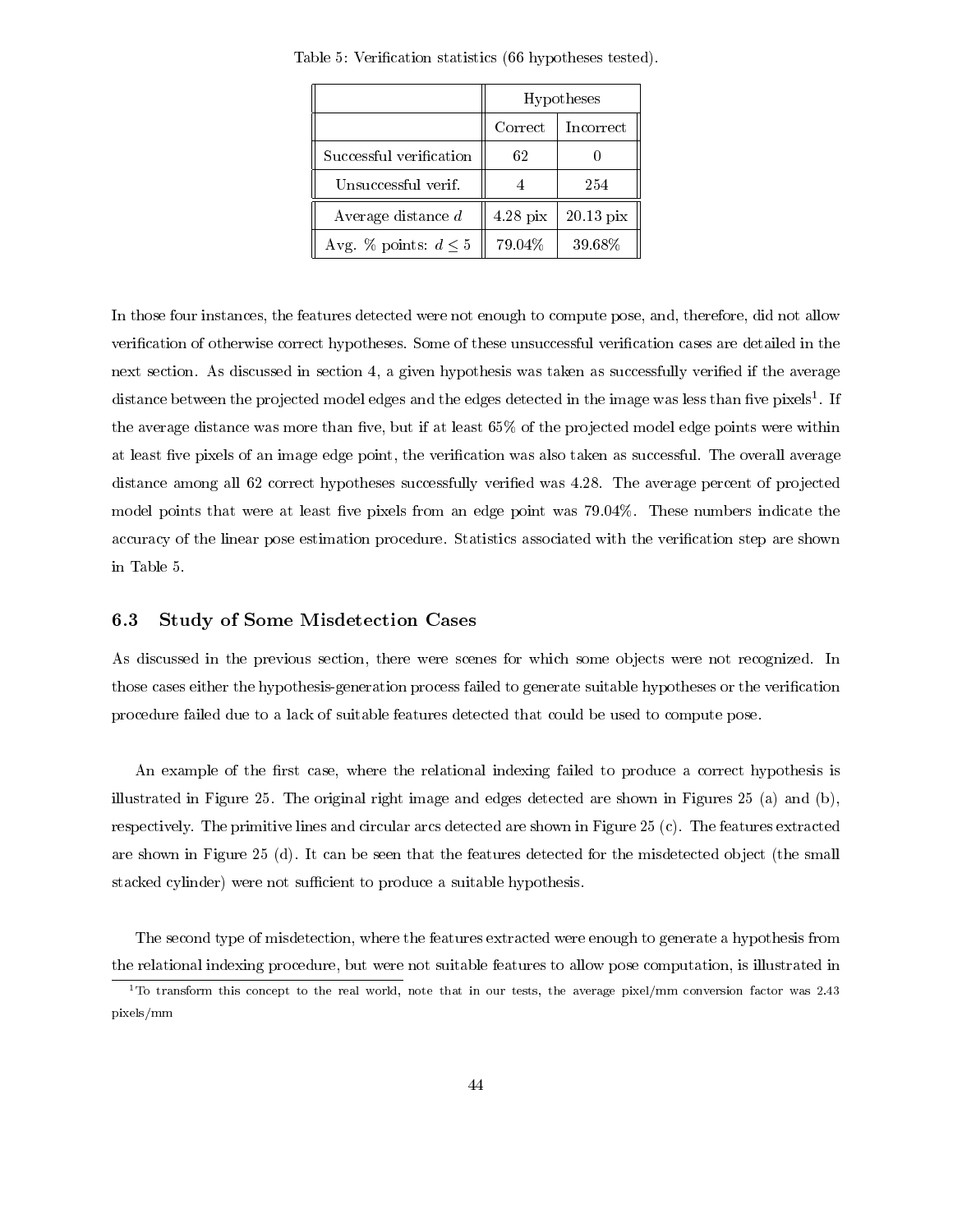

Figure 25: Example of insufficient features to generate a hypothesis.

Figure 26. It is important to notice that due to the rotationally symmetric nature of the small stacked cylinder ob ject, the detection of ellipses is essential for successful verication of hypotheses for that particular ob ject. Although the feature detection found several elliptical arcs, it did not find enough evidence to generate a full ellipse, which is currently required by the pose estimator.

## 6.4 Ruling Out Incorrect Pose-from-ellipse Hypotheses

The distance measure used was efficient in ruling out incorrect pose hypotheses arising from the pose-fromellipse algorithm. In all test cases, the correct pose yielded the smallest distance between the projected model edges and the scene edges. However, in some cases, some of the incorrect poses generated distances comparable to the the correct ones. There are two main reasons why this happened:

• Case 1: in some cases, the projected model, for the pose being tested, was almost completely outside the image bounds, but the portion that was within the image bounds aligned quite well with the scene edges. Two such examples can be seen in Figure 27. Even though the computed distances are small in these cases, such hypotheses can be easily ruled out at the model projection time, by computing what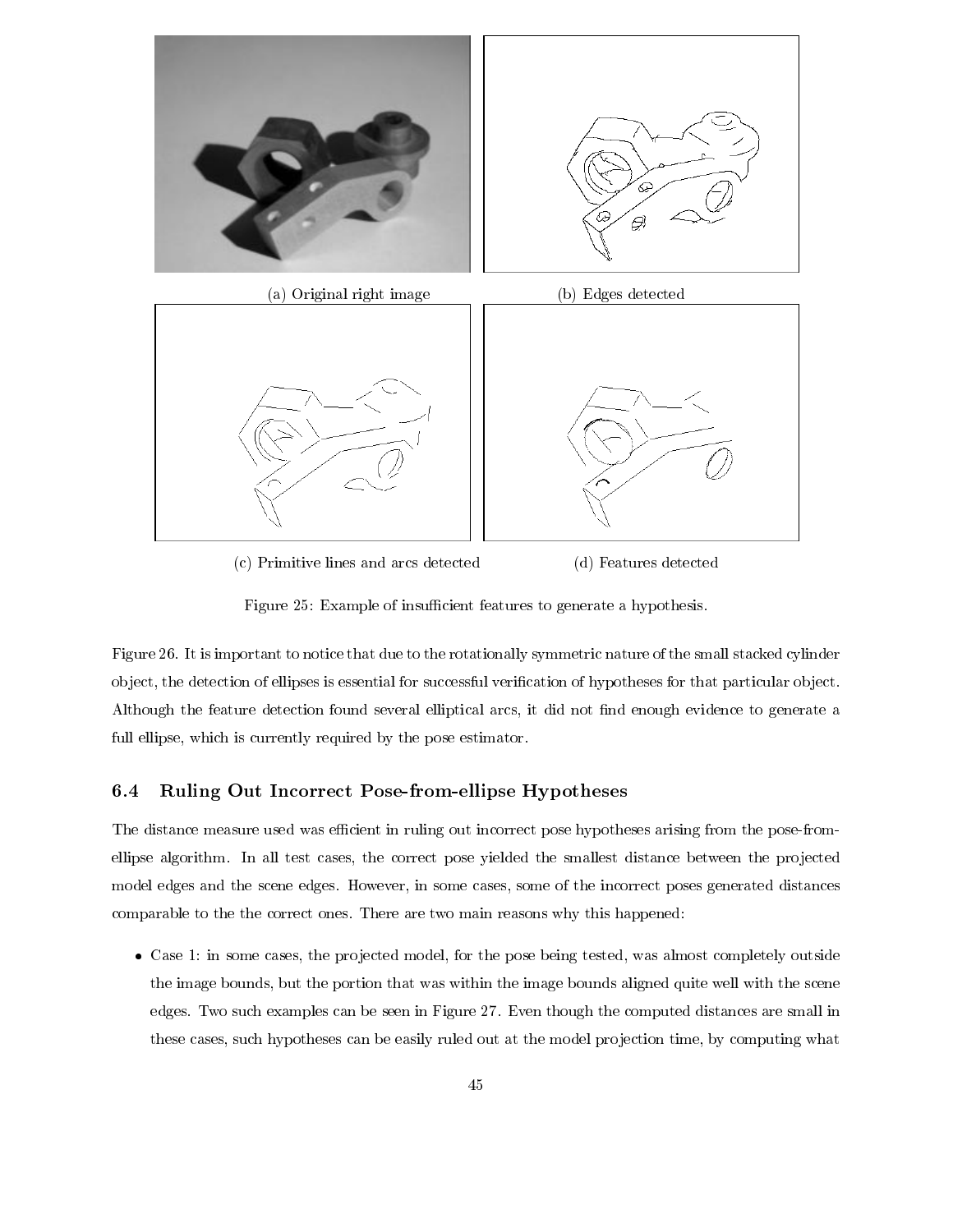

(c) Primitive lines and arcs detected (d) Features detected

Figure 26: Example of features not suitable for pose computation/verification.

percentage of model edges lie outside image boundaries.

• Case 2: one of the incorrect pose-from-ellipse solutions aligns the outline of the projected model quite well with the outline of the object in the edge image, though the inside edges do not align well. This also produces an average distance that is is comparable to, though always larger than, the distance for the correct pose. An example of this situation is shown in Figure 28.

Table 6 shows the distance measure computed for each four possible pose cases for fifteen different test images. In all cases, the correct pose yielded the smallest distance.

### 6.5 Improving the Verification of Occluded Object Hypotheses

It can be seen from the data shown in Figure 24 (b), that a large part of the projected model edges do not align well with the scene edges due to the fact that the corresponding portion of the model is occluded by another object. Therefore, it is apparent that occlusion adversely affects the verification procedure devised. In order to make the verification more effective for occluded objects, the following steps may be added to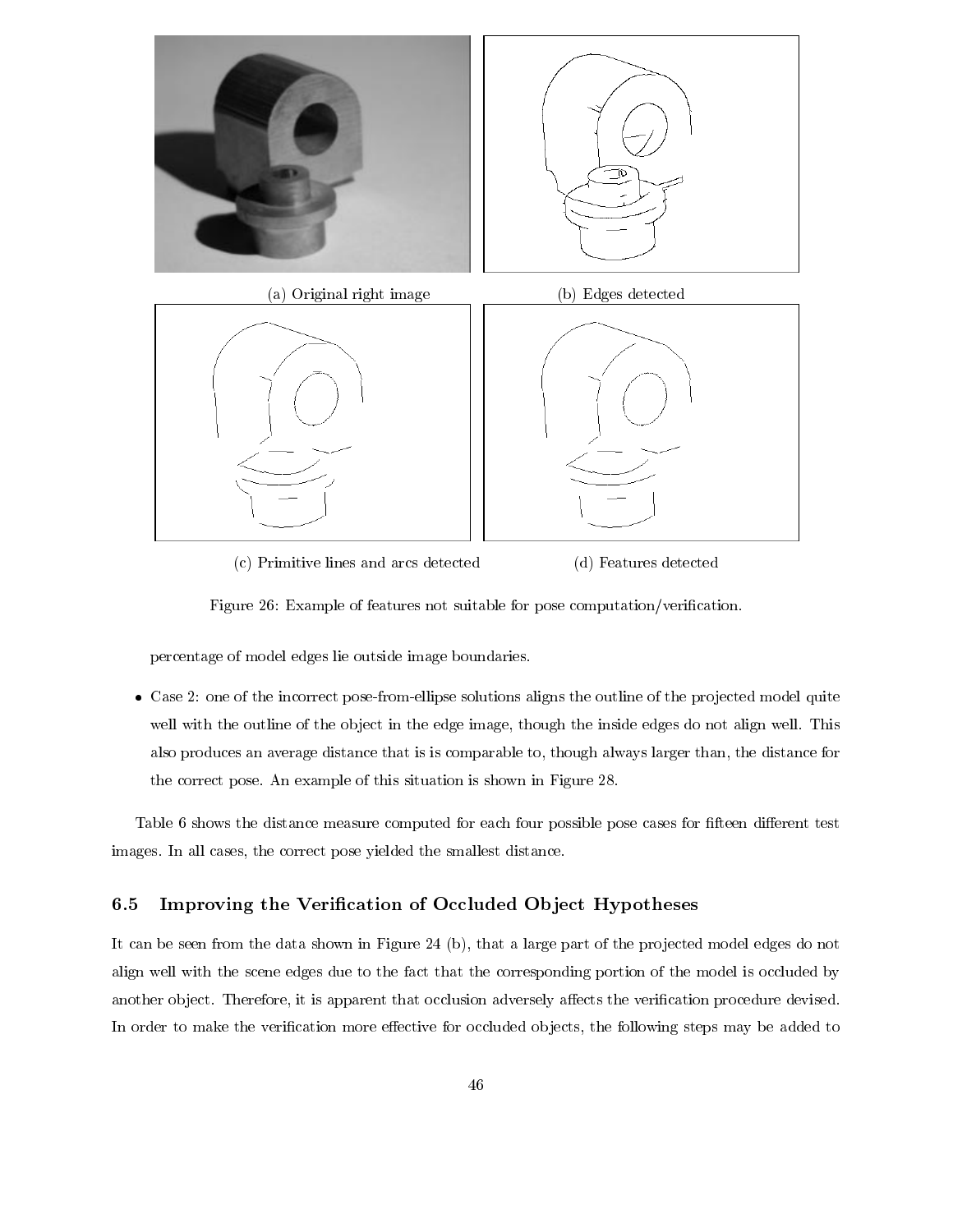

Figure 27: Examples of pose overlays for Case 1 (see text).



(a) Pose 3

Figure 28: Example of pose overlay for Case 2 (see text).

it. First, all unoccluded objects are identified. This can be done not only by means of the distance measure (d) and the percentage of points that align well  $(p)$ , but also from the pose parameters themselves which include the exact 3D location of each object. Thus, it is possible to determine which objects in the scene are occluded by one or more object. Once the unoccluded objects have been identified, their corresponding pro jected edges are used to generate masks. The masks generated for the case study introduced in Section 5.2 can be seen in Figure 29 (a) and (b). These masks are used to mask out the predicted occluded regions in the projected model of the occluded object as shown in Figure 29 (d). Then the masked project model is used to compute  $d$  and  $p$ , which will determine whether the verification succeeds or not. It is shown in the captions of Figure 29 (e) and (f), that both d and p are greatly improved by this masking process, making the verification more reliable.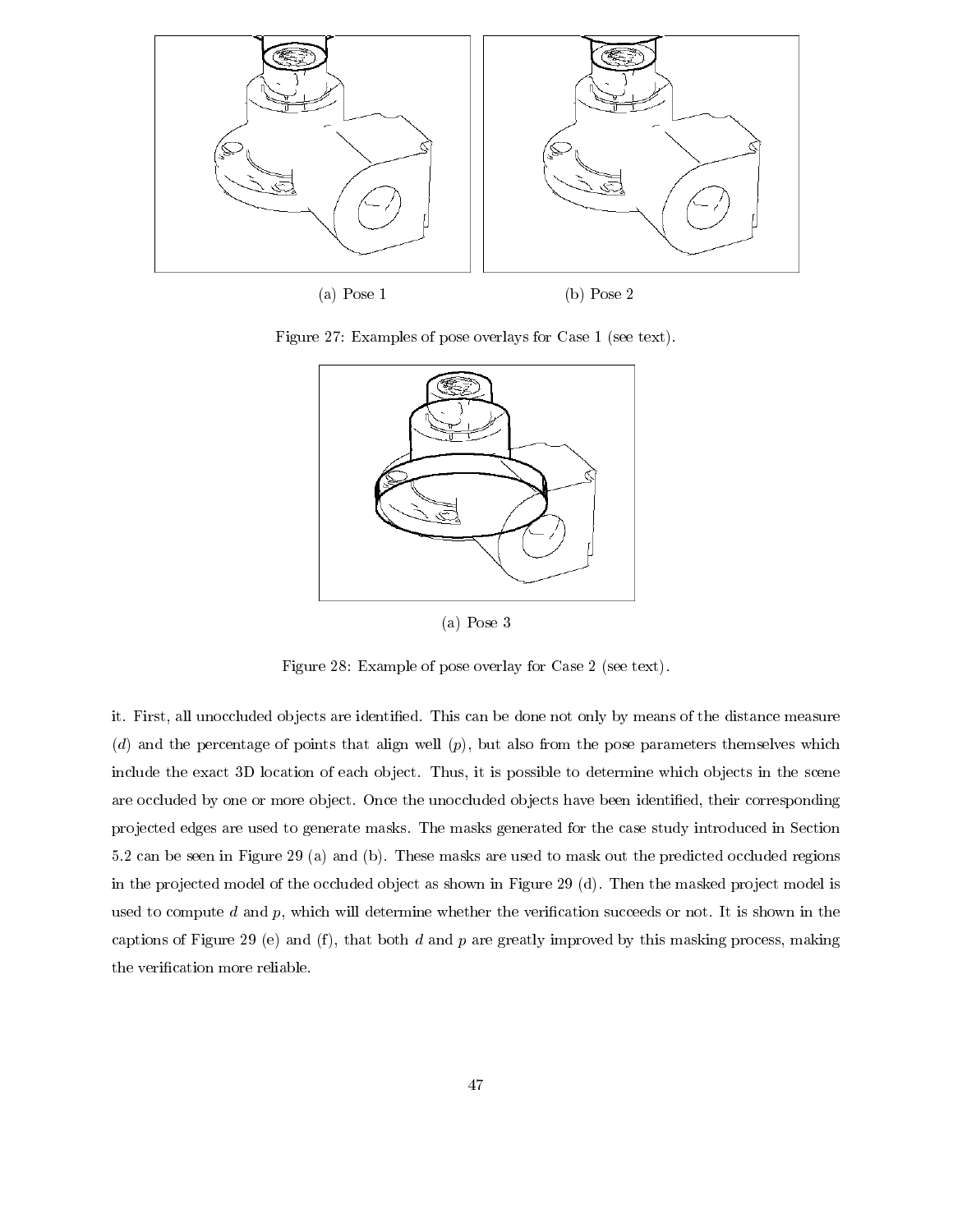| Test image     | correct pose | pose 2    | pose 3    | pose 4    |
|----------------|--------------|-----------|-----------|-----------|
| $\mathbf{1}$   | 4.232169     | 5.905406  | 38.015209 | 38.064182 |
| $\overline{2}$ | 3.492276     | 3.836853  | 5.438044  | 6.229556  |
| 3              | 2.565156     | 10.072806 | 75.727005 | 77.769081 |
| 4              | 6.048713     | 6.095455  | 7.518664  | 9.984772  |
| $\overline{5}$ | 6.500802     | 10.659150 | 12.863460 | 14.970914 |
| 6              | 4.760042     | 5.682881  | 37.694584 | 38.204376 |
| 7              | 3.650602     | 4.853358  | 22.808851 | 23.714478 |
| 8              | 5.016474     | 7.895664  | 45.042072 | 51.129051 |
| 9              | 3.737756     | 9.964845  | 15.774166 | 21.634424 |
| 10             | 5.117007     | 10.208114 | 82.480644 | 84.060287 |
| 11             | 6.213883     | 10.301037 | 90.775963 | 92.624016 |
| 12             | 2.749343     | 4.488708  | 6.710792  | 11.896962 |
| 13             | 6.487325     | 15.678705 | 45 408619 | 49.991577 |
| 14             | 1.485621     | 11.119739 | 14.899862 | 18.397236 |
| 15             | 5.114830     | 11.136388 | 12.420178 | 14.751463 |

Table 6: Average distances d from pose-from-ellipse algorithm.

#### $\overline{7}$ 7 Discussion and Future Work

This paper described the RIO object recognition system. RIO utilizes a number of new techniques to recognize 3D objects in 2D intensity images. Real images are used in the stage of learning the feature-based relational models of the objects to be recognized. A new technique called relational indexing is used as an effective database retrieval tool, generating suitable model hypotheses. A new linear pose estimation technique is used to verify or disprove the hypotheses, and makes simultaneous use of multiple types of 2D-3D feature correspondences.

As the experiments have shown, the performance of the RIO system was very good with the exception of a few misdetection cases. These cases were mainly due to poor feature detection, a well-known problem in most feature-based recognition systems. Issues on improvement of occluded hypothesis verification were addressed and a method for effectively handling the verification of occluded objects was proposed. It was shown that the distance measure utilized was appropriate for disambiguating among incorrect pose hypotheses generated by the pose-from-ellipse algorithm.

Even though the verification procedure was proven to be reliable given the criterion used, namely the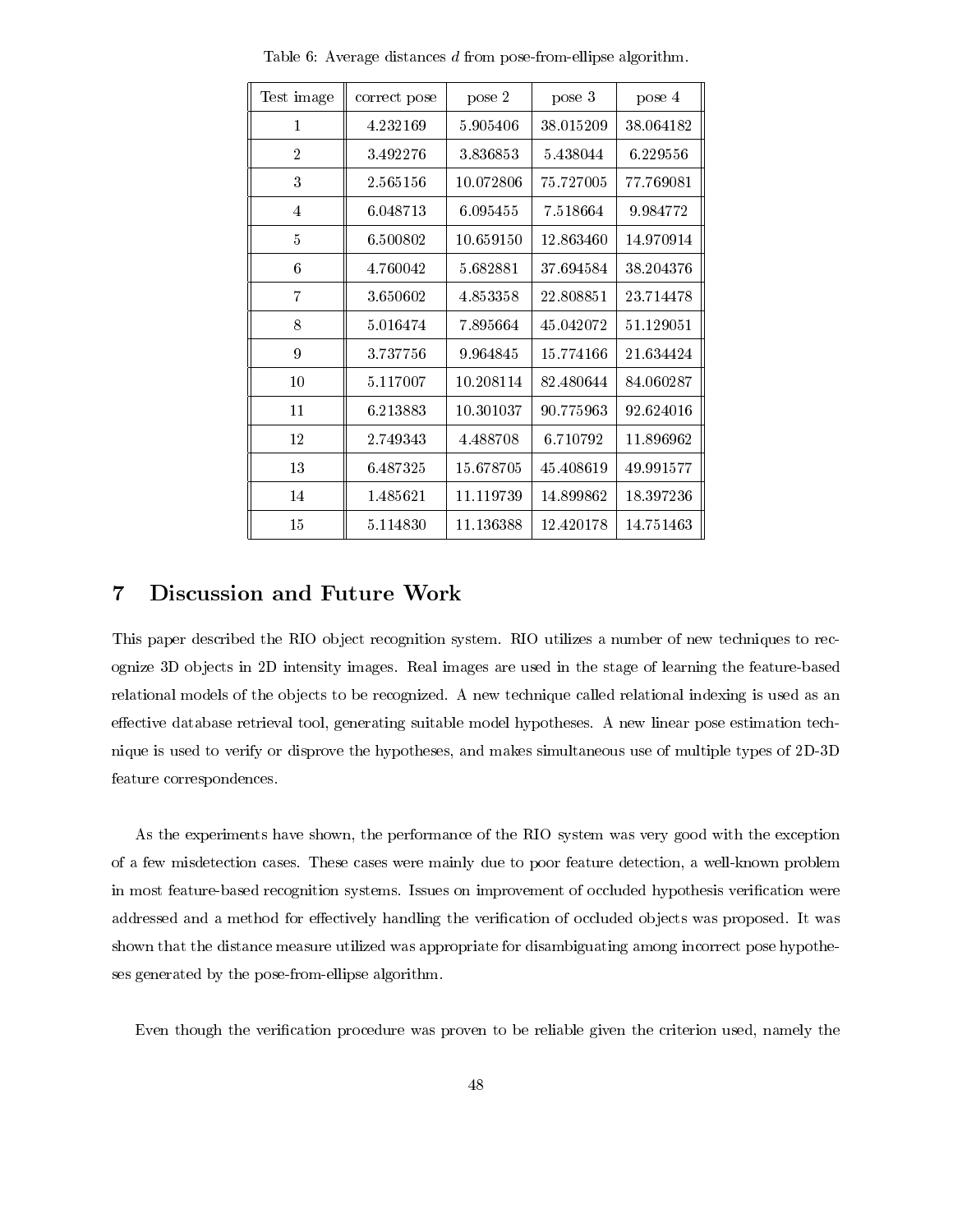

- 
- image edges  $(d=3.84, p=79.5\%)$  image edges  $(d=2.42, p=91.3\%)$

Figure 29: Masking out occluded hypothesis for verification.

average distance between projected CAD model edges and scene edges and the percentage of projected edge pixels that aligned well with scene edge pixels, it is felt that a more robust verification criterion needs to be developed. Making the assumption that the distances between projected model edge points and scene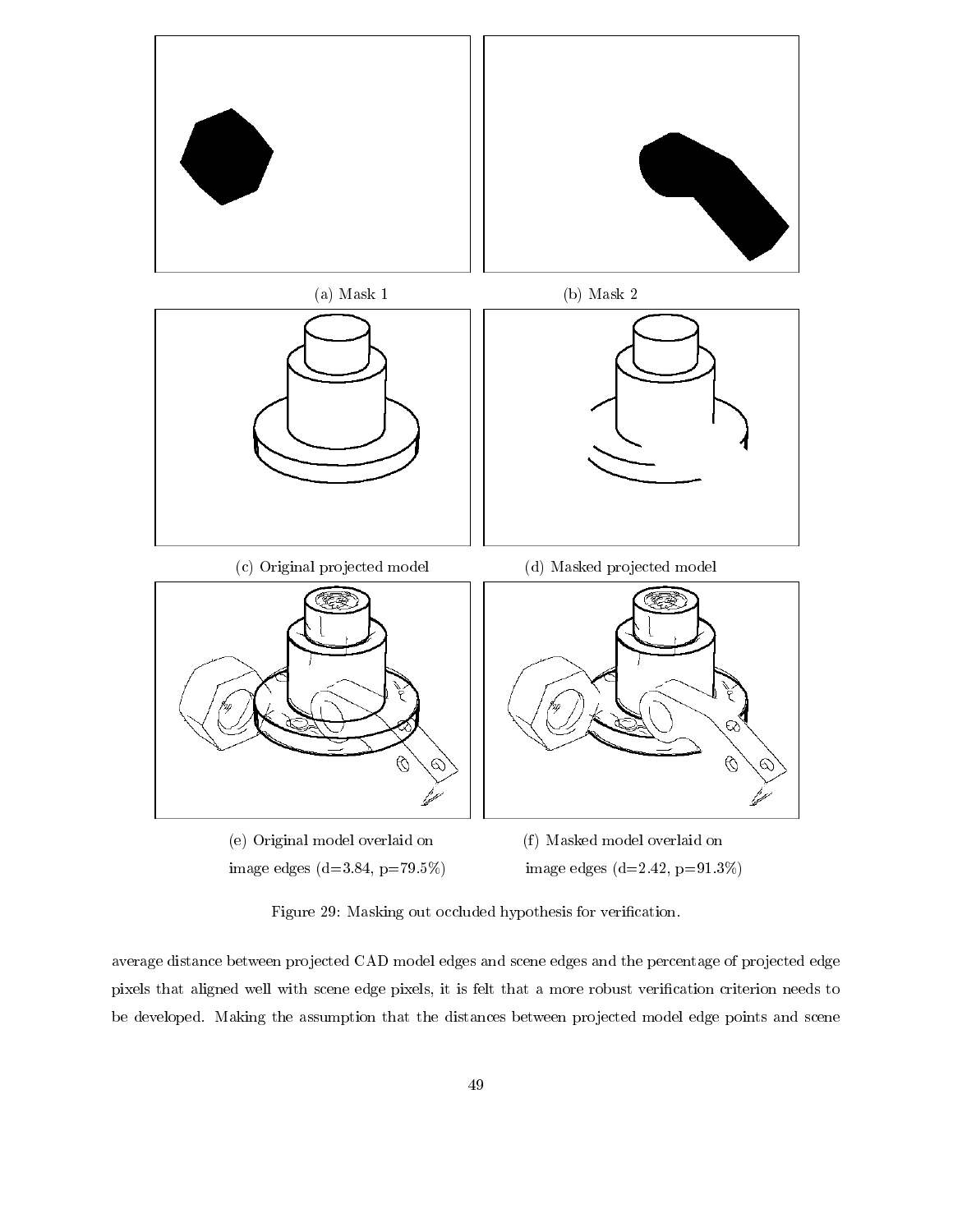edge points have a Gaussian distribution, it seems logical to use a chi-squared test (with as many degrees of freedom as the points in the projected model edges) to decide whether or not the alignment produced by the computed pose is acceptable.

All the experiments run were limited to subgraphs of size 2. As mentioned in Section 4, the smallest size index was used in order to effectively handle occlusion. However, a hierarchical, multi-level indexing approach is also viable and should be investigated. The larger the subgraphs used, the more reliable the generated hypotheses will be, and the faster they can be generated. However, in multi-ob ject scenes only single features or small subgraphs may be detected. Therefore, it is necessary to start at the largest subgraph level and go down as needed. Objects that are unoccluded may be recognized at the highest level of indexing.

Work on investigating the effects of occlusion on the single-object feature-based models is in order. The special case of multiple-ob ject scenes that contain a considerable amount of occlusion needs to be studied carefully. It is intuitive that the set of features that can be reliably detected from a real image of a particular model alone is a superset of the features that can be detected in a scene where that model is partially occluded. The technique developed was designed to handle occlusions. However, when the object is partially occluded, it is possible that some of the original features detected in its training images can change and give rise to new features that often appear when occlusion is present. It is also possible that new relationships between features arise due to occlusion. It seems logical to augment the current single-object feature-based models to include the knowledge obtained by studying a set of training images where multiple objects and occlusion are present.

A discrete voting technique was associated with the relational indexing method developed in this work. Relational indexing can be performed in the context of a probabilistic framework, as described in [14]. This should considerably improve the hypotheses generated, since the probabilities associated with the features (computed at model generation time) can be used as weights when computing the votes to be cast.

# References

- [1] J. Ben-Arie and A. Z. Meiri. 3-d ob ject recognition by optimal matching search of multinary relations. Computer Vision, Graphics and Image Processing,  $(37):345-361$ , 1987.
- [2] R. Bergevin and M. D. Levine. Generic ob ject recognition: Building and matching coarse descriptions from line drawings. IEEE Transactions on Pattern Analysis and Machine Intelligence,  $15(1):19-36$ , 1993.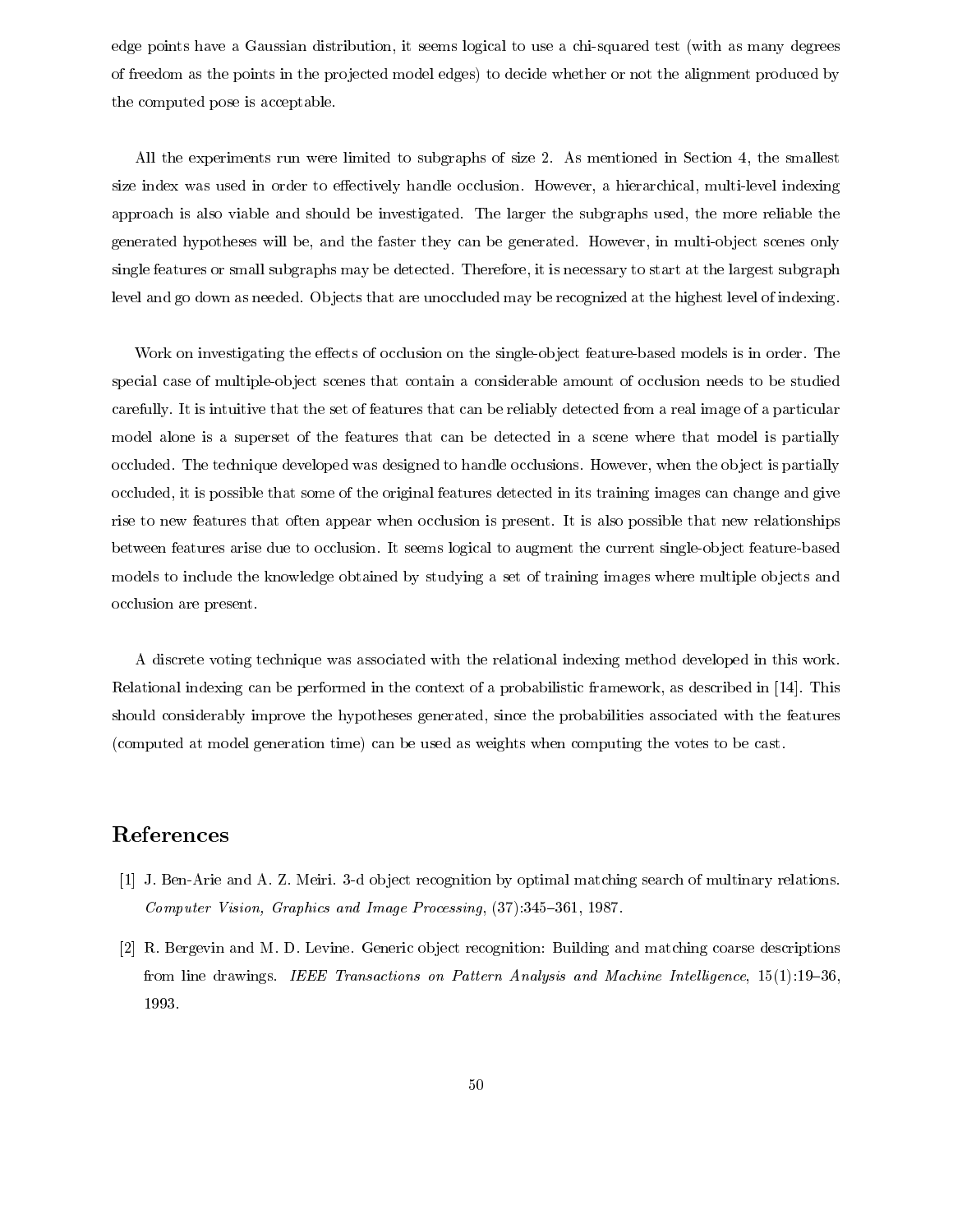- [3] J. P. Besl and R. C. Jain. Three-dimensional object recognition. ACM Computing Surveys,  $17(1)$ : 75–154, 1985.
- [4] R. C. Bolles and R. A. Cain. Recognizing and locating partially visible ob jects: The local-feature-focus method. The International Journal of Robotics Research,  $1(3):57-82$ , 1982.
- [5] R. C. Bolles and P. Horaud. 3dpo: A three-dimensional part orientation system. International Journal of Robotics Research,  $5(3):3-26$ , 1986.
- [6] J. P. Brady, N. Nandhakumar, and J. K. Aggarwal. Recent progress in ob ject recognition from range data. Image and Vision Computing,  $7(4)$ :295-307, 1989.
- [7] J. B. Burns and E. M Riseman. Matching complex images to multiple 3d ob jects using view description networks. In *Proc. of the IEEE CVPR*, pages  $328-334$ , 1992.
- [8] A. Califano and R. Mohan. Multidimensional indexing for recognition of visual shapes. IEEE Transactions on Pattern Analysis and Machine Intelligence,  $16(4)$ : 373-482, 1994.
- [9] O. I. Camps, L. G. Shapiro, and R. M. Haralick. Image prediction for computer vision. Threedimensional Object Recognition Systems, A. Jain and P. Flynn (eds), 1993.
- [10] C. H. Chen and A. C. Kak. A robot vision system for recognizing 3d ob jects in lower order polynomial time. IEEE Transactions on Systems Man and Cybernetics,  $19(6):1535{-}1563, 1989.$
- [11] C. H. Chen and P. Mulgaonkar. Automatic vision programming. CVGIP: Image Understanding,  $55(2):170–183, 1992.$
- [12] J. L. Chen and G. C. Stockman. Matching curved 3d object models to 2d images. Second CAD-Based Vision Workshop, A. Kak and K. Ikeuchi (eds): $210-227$ , 1994.
- [13] R. T. Chin and C. R. Dyer. Model-based recognition in robot vision. ACM Computing Surveys, 18(1):67-108, 1986.
- [14] Y. Chou and L. G. Shapiro. Probabilistic relational indexing. Proceedings of the International Conference on Pattern Recognition, Brisbane, Australia, 1331-1335, 1998. 1997.
- [15] M. S. Costa, R. M. Haralick and L. G. Shapiro. Optimal affine invariant point matching. In *Proceedings* of  $10th$  ICPR, volume 1, pages  $233-236$ , 1990.
- [16] M. S. Costa and L. G. Shapiro. Scene analysis using appearance-based models and relational indexing. In International Symposium on Computer Vision, pages 103-108, November 1995.
- [17] M. S. Costa. Object Recognition and Pose Estimation Using Appearance-Based Features and Relational Indexing. Ph.D. Dissertation, Department of Electrical Engineering, University of Washington, 1997.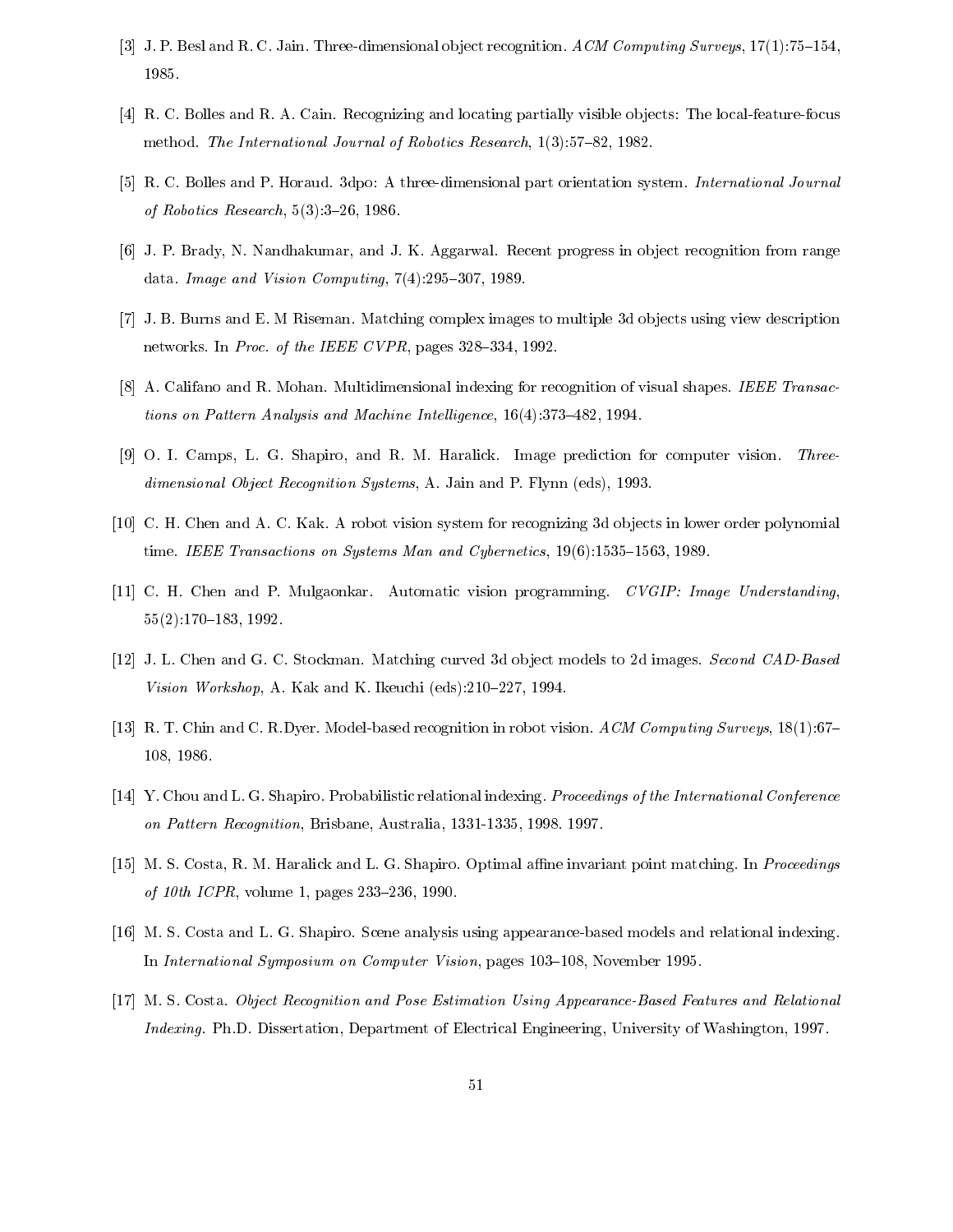- [18] M.-P. Dubuisson and A. K. Jain. A modified Hausdorff distance for object matching. In Proceedings of the 12th International Conference on Pattern Recognition, Jerusalem, Israel 1994.
- [19] W. H. Press et. al. Numerical Recipes in C. Cambridge University Press, 1992.
- [20] D. Forsyth et al. Invariant descriptors for 3-d ob ject recognition and pose. IEEE Transactions on Pattern Analysis and Machine Intelligence,  $13(10):971{-}991$ , 1991.
- [21] M. Dhome et al. Spatial localization of modeled objects of revolution in monocular perspective vision. In First European Conference on Computer Vision, 1989.
- [22] C. Dorai and A. K. Jain. Shape Spectrum Based View Grouping and Matching of 3D Free-Form Objects. IEEE Transactions on Pattern Analysis and Machine Intelligence, 19(10):1131-1138, 1997.
- [23] A. Etemadi. Robust segmentation of edge data. In Proceedings of the IEE Image Processing Conference, 1992.
- [24] T. J. Fan, G. Medioni, and R. Nevatia. Recognizing 3d ob jects using surface descriptions. IEEE Transactions on Pattern Analysis and Machine Intelligence,  $11(11):1140-1157$ , 1989.
- [25] O. D. Faugeras. Three-Dimensional Computer Vision, a geometric viewpoint. The MIT Press, Cambridge, Massachussets, 1993.
- [26] O. D. Faugeras and M. Hebert. The representation, recognition, and locating of 3d ob jects. International Journal of Robotics Research,  $5(3):27-52$ , 1986.
- [27] P. J. Flynn and A. K. Jain. Bonsai: 3d ob ject recognition using constrained search. IEEE Transactions on Pattern Analysis and Machine Intelligence,  $13(10):1066-1075$ , 1991.
- [28] S. Ganapathy. Decomposition of transformation matrices for robot vision. In Proceedings of the International Conference on Robotics and Automation, 1984.
- [29] C. Goad. Fast 3D model-based vision. In From Pixels to Predicates, A. P. Pentland (ed.), 371-391, 1986.
- [30] K. D. Gremban and K. Ikeuchi. Appearance-based vision and the automatic generation of object recognition programs. Three-dimensional Object Recognition Systems, A. Jain and P. Flynn (eds), 1993.
- [31] L. Grewe and A. Kak. Interactive learning of multiple attribute hash table for fast 3d object recognition. In Proceedings of the Second CAD-Based Vision Workshop, pages 124-131, February 1994.
- [32] R. M. Haralick, C. N. Lee, K. Ottenburg, and M. Nolle. Review and analysis of the three-point perspective pose estimation problem. International Journal of Computer Vision, 13(3):331-356, 1994.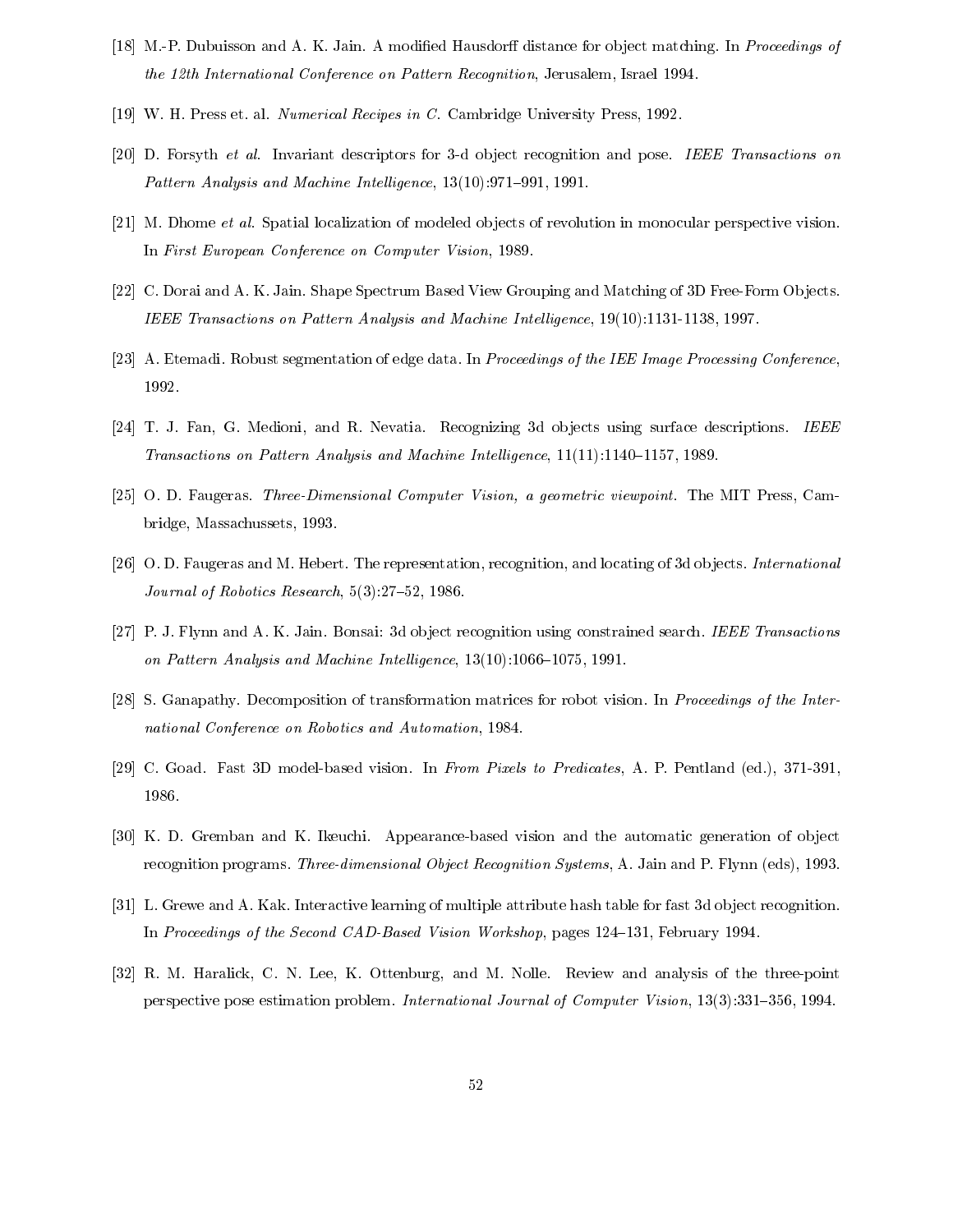- [33] R. M. Haralick and L. G. Shapiro. Computer and Robot Vision. Addison-Wesley Publishing Company, Inc., 1993.
- [34] I. Higuchi, H. Delingette, M. Hebert, and K. Ikeuchi. Merging multiple views using a spherical representation. In Proceedings of the Second CAD-Based Vision Workshop, pages 124–131, February 1994.
- [35] D. P. Huttenlocher. Three-dimensional recognition of solid ob jects from a two-dimensional image. Ph.D. Dissertation, 1988.
- [36] D. P. Huttenlocher and S. Ullman. Recognizing solid objects by alignment with an image. International Journal of Computer Vision,  $5(2):1995-212$ , 1990.
- [37] K. Ikeuchi and T. Kanade. Towards automatic generation of ob ject recognition programs. CVGIP:  $Image$  Understanding, 76(8):1016-1035, 1988.
- [38] A. K. Jain and R. Hoffman. Evidence-based recognition of 3-d objects. IEEE Transactions on Pattern Analysis and Machine Intelligence,  $10(6)$ : 783-802, 1988.
- [39] Q. Ji, M. S. Costa, R. M. Haralick, and L. G. Shapiro, An Integrated Technique for Pose Estimation from Different Geometric Features. *Proceedings of Vision Interface '98*, Vancouver, June 18-20, 1998, pp. 77-84.
- [40] A. E. Johnson and M. Hebert, Efficient Multiple Model Recognition in Cluttered 3-D Scenes. Proceedings of the IEEE Conference on Computer Vision and Pattern Recognition, 1998, pages 671-677.
- [41] Y. Lamdan and H. J. Wolfson. Geometric hashing: A general and efficient model-based recognition scheme. In Second International Conference on Computer Vision, pages 238-249, 1988.
- [42] D. G. Lowe. Three-dimensional object recognition from single two-dimensional images. Artificial Intel $ligence, 31:355-395, 1987.$
- [43] H. Murase and S. K. Nayar. Visual learning of object models from appearance. *International Journal* of Computer Vision, Also Technical Report CUCS-054-92.
- [44] C. F. Olson. Probabilistic indexing for ob ject recognition. IEEE Transactions on Pattern Analysis and *Machine Intelligence*,  $17(5):518{-}522$ , 1995.
- [45] T. Q. Phong, R. Horaud, A. Yassine, and P. D. Tao. Objet pose from 2-d to 3-d point and line correspondences. International Journal of Computer Vision, 15:225-243, 1995.
- [46] A. R. Pope. Model-based object recognition  $-$  a survey of recent research. Technical Report 94-04, January 1994.
- [47] K. Pulli. Tribors: A triplet-based object recognition system. Technical Report 95-01-01, January 1995.